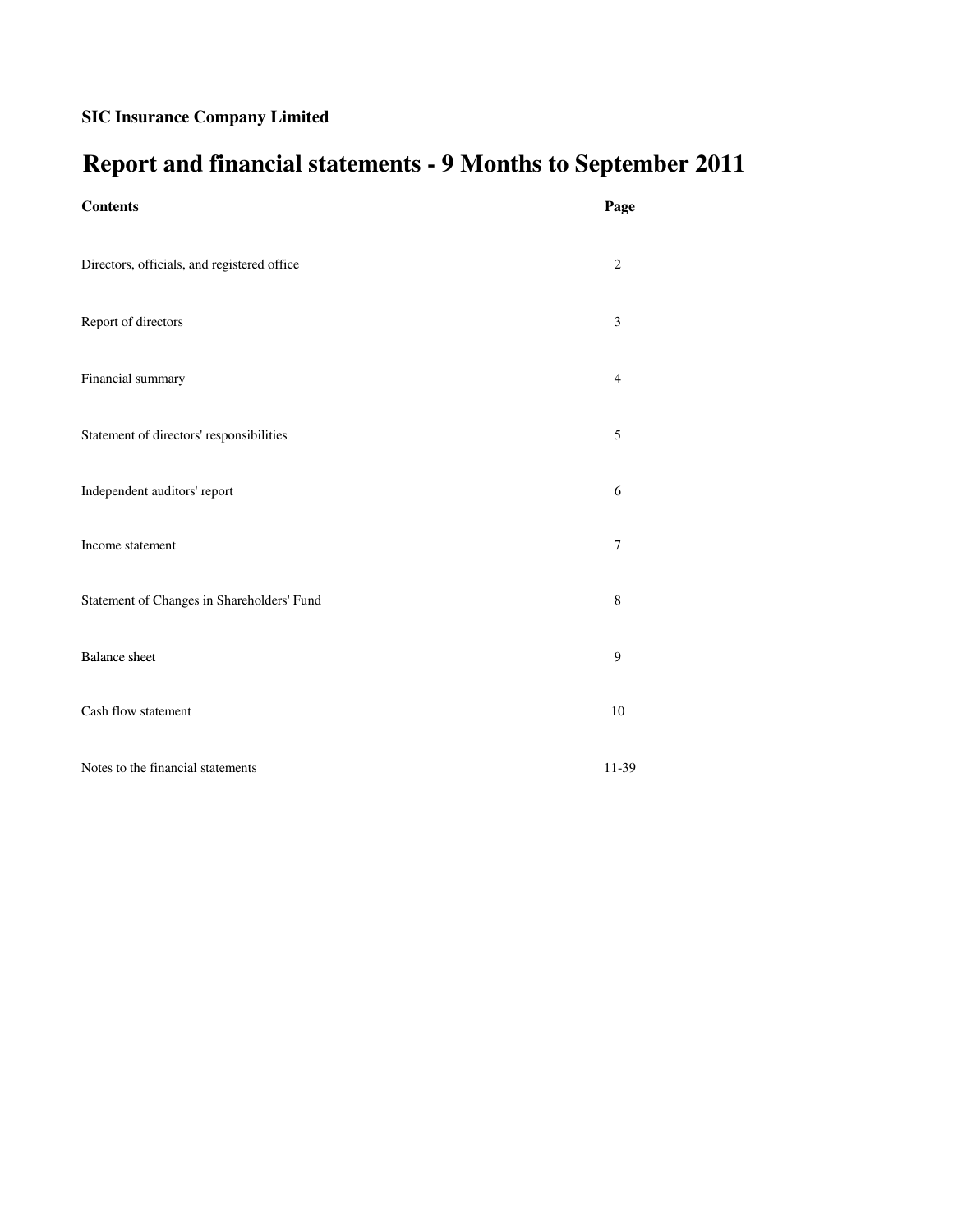# **Report and financial statements - 9 Months to September 2011**

**Directors, Officials and Registered Office**

| Directors:                | Mr. Max Cobbina                              | Chairman                 |                        |
|---------------------------|----------------------------------------------|--------------------------|------------------------|
|                           | Mr. Benjamin K. Acolatse                     | <b>Managing Director</b> |                        |
|                           | Mr. Kwasi Osei                               | Member                   | Resigned - Sept. 2011  |
|                           | Dr. Kofi Koduah Sarpong                      | Member                   | Resigned - Sept. 2011  |
|                           | Dr. Kwaku Osafo                              | Member                   | Resigned - Sept. 2011  |
|                           | Dr. Kofi Amoah                               | Member                   |                        |
|                           | Mrs. Yvonne Osei-Tutu                        | Member                   |                        |
|                           | Mr. Kingsley Awuah - Darko                   | Member                   |                        |
|                           | Dr. Vitus Anaab - Bisi                       | Member                   |                        |
|                           | Dr. Sydney Yayah Laryea                      | Member                   | Appointed - Sept. 2011 |
|                           | Mr. Ato Pobee Ampiah                         | Member                   | Appointed - Sept. 2011 |
|                           | Justice Benjamin O. Tetteh                   | Member                   | Appointed - Sept. 2011 |
| Secretary:                | Mr. Prince Emmanuel K. Mawuvenu              |                          |                        |
| <b>Registered Office:</b> | Nyemitei House                               |                          |                        |
|                           | 28/29 Ring Road East                         |                          |                        |
|                           | Osu-Accra                                    |                          |                        |
| <b>Auditors:</b>          | Deloitte & Touche                            |                          |                        |
|                           | <b>Chartered Accountants</b>                 |                          |                        |
|                           | 4 Liberation Road                            |                          |                        |
|                           | P.O. Box GP 453                              |                          |                        |
|                           | Accra                                        |                          |                        |
| <b>Registrars:</b>        | NTHC Limited                                 |                          |                        |
|                           | Martco House                                 |                          |                        |
|                           | PO Box KIA 9563                              |                          |                        |
|                           | Airport, Accra                               |                          |                        |
| <b>Bankers: - Local</b>   | Ghana Commercial Bank Limited                |                          |                        |
|                           | Merchant Bank (Ghana) Limited                |                          |                        |
|                           | National Investment Bank Limited             |                          |                        |
|                           | <b>SG-SSB Bank Limited</b>                   |                          |                        |
|                           | HFC Bank (Ghana) Limited                     |                          |                        |
|                           | Standard Chartered Bank Ghana Limited        |                          |                        |
|                           | Barclays Bank Ghana Limited                  |                          |                        |
|                           | Ecobank Ghana Limited                        |                          |                        |
|                           | <b>International Commercial Bank Limited</b> |                          |                        |
| <b>Bankers: - Foreign</b> | Ghana International Bank Limited             |                          |                        |
|                           | <b>Barclays Bank Plc</b>                     |                          |                        |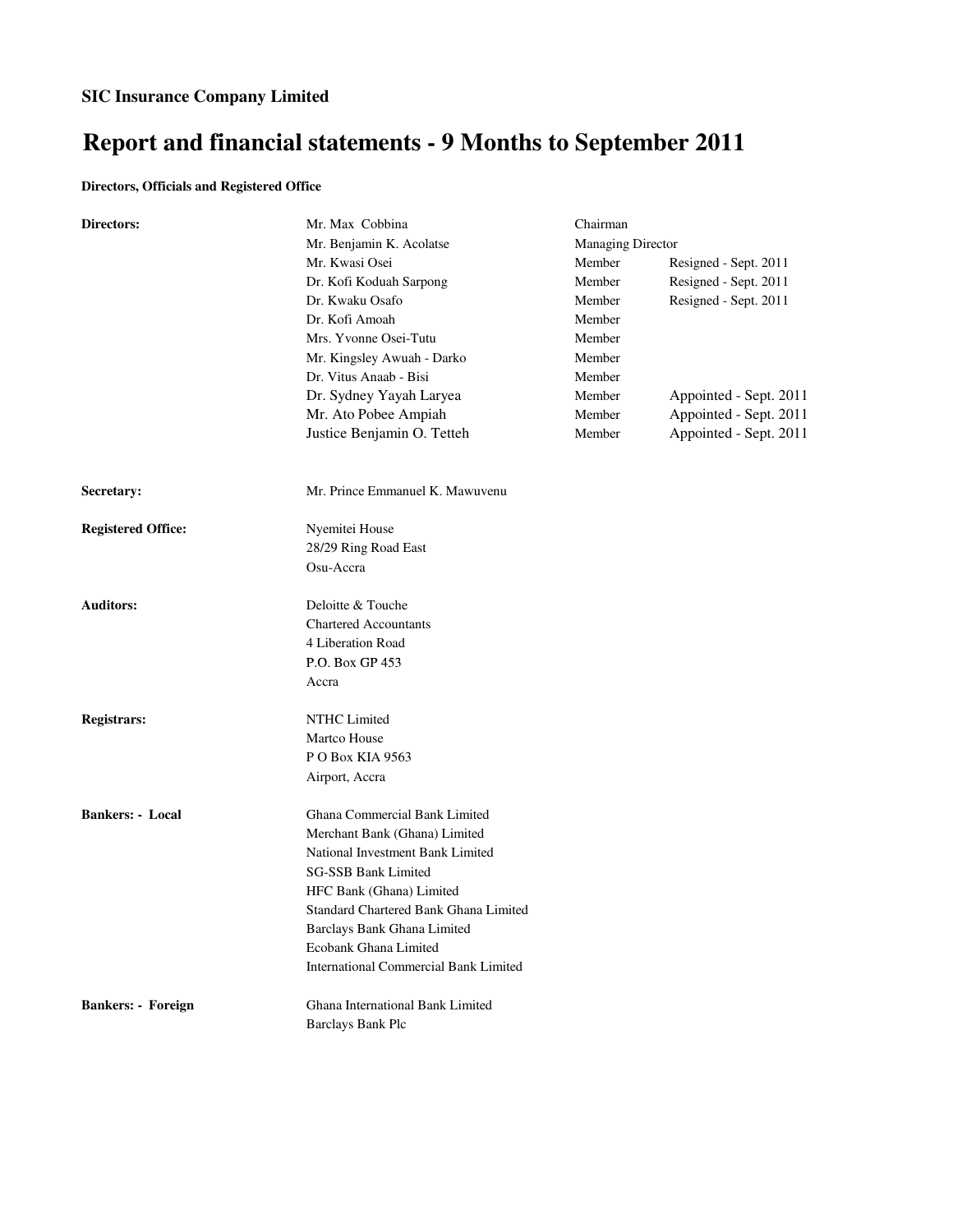# **Directors' report**

The Directors have pleasure in presenting their Report of the company for the Nine Months ended 30 September, 2011.

| 1. | <b>Principal activities</b>                                                          |                                 |
|----|--------------------------------------------------------------------------------------|---------------------------------|
|    | The company was incorporated to undertake non-life insurance business.               |                                 |
| 2. | <b>Results for the nine months</b>                                                   | GH¢                             |
|    | The balance brought forward on income surplus                                        |                                 |
|    | account at 1 January was                                                             | 21,629,455                      |
|    | To which must be added:                                                              |                                 |
|    | Profit for the nine months after charging all expenses, depreciation and taxation of | 8,152,074                       |
|    |                                                                                      | -----------------<br>29,781,529 |
|    | From which is made an appropriation to statutory reserve of                          | (1,692,452)                     |
|    |                                                                                      | 28,089,077                      |
|    | Dividend paid                                                                        | (3,478,567)                     |
|    | Leaving a balance to be carried forward on income surplus account of                 | 24,610,510                      |
|    |                                                                                      | =========                       |

### 3. **Nature of business**

There was no change in the nature of the business of the company during the period.

#### 4. **Auditors**

In accordance with section 134(5) of the Companies Code 1963, (Act 179) the auditors, Messrs. Deloitte & Touche, continue in office as auditors of the company.

On behalf of the Board

**Director Managing Director**

*Dr Sydney Y. Laryea Benjamin K. Acolatse*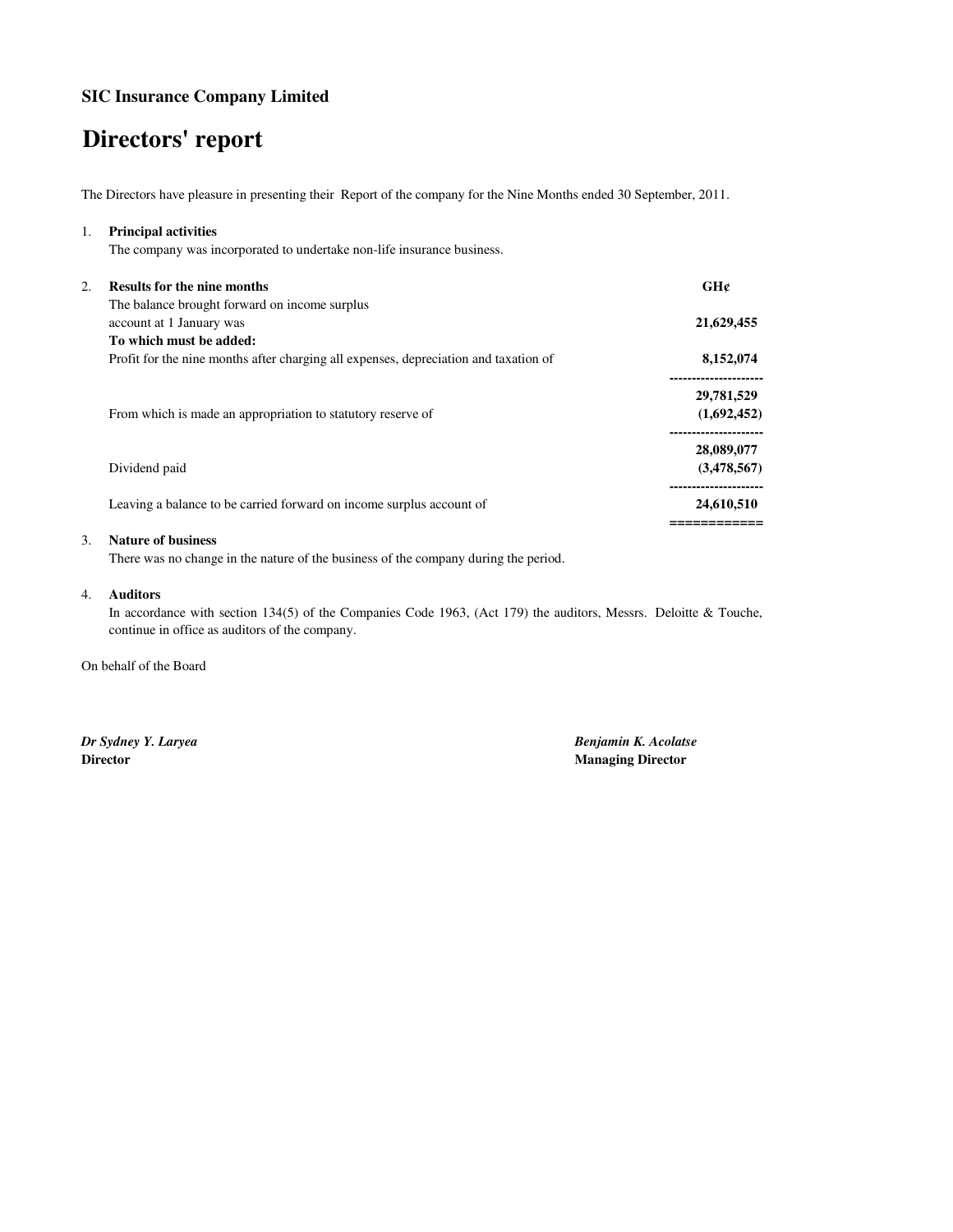## **Financial summary**

|                                               | 2011<br>GH¢    | 2010<br>GH¢  |
|-----------------------------------------------|----------------|--------------|
| Gross premium                                 | 56,415,068     | 43,579,910   |
| Net premium                                   | 45,128,180     | 32,153,050   |
| Claims incurred                               | (12,160,052)   | (9,473,259)  |
| Commissions                                   | (946, 657)     | 1,065,169    |
| Management expenses                           | (23, 367, 920) | (19,324,029) |
| <b>Underwriting profit</b>                    | 8,653,551      | 4,420,931    |
| Investment income                             | 1,580,584      | 1,233,383    |
| Other income                                  | 933,089        | 1,370,075    |
| Profit before tax                             | 11,167,224     | 7,149,659    |
| Profit after tax                              | 8,152,074      | 5,219,251    |
| Dividend                                      |                |              |
| <b>Shareholders' funds</b>                    | 87,051,941     | 79,024,103   |
| Net assets                                    | 87,051,941     | 79,024,103   |
| Total assets                                  | 147,617,550    | 131,840,166  |
| Number of shares issued<br>and fully paid for | 195,645,000    | 195,645,000  |
| Earnings per share $(GH\varphi)$              | 0.0417         | 0.0267       |
| Share price (GH¢)                             | 0.47           | 0.38         |
| Dividend per share (GH¢)                      |                |              |
| Net assets per share (GH¢)                    | 0.4449         | 0.4039       |
| Current assets/current liab.                  | 1.44           | 1.28         |
| Return on shareholders funds (%)              | 0.0936         | 0.0660       |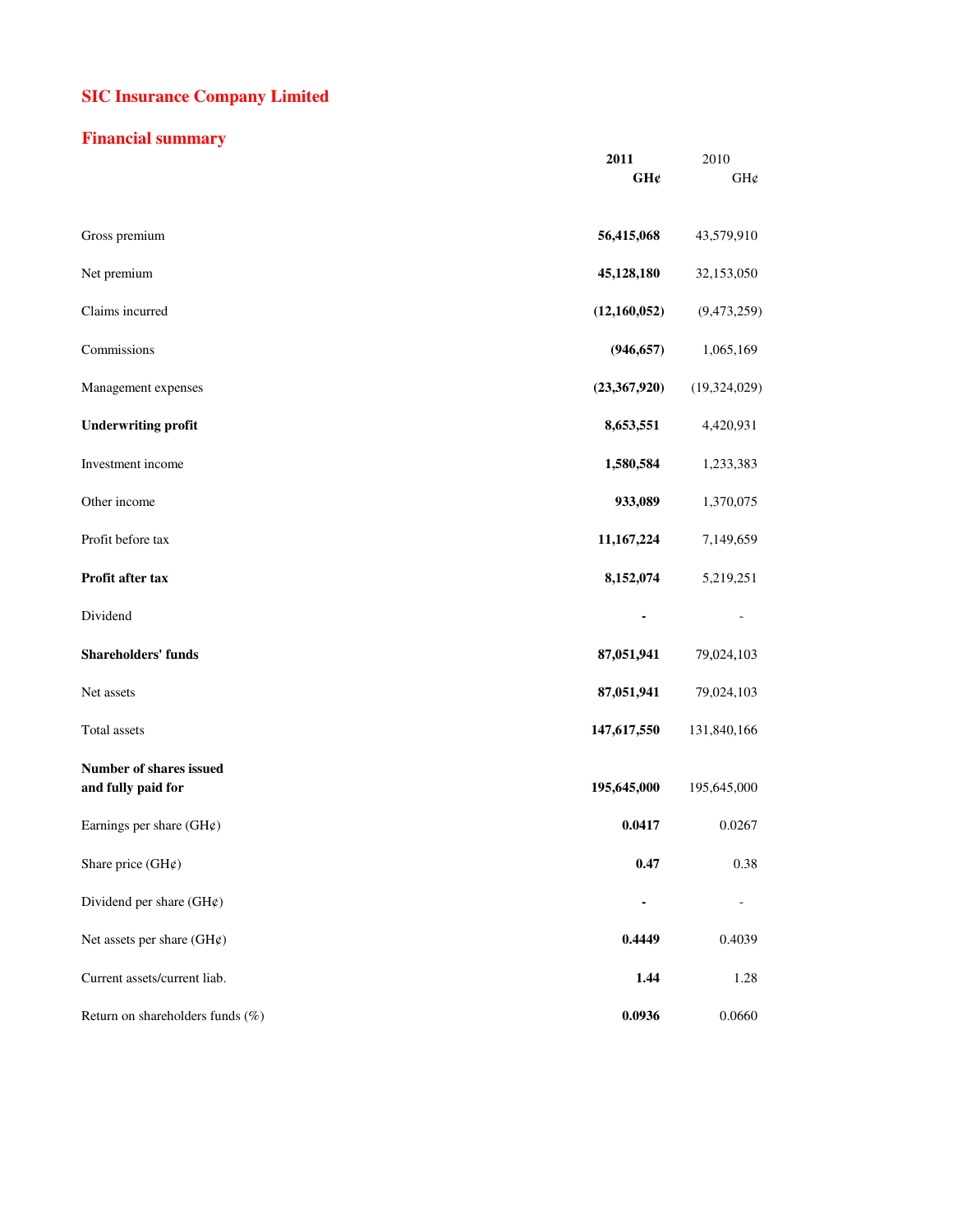# **Statement of directors' responsibilities**

The Ghana Companies Code 1963 (Act 179) requires the directors to prepare financial statements for each quarter which give a true and fair view of the state of affairs of the company at the end of the quarter and of the profit or loss of the company for that quarter.

The directors believe that in preparing the financial statements, they have used appropriate accounting policies, consistently applied and supported by reasonable and prudent judgements and estimates and that all international accounting standards which they consider to be appropriate have been followed.

The directors are responsible for ensuring that the company keeps accounting records which disclose with reasonable accuracy the financial position of the company and which enable them to ensure that the financial statements comply with the Companies Code, 1963 (Act 179) and Insurance Act 2007 (Act 724).

They are also responsible for taking such steps as are reasonable to safeguard the assets of the company and to prevent and detect fraud and other irregularities.

The above statements which should be read in conjunction with the statement of the auditors responsibilities on page 6 is made with a view to distinguishing for shareholders the respective responsibilities of the directors and the auditors in relation to the financial statements.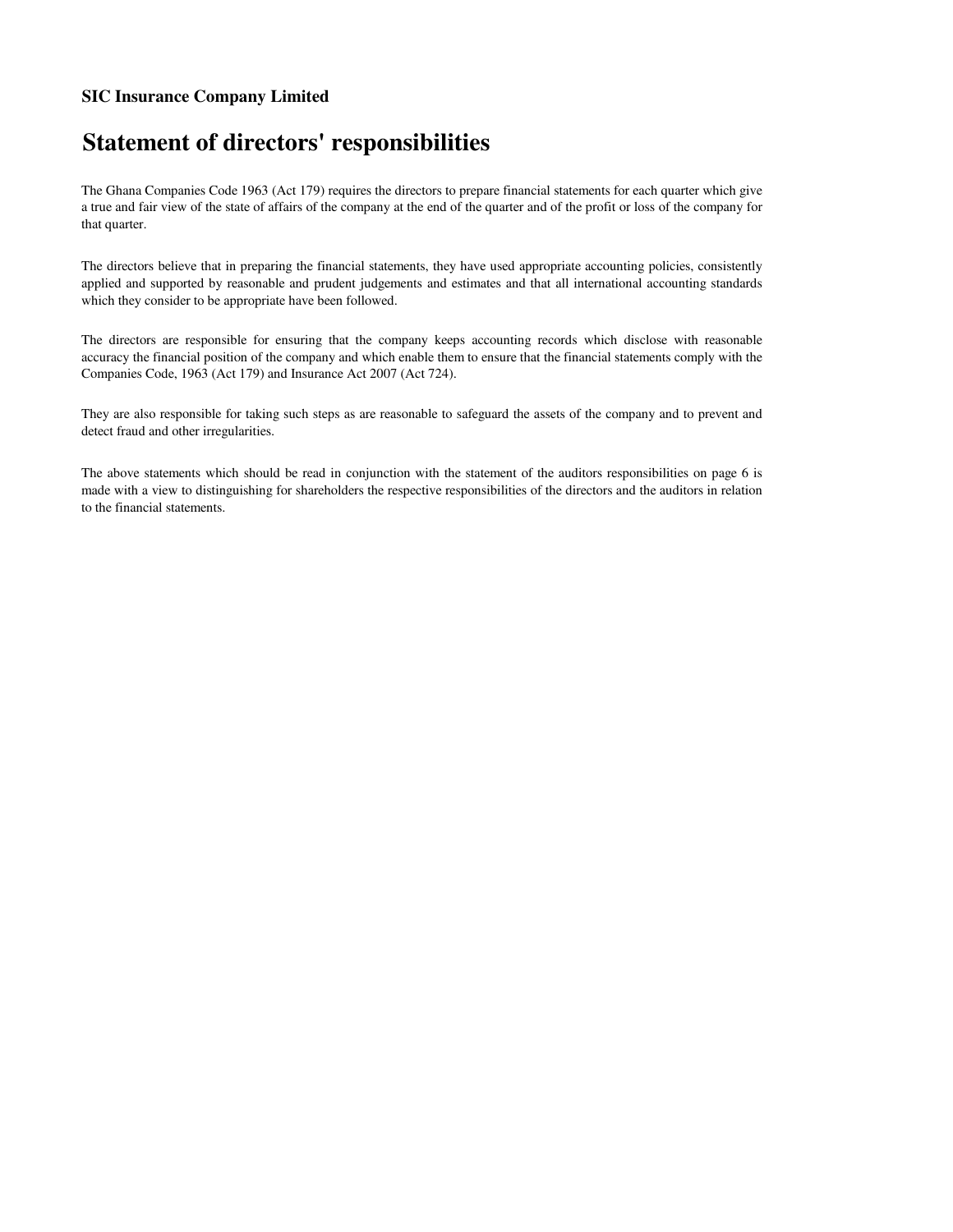# **Independent auditors' report**

## **To the members of SIC Insurance Company Limited**

These financial statements as at 30th September, 2011 and set out on pages 7 - 39, which have been preapared on the basis of the International Financial Reporting Standrds (IFRS) on pages 11 to 25 and other explanatory notes as set out on pages 26 to 39 are not audited, but interim audit shall be carried out after September 2011 and Final Audit carried out after 31st December 2011.

### **Directors' responsibility for the financial statements**

The Directors are responsible for the preparation and fair presentation of these financial statements in accordance with the Companies Code 1963 ( Act 179) and the Insurance Act 2006 (Act 724) and the International Financial Reporting Standards (IFRS). These responsibilities include; designing, implementing and maintaining internal controls relevant to the presentation of Financial statements that are free from material misstatements, whether due to fraud or error; selecting and applying appropriate accounting policies; and making accounting estimates that are reasonable in the circumstances.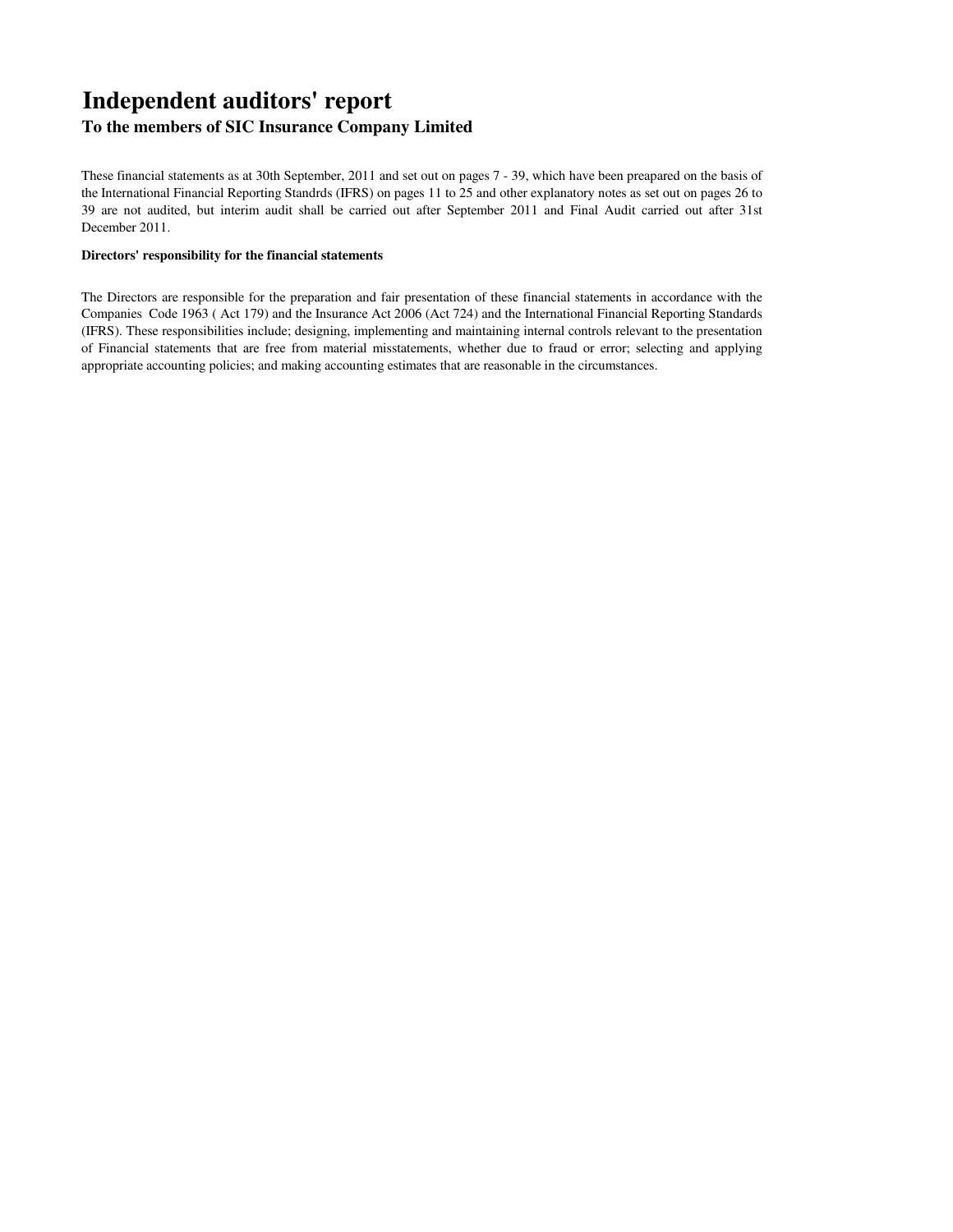# **Income statement**

## **For the Nine Months ended 30th September, 2011**

|                                 | <b>Note</b>    | 2011<br>GH¢                         | 2010<br>GH¢    |
|---------------------------------|----------------|-------------------------------------|----------------|
| Gross premium                   | 6              | 56,415,068                          | 43,579,910     |
| Less: Re-insurance              | $\overline{7}$ | (11, 286, 888)                      | (11, 426, 860) |
| Net premium                     |                | 45,128,180                          | 32,153,050     |
| Claims incurred                 | 8              | (12,160,052)                        | (9,473,259)    |
| Commissions                     | 9              | (946, 657)                          | 1,065,169      |
| Management expenses             | 10             | (23,367,920)                        | (19, 324, 029) |
| <b>Underwriting profit</b>      |                | 8,653,551                           | 4,420,931      |
| Investment income               | 11             | 1,580,584                           | 1,233,383      |
| Other income                    | 12             | 933,089                             | 1,745,267      |
| <b>Finance Cost</b>             |                |                                     | (249, 922)     |
| Profit before tax               |                | 11,167,224                          | 7,149,659      |
| Taxation                        | 18(c)          | (2,456,789)                         | (1,572,925)    |
| National Stabilization Levy     | 18(c)          | (558, 361)                          | (357, 483)     |
| Profit after tax transferred to |                |                                     |                |
| Income surplus account          |                | 8,152,074<br>:========== ========== | 5,219,251      |
| <b>Basic earnings per share</b> | 13             | 0.0417                              | 0.0267         |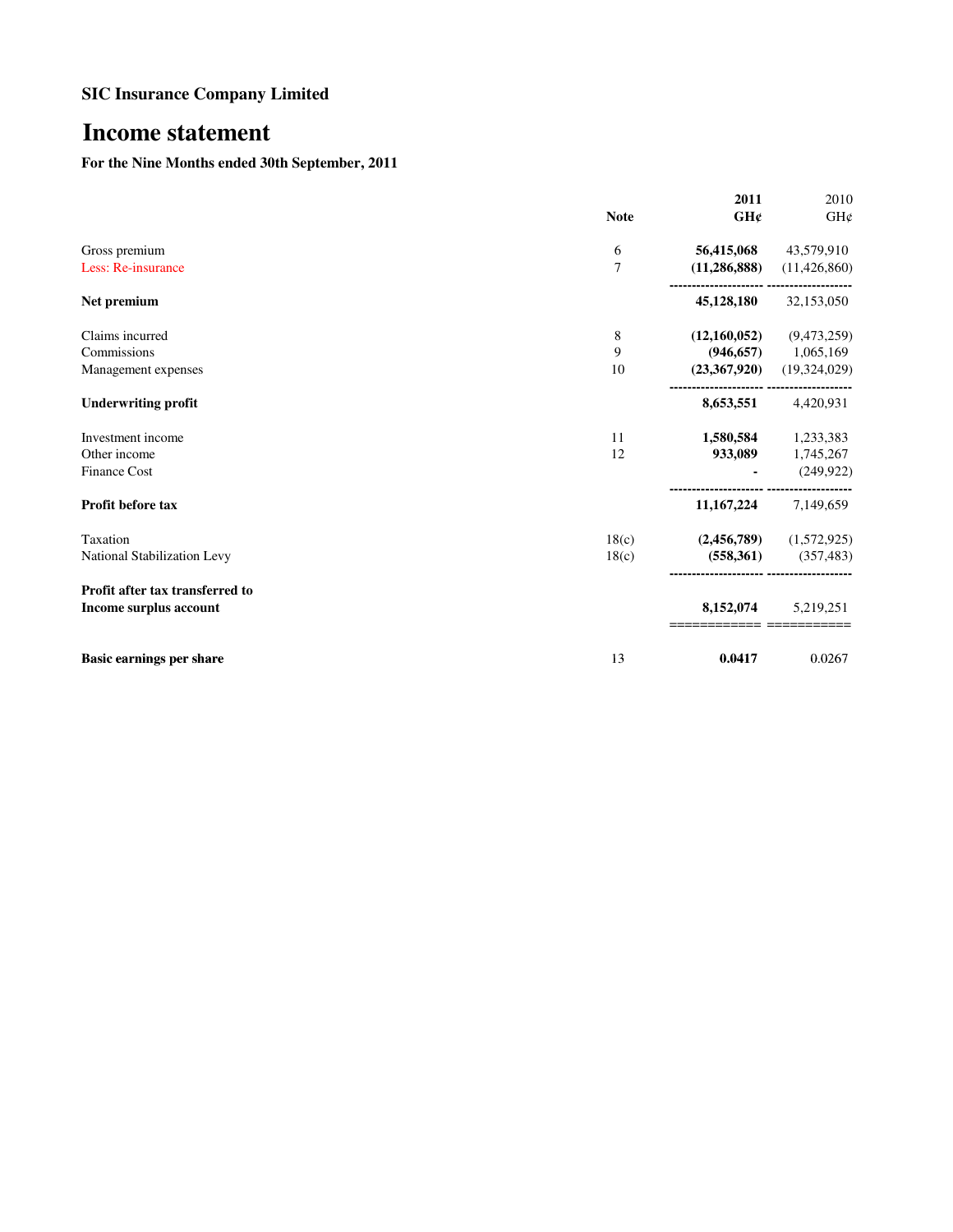## **Statement of changes in shareholders funds**

**As at the Nine Months ended 30th September 2011**

|                                                                                                       | Stated<br>capital<br>$GH\mathcal{C}$ | Income<br>surplus<br>account<br>GH¢ | Contingency<br>reserves<br>GH¢ | Capital<br>surplus<br>$GH\mathcal{C}$ | Available-for<br>sale reserves<br>$GH\mathcal{C}$ | <b>Total</b><br>GH¢        |
|-------------------------------------------------------------------------------------------------------|--------------------------------------|-------------------------------------|--------------------------------|---------------------------------------|---------------------------------------------------|----------------------------|
| Bal. at 1 Jan. 2010 - restated<br>Total recognised income & exp.<br>Valuation gain on tangible assets | 2,500,000                            | 17,522,323<br>5,219,251             | 10,580,708                     | 31,816,952                            | (531,093)                                         | 61,888,890<br>5,219,251    |
| Net gain on available-for-sale invest.<br>Transfer (from)/to reserve                                  |                                      | (1,307,397)                         | 1,307,397                      |                                       | 15,394,529                                        | 15,394,529                 |
| Transfer to equity holders                                                                            | 22,500,000                           | (3,478,567)                         |                                | (22,500,000)                          |                                                   | (3,478,567)                |
| Bal. at 30 Sept. 2010                                                                                 | 25,000,000                           | 17,955,610                          | 11,888,105                     | 9,316,952                             | 14,863,436                                        | 79,024,103                 |
| Balance at 1 January 2011                                                                             | 25,000,000                           | 21,629,455                          | 12,501,991                     | 9,316,952                             | 15,392,140                                        | 83,840,538                 |
| Total recognised income & exp.                                                                        |                                      | 8,152,074                           | 1,692,452                      |                                       |                                                   | 8,152,074                  |
| Transfer (from)/to reserve<br>Net gain on available-for-sale invest.<br>Transfer to equity holders    |                                      | (1,692,452)<br>(3,478,567)          |                                |                                       | (1,462,104)                                       | (1,462,104)<br>(3,478,567) |
| Bal. at 30 Sept. 2011                                                                                 | 25,000,000                           | 24,610,510                          | 14, 194, 443                   | 9,316,952                             | 13,930,036                                        | 87,051,941                 |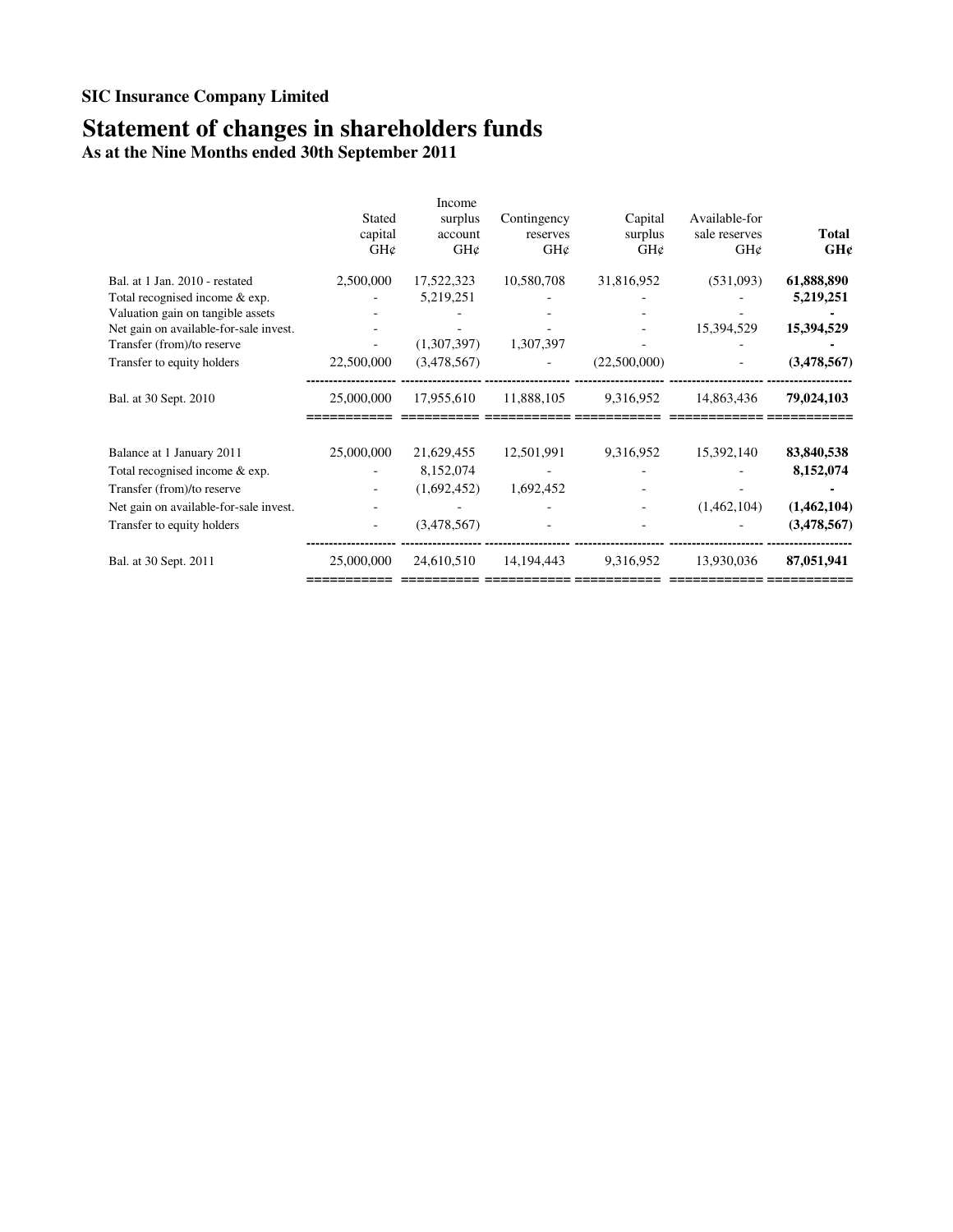## **Balance sheet**

**As at 30th September, 2011**

|                                         | <b>Note</b>     | 2011<br>GH¢                                         | 2010<br>GH¢     |
|-----------------------------------------|-----------------|-----------------------------------------------------|-----------------|
| Stated capital                          | 19              | 25,000,000                                          | 25,000,000      |
| Capital surplus                         | 20              | 9,316,952                                           | 9,316,952       |
| Income surplus                          |                 | 24,610,510                                          | 17,955,610      |
| Contingency reserve                     | 21              | 14,194,443                                          | 11,888,105      |
| Available-for-sale reserve              | 22              | 13,930,036<br>                                      | 14,863,436<br>. |
| <b>Shareholders funds</b>               |                 | 87,051,941<br>========== ===========                | 79,024,103      |
| <b>Represented by:</b>                  |                 |                                                     |                 |
| Property, plant and equipment           | 23              | 20,588,943                                          | 18,967,204      |
| Investment properties                   | 24              | 6,013,805                                           | 6,013,805       |
| Intangible assets                       | 25              | 417,470                                             | 29,538          |
| Long term investments                   | 26              | 31,772,271                                          | 36,267,288      |
| Investment in subsidiary                | 27              | 1,865,492                                           | 1,865,492       |
| Investment in associates                | 28              | 5,073,215                                           | 5,073,215       |
|                                         |                 | 65,731,196                                          | 68,216,542      |
| <b>Current assets</b>                   |                 |                                                     |                 |
| Short term investments                  | 29              | 6,407,170                                           | 12,006,418      |
| Lease deposit                           | 30              | 1,862,856                                           | 1,200,325       |
| Trade & other receivables               | 31              | 57,957,033                                          | 44,443,823      |
| Inventories                             |                 | 556,994                                             | 523,787         |
| Unearned reinsurance premium            |                 | 12,458,149                                          | 4,897,226       |
| Cash and bank balances                  | 34              | 2,644,152<br>----------------- -------------------- | 552,045         |
| <b>Total current assets</b>             |                 | 81,886,354<br>                                      | 63,623,624      |
| <b>Current liabilities</b>              |                 |                                                     |                 |
| Unearned premium                        | 5               | 27,428,778                                          | 23,020,438      |
| <b>Outstanding claims</b>               | 8               | 1,582,592                                           | 1,856,502       |
| Trade & other payables                  | 32              | 23,392,548                                          | 21,178,323      |
| Taxation                                | 18(a)           | 3,227,958                                           | 3,292,798       |
| Dividends                               |                 | 598,567                                             |                 |
| Other current financial liabilities     | 33              | 756,875                                             | 254,822         |
| <b>Total current liabilities</b>        |                 | 56,987,318                                          | 49,602,883      |
| Net current assets                      |                 | 24,899,036                                          | 14,020,740      |
| Other non-current financial liabilities | 33              | (681,584)                                           | (316, 472)      |
| Deferred tax                            | 18 <sub>d</sub> | (2,896,707)                                         | (2,896,707)     |
| <b>Total non-current liabilities</b>    |                 | (3,578,291)                                         | (3,213,179)     |
| <b>Net assets</b>                       |                 | 87,051,941                                          | 79,024,103      |
|                                         |                 | ============= ============                          |                 |

*Dr Sydney Y. Laryea Benjamin K. Acolatse* **Director Managing Director**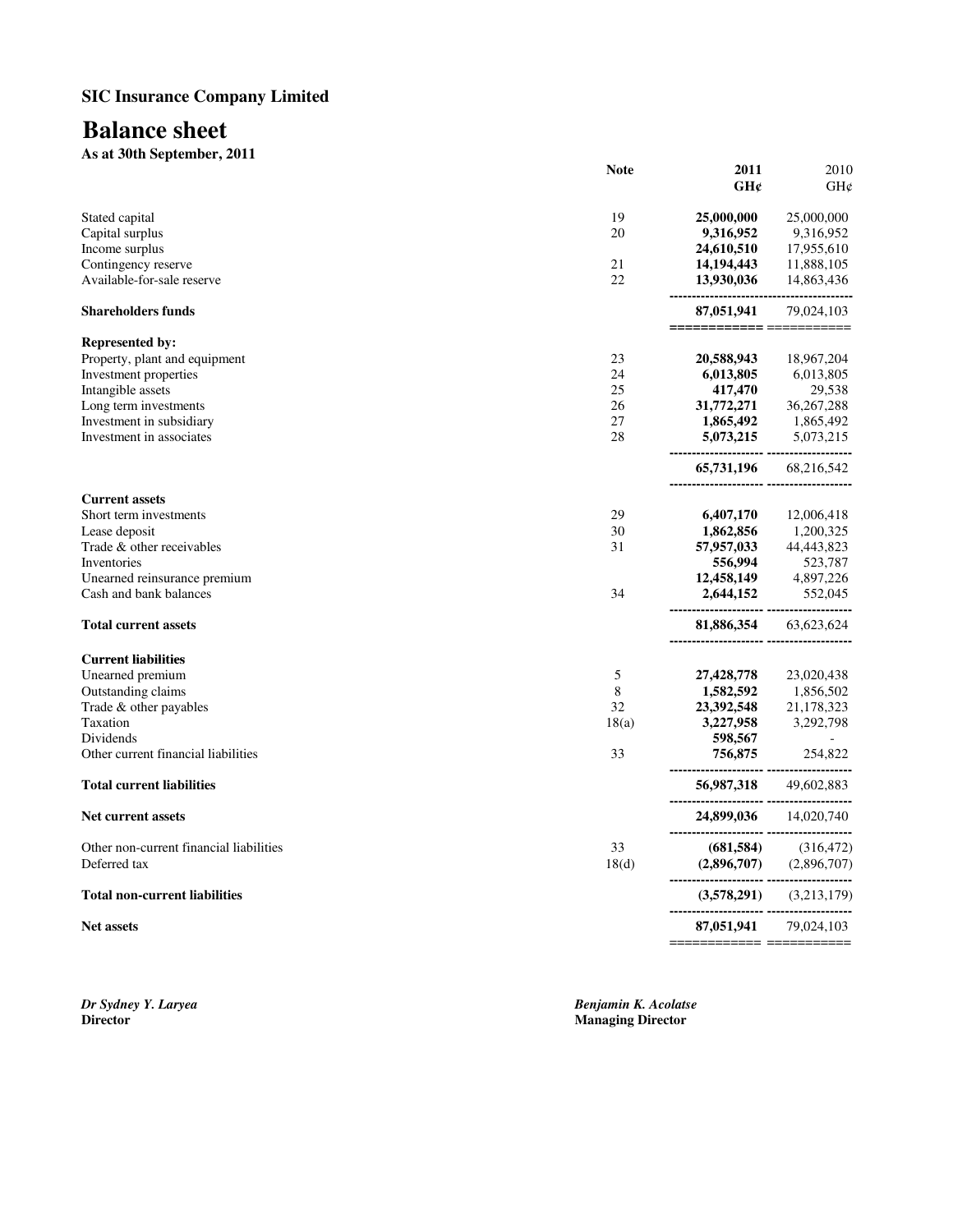## **Cash flow statement**

**For the Nine Months ended 30th September, 2011**

| <b>Operating activities</b>                                 | <b>Note</b> | 2011<br>GH¢                    | 2010<br>GH¢                 |
|-------------------------------------------------------------|-------------|--------------------------------|-----------------------------|
| Operating profit before tax                                 |             |                                | 11,167,224 7,149,659        |
|                                                             |             | 11,167,224                     | 7,149,659                   |
| Adjustment to reconcile profit before tax to net cash flows |             |                                |                             |
| Non-cash:                                                   |             |                                |                             |
| Depreciation                                                |             | 722,896                        | 769,982                     |
| Amortisation                                                |             | 137,308                        | 88,616                      |
| Profit on disposal of property, plant & equipment           |             | (126, 026)                     | (147, 655)                  |
| Available-for-sale reserves                                 |             | 3,435,171                      | 7,315,277                   |
| <b>Interest Received</b>                                    |             | (556, 434)                     | (664, 066)                  |
| Dividend Received                                           |             | (1,024,150)                    | (596,317)                   |
| <b>Working capital adjustments:</b>                         |             |                                |                             |
| Decrease/(Increase) in receivables                          |             | (13,513,210)                   | (11, 498, 280)              |
| Decrease/(Increase) in inventories                          |             | (33,208)                       | (24, 386)                   |
| Decrease/(Increase) in Unearned reinsurance Premium         |             | (7,560,923)                    | (3,868,447)                 |
| Decrease/(Increase) in lease deposits                       |             | (662, 531)                     | 360,604                     |
| (Decrease)/Increase in trade & other payables               |             | 2,214,225                      | 7,264,923                   |
| (Decrease)/Increase in provision for unearned premium       |             | 4,408,340                      | 18,322,827                  |
| (Decrease)/increase in provision of claims                  |             | (273,910)                      | (1,198,394)                 |
| (Decrease)/increase in lease obligations                    |             | 867,165                        | (348,902)                   |
| Tax paid                                                    |             |                                | $(410,662)$ $(1,672,884)$   |
| Net cash used in operating activities                       |             |                                | $(1,208,725)$ $21,252,557$  |
| <b>Investing activities</b>                                 |             |                                |                             |
| Acquisition of property, plant and equipment                |             |                                | $(1,695,697)$ $(1,291,528)$ |
| Acquisition of Intangible assets                            |             |                                |                             |
| Proceeds from sale of property, plant and equipment         |             |                                | 126,026 147,655             |
| Net cash used/flow from investing activities                |             |                                | $(1,569,671)$ $(1,143,873)$ |
| <b>Financing activities</b>                                 |             |                                |                             |
| (Purchase)/Redemption of long term investments              |             |                                | 3,025,950 $(19,462,032)$    |
| Investment in subsidiary                                    |             |                                | (1,539,779)                 |
| Investment in associated company                            |             |                                |                             |
| Dividend received                                           |             |                                | $1,024,150$ 569,317         |
| Interest received                                           |             | 556,434                        | 664,060                     |
| Dividend paid                                               |             | (2,880,000)                    | (3,478,567)                 |
| Net cash used in servicing of finance                       |             | --------------------- -------- | $1,726,534$ $(23,247,001)$  |
| Changes in cash and cash equivalent                         |             | (1,051,862)                    | (3,138,316)                 |
| Balance as at 1 January                                     |             |                                |                             |
|                                                             |             |                                | $10,103,184$ 15,696,779     |
| Cash & Cash equivalent at 30 September                      |             | =========== ==========         | 9,051,322 12,558,463        |
| Analysis of changes in cash and cash equivalent             |             |                                |                             |
| Cash and bank                                               |             | 2,644,152                      | 552,045                     |
| Short term investments                                      |             |                                | 6,407,170 12,006,418        |
|                                                             | 34          |                                | 9,051,322 12,558,463        |
|                                                             |             | =========== ==========         |                             |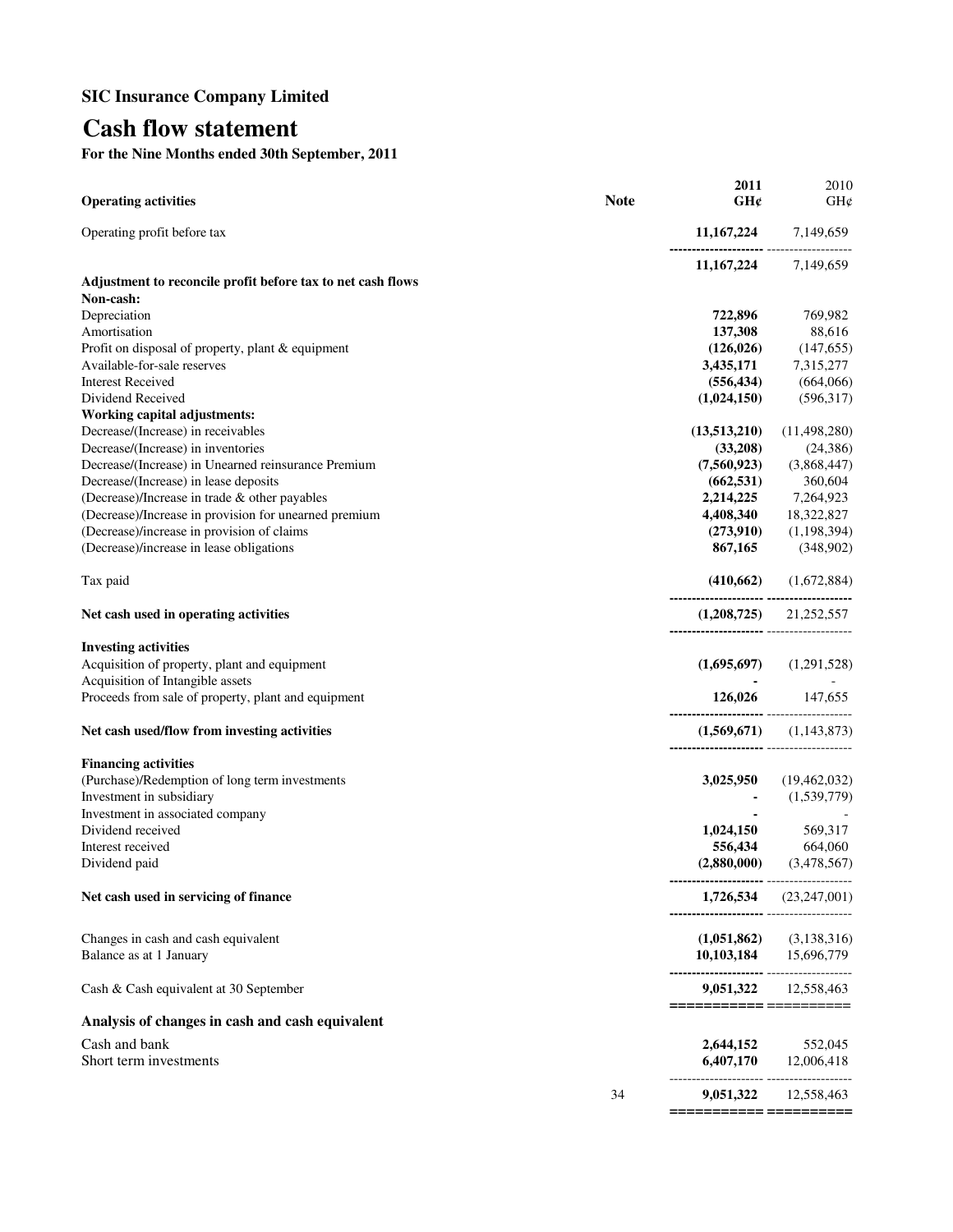## **Notes to the financial statements**

**For the Nine Months ended 30th September, 2011**

### **1. Reporting Entity**

SIC Insurance Company Limited underwrite non-life insurance risks, The company also issues a diversified portfolio of investment services to provide its customers with asset management solutions for their savings and retirement needs as well as undertaking brokerage services. The Company is a limited liability company incorporated and domiciled in Ghana, with its registered office at Nyemitei House 28/29 Ring Road East Osu-Accra. SIC Insurance Company Limited has a primary listing on the Ghana Stock Exchange.

#### **2. Basis of preparation**

#### **(a) Statement of compliance**

The financial statements are prepared in compliance with International Financial Reporting Standards (IFRS) and Interpretations of those Standards, as adopted by the International Accounting Standards Board and applicable legislation. These are the company's first set of financial statements prepared in accordance with IFRS and IFRS 1 has been applied. In accordance with the transitional requirements of these standards, the company has provided full comparative information.

The following accounting standards, interpretations and amendments to published accounting standards that impact the operations of the company were adopted:

IFRS 1 First time adoption of IFRS; IFRS 4 Insurance contracts; IFRS 7 Financial Instruments: Disclosures (effective 1 January 2007) IAS 1 (Revised), Presentation of financial statements (added disclosures about an entity's capital and other disclosures) IAS 14 Segment reporting; IAS 16 Property, plant and equipment; IAS 17 Leases; IAS 18 Revenue; IAS19 (Amendment), Employee benefits IAS 21 (Amendment), The effects of changes in foreign exchange rates; IAS 24 (Amendment), Related party disclosures; IAS 32 (Amendment), Financial instruments: disclosure and presentation; IAS 36 Impairment of assets; IAS 37 Provisions, contingent liabilities and contingent assets;

IAS 38 Intangible assets;

IAS 39 (Amendment), Financial instruments: recognition and measurement; and

IAS 40 Investment properties.

#### **(b) Basis of measurement**

The financial statements have been prepared on the historical cost basis except for available-for-sale financial assets are measured at fair value, financial assets held at fair value through profit and loss, investment property is measured at fair value, retirement benefit obligations and other long term employee benefit are measured at net present value, financial assets and liabilities initially recognised at fair value.

#### **(c) Use of estimates and judgement**

The preparation of financial statements in conformity with IFRS requires management to make judgements, estimates and assumptions that affect the application of accounting policies and the reported amounts of assets, liabilities, income and expenses. Actual results may differ from these estimates. Estimates and underlying assumptions are reviewed on an ongoing basis. Revisions to accounting estimates are recognised in the period in which the estimate is revised if the revision affects only that period or in the period of the revision and the future periods if the revision affects both current and future periods.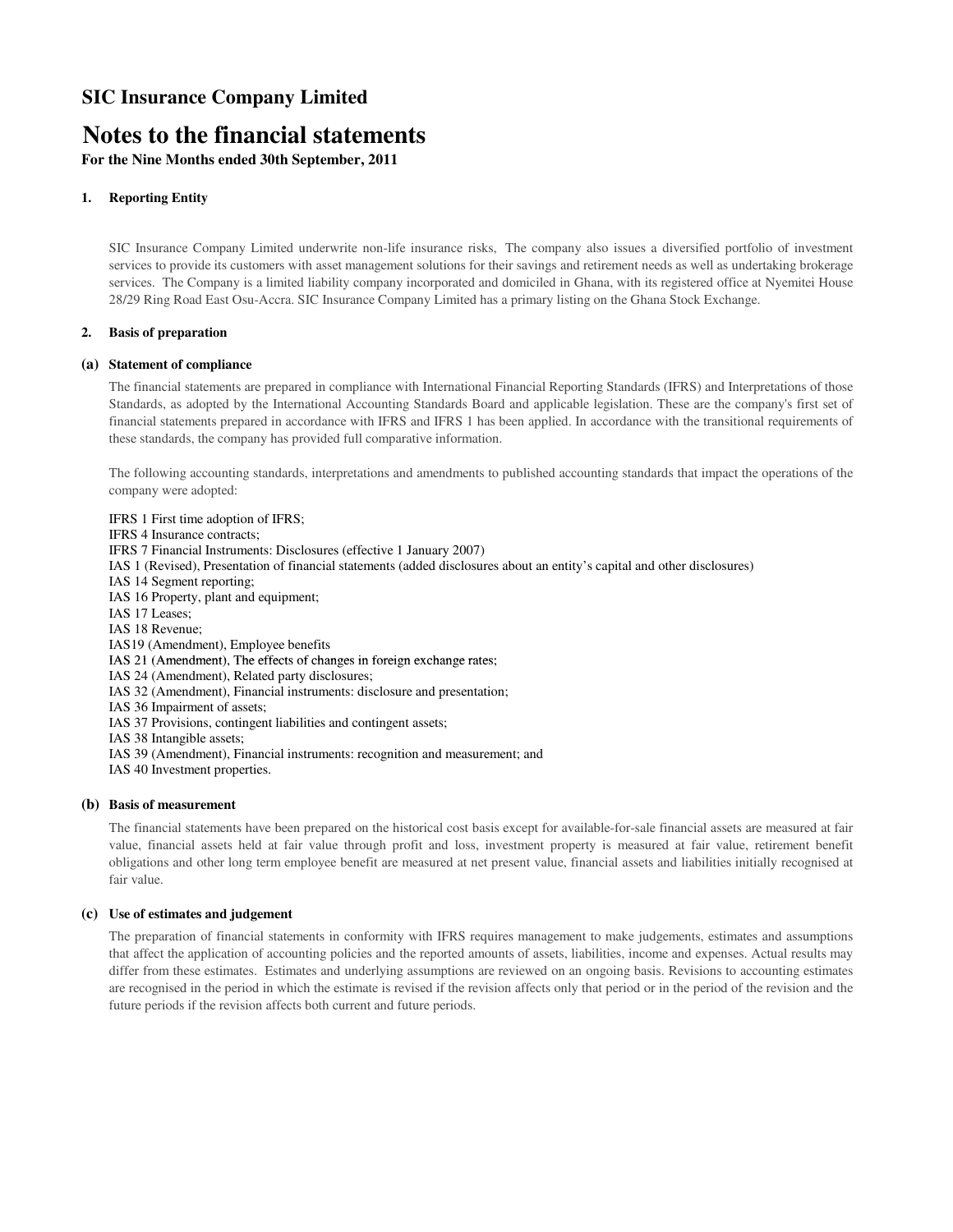## **Notes to the financial statements**

**For the Nine Months ended 30th September, 2010**

#### **3. Significant accounting policies**

The accounting policies set out below have been applied consistently to all periods presented in these financial statements by the company:

#### **(a) Consolidation**

### i). *Subsidiaries:*

Subsidiaries are all entities over which the company has the power to govern the financial and operating policies generally accompanying a shareholding of more than one half of the voting rights. The existence and effect of potential voting rights that are currently exercisable or convertible are considered when assessing whether the company controls another entity. Subsidiaries are fully consolidated from the date on which control is transferred to the company. They are de-consolidated from the date on which control ceases.

The company uses the purchase method of accounting to account for the acquisition of subsidiaries. The cost of an acquisition is measured as the fair value of the assets given, equity instruments issued and liabilities incurred or assumed at the date of exchange, plus costs directly attributable to the acquisition. Identifiable assets acquired and liabilities and contingent liabilities assumed in a business combination are measured initially at their fair values at the acquisition date, irrespective of the extent of any minority interest. The excess of the cost of acquisition over the fair value of the company's share of the identifiable net assets acquired is recorded as goodwill. If the cost of acquisition is less than the fair value of the net assets of the subsidiary acquired, the difference is recognised directly in the income statement.

Intra-company transactions, balances and unrealised gains on intra-company transactions are eliminated. Unrealised losses are also eliminated unless the transaction provides evidence of an impairment of the asset transferred. Subsidiaries' accounting policies have been changed where necessary to ensure consistency with the policies adopted by the company.

### ii). *Associates:*

Associates are all entities over which the company has significant influence but not control, generally accompanying a shareholding of between 20% and 50% of the voting rights. Investments in associates are accounted for by the equity method of accounting and are initially recognised at cost. The company's investment in associates includes goodwill (net of any accumulated impairment loss) identified on acquisition (see Note 29).

The company's share of its associates' post-acquisition profits or losses is recognised in the income statement, and its share of postacquisition movements in reserves is recognised in reserves. The cumulative post-acquisition movements are adjusted against the carrying amount of the investment. When the company's share of losses in an associate equals or exceeds its interest in the associate, including any other unsecured receivables, the company does not recognise further losses, unless it has incurred obligations or made payments on behalf of the associate.

Unrealised gains on transactions between the company and its associates are eliminated to the extent of the company's interest in the associates. Unrealised losses are also eliminated unless the transaction provides evidence of an impairment of the asset transferred. Associates' accounting policies have been changed where necessary to ensure consistency with the policies adopted by the company.

#### **(b) Segment reporting**

A business segment is a company of assets and operations engaged in providing products or services that are subject to risks and returns that are different from those of other business segments. A geographical segment is engaged in providing products or services within a particular economic environment that are subject to risks and return that are different from those of segments operating in other economic environments.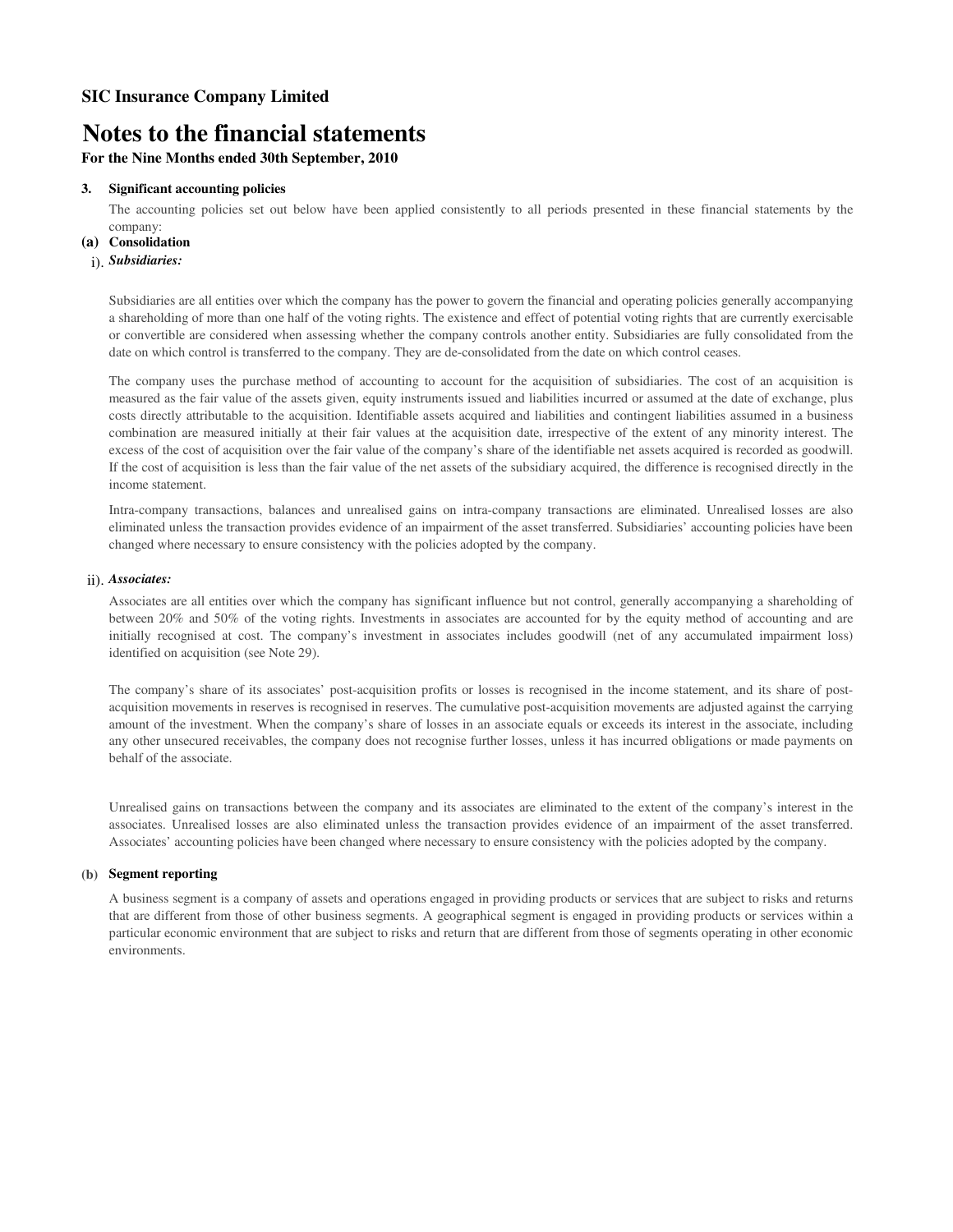**For the Nine Months ended 30th September, 2011**

#### **(c) Foreign currency translation**

#### i). *Functional and presentation currency:*

Items included in the financial statements of the company are measured using the currency of the primary economic environment in which the entity operates (the 'functional currency'). The financial statements are presented in thousands of cedis, which is the company's presentation currency.

### ii). *Transactions and balances:*

Foreign currency transactions are translated into the functional currency using the exchange rates prevailing at the dates of the transactions. Foreign exchange gains and losses resulting from the settlement of such transactions and from the translation at year-end exchange rates of monetary assets and liabilities denominated in foreign currencies are recognised in the income statement, except when deferred in equity as qualifying cash flow hedges and qualifying net investment hedges.

Translation differences on non-monetary items, such as equities held at fair value through profit or loss, are reported as part of the fair value gain or loss. Translation differences on non-monetary items, such as equities classified as available-for-sale financial assets, are included in the fair value reserve in equity.

#### iii). *Exchange differences*

The results and financial position of the company's functional currency which is not different from the presentation currency are translated into the presentation currency as follows:

(i) assets and liabilities for each balance sheet presented are translated at the closing rate at the date of that balance sheet;

(ii) income and expenses for each income statement are translated at average exchange rates (unless this average is not a reasonable approximation of the cumulative effect of the rates prevailing on the transaction dates, in which case income and expenses are translated at the dates of the transactions); and

#### (iii) all resulting exchange differences are recognised as a separate component of equity.

Exchange differences arising from the translation of the net investment and of borrowings and other currency instruments designated as hedges of such investments, are taken to shareholders' equity.

#### **(d) Property, plant and equipment**

Land and buildings comprise mainly outlets and offices occupied by the company. Land and buildings are shown at fair value, based on periodic, but at least triennial, valuations by external independent appraisers, less subsequent depreciation for buildings. Any accumulated depreciation at the date of revaluation is eliminated against the gross carrying amount of the asset, and the net amount is restated to the revalued amount of the asset. All other property, plant and equipment are stated at historical cost less depreciation. Historical cost includes expenditure that is directly attributable to the acquisition of the items. Cost may also include transfers from equity of any gains/losses on qualifying cash flow hedges of foreign currency purchases of property, plant and equipment.

Subsequent costs are included in the asset's carrying amount or recognised as a separate asset, as appropriate, only when it is probable that future economic benefits associated with the item will flow to the company and the cost of the item can be measured reliably. All other repairs and maintenance are charged to the income statement during the financial period in which they are incurred.

Increases in the carrying amount arising on revaluation of land and buildings are credited to the revaluation surplus in shareholders' equity. Decreases that offset previous increases of the same asset are charged against fair value reserves directly in equity; all other decreases are charged to the income statement. Each year, the difference between depreciation based on the revalued carrying amount of the asset charged to the income statement and depreciation based on the asset's original cost, net of any related deferred income tax, is transferred from the revaluation surplus to retained earnings.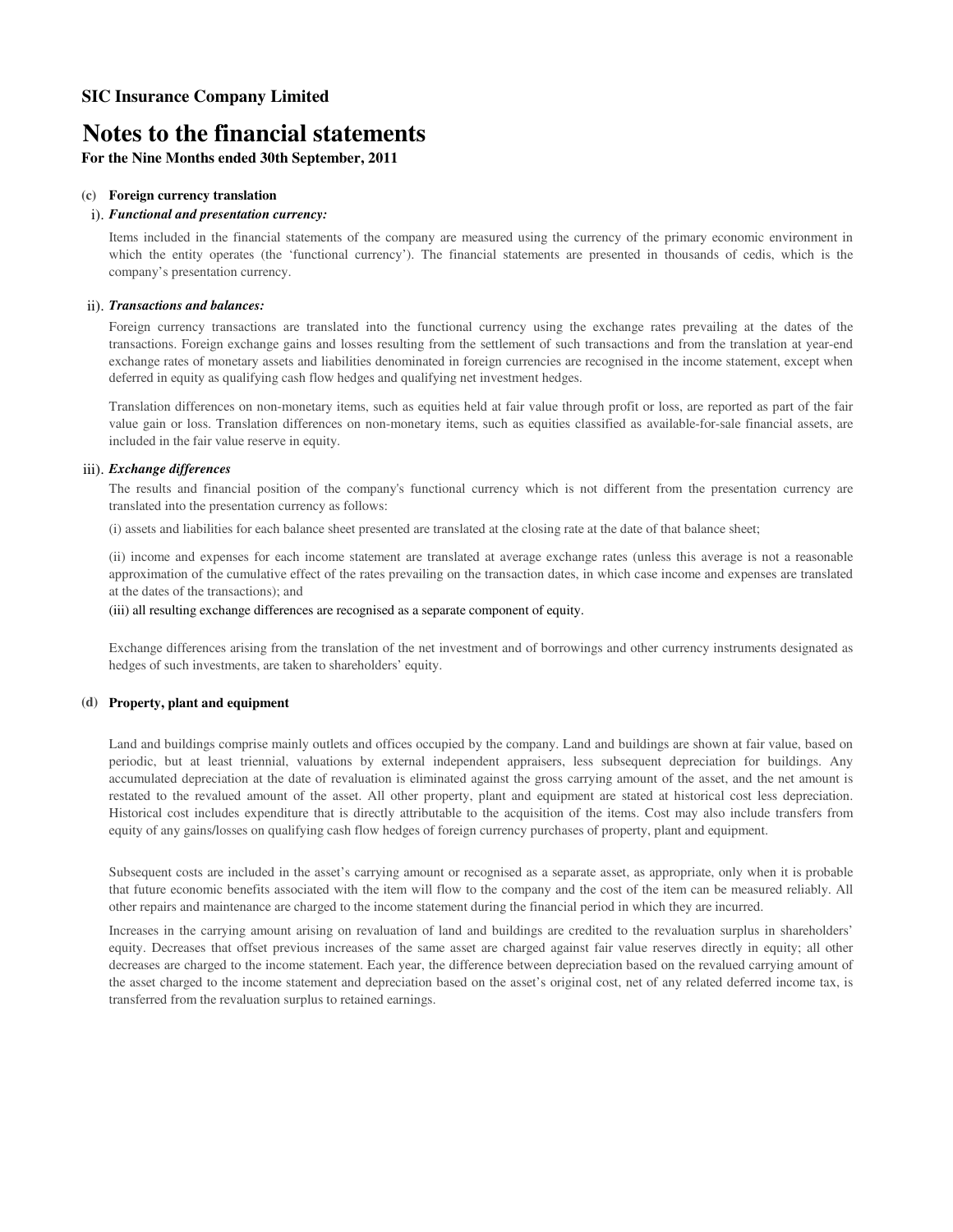## **Notes to the financial statements**

### **For the Nine Months ended 30th September, 2011**

Land is not depreciated. Depreciation on other assets is calculated using the straight-line method to allocate their cost or revalued amounts to their residual values over their estimated useful lives, as follows:

| 20%    | per annum         |
|--------|-------------------|
| 10%    | $^{\prime\prime}$ |
| 20%    | $^{\prime\prime}$ |
| 1.0%   | $^{\prime\prime}$ |
| 25%    | $^{\prime\prime}$ |
| 33.33% | $^{\prime\prime}$ |
|        |                   |

#### Leasehold properties are amortised over the life of the lease.

The assets' residual values and useful lives are reviewed at each balance sheet date and adjusted if appropriate. Gains and losses on disposals are determined by comparing proceeds with carrying amount. These are included in the income statement. When revalued assets are sold, the amounts included in the revaluation surplus are transferred to retained earnings.

#### **(e) Investment properties**

Property held for long-term rental yields that is not occupied by the departments of the company is classified as investment property.

Investment property comprises freehold land and buildings. It is carried at fair value. Fair value is based on active market prices, adjusted, if necessary, for any difference in the nature, location or condition of the specific asset. If this information is not available, the company uses alternative valuation methods such as discounted cash flow projections or recent prices on less active markets. These valuations are reviewed annually by an independent valuation expert. Investment property that is being redeveloped for continuing use as investment property, or for which the market has become less active, continues to be measured at fair value.

#### Changes in fair values are recorded in the income statement.

Property located on land that is held under operating lease is classified as investment property as long as it is held for long-term rental yields and is not occupied by the company. The initial cost of the property is the lower of the fair value of the property and the present value of the minimum lease payments. The property is carried at fair value after initial recognition.

If an investment property becomes owner-occupied, it is reclassified as property, plant and equipment, and its fair value at the date of reclassification becomes its cost for subsequent accounting purposes.

If an item of property, plant and equipment becomes an investment property because its use has changed, any difference arising between the carrying amount and the fair value of this item at the date of transfer is recognised in equity as a revaluation of property, plant and equipment. However, if a fair value gain reverses a previous impairment loss, the gain is recognised in the income statement. Upon the disposal of such investment property, any surplus previously recorded in equity is transferred to retained earnings; the transfer is not made through the income statement.

#### **(f) Investment**

The company classifies its investments into the following categories: financial assets at fair value through profit or loss, loans and receivables, held-to-maturity financial assets and available-for-sale financial assets. The classification depends on the purpose for which the investments were acquired. Management determines the classification of its investments at initial recognition and re-evaluates this at every reporting date.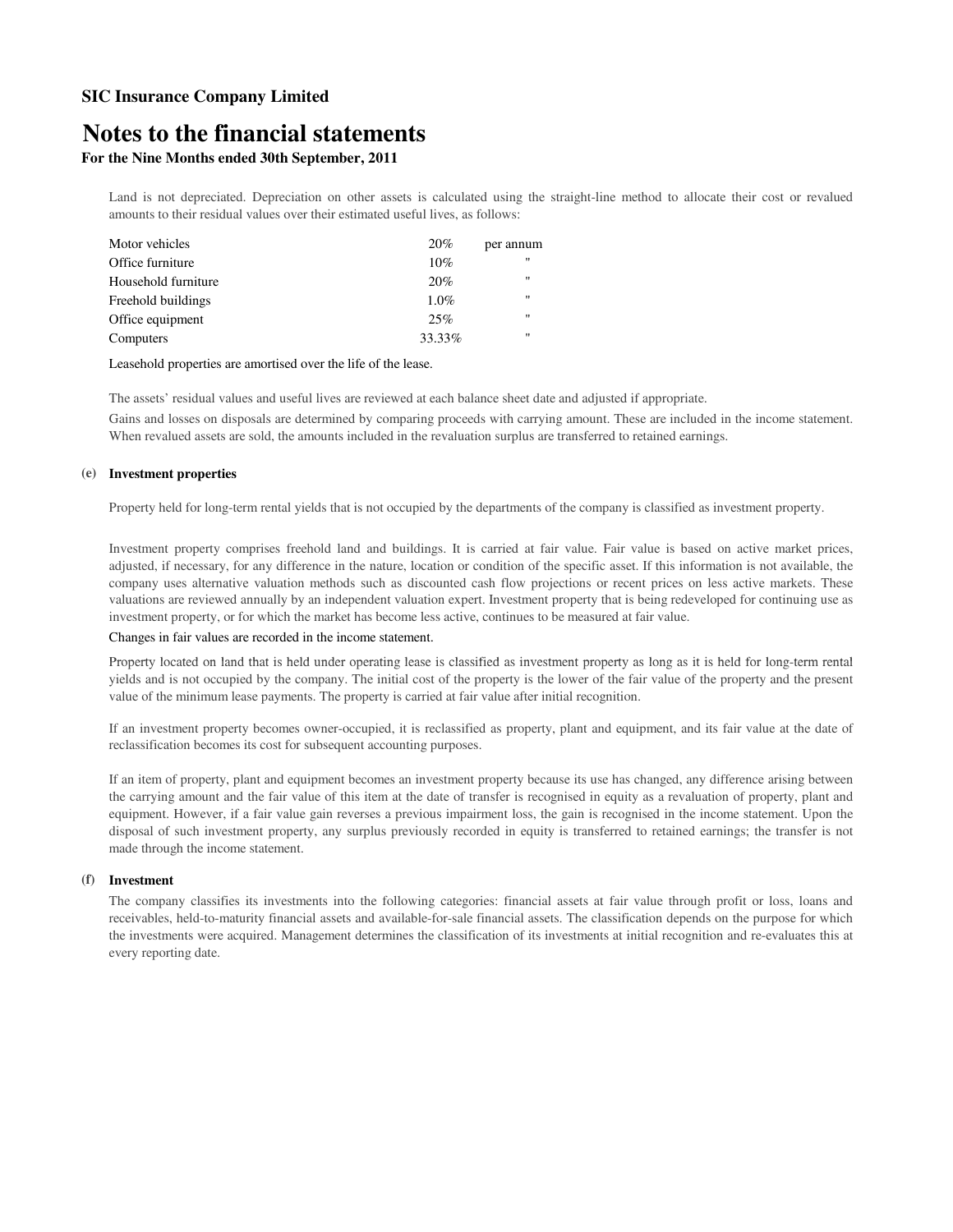## **Notes to the financial statements**

### **For the Nine Months ended 30th September, 2011**

### i). *Financial assets at fair value through income:*

This category has two sub-categories: financial assets held for trading and those designated at fair value through profit or loss at inception. A financial asset is classified into this category at inception if acquired principally for the purpose of selling in the short term, if it forms part of a portfolio of financial assets in which there is evidence of short term profit-taking, or if so designated by management.

### ii). *Receivables:*

Receivables are non-derivative financial assets with fixed or determinable payments that are not quoted in an active market other than those that the company intends to sell in the short term or that it has designated as at fair value through income or available-for-sale. Receivables arising from insurance contracts are also classified in this category and are reviewed for impairment as part of the impairment review of receivables.

#### iii). *Held-to-maturity financial assets:*

Held-to-maturity financial assets are non-derivative financial assets with fixed or determinable payments and fixed maturities –other than those that meet the definition of loans and receivables – that the company's management has the positive intention and ability to hold to maturity.

### iv). *Available-for-sale financial assets:*

Available-for-sale financial assets are non-derivative financial assets that are either designated in this category or not classified in any of the other categories.

Regular way purchases and sales of investments are recognised on trade date – the date on which the company commits to purchase or sell the asset. Investments are initially recognised at fair value plus, in the case of all financial assets not carried at fair value through profit or loss, transaction costs that are directly attributable to their acquisition. Investments are derecognised when the rights to receive cash flows from the investments have expired or where they have been transferred and the company has also transferred substantially all risks and rewards of ownership.

Available-for-sale financial assets and financial assets at fair value through profit or loss are subsequently carried at fair value. Receivables and held-to-maturity financial assets are carried at amortised cost using the effective interest method. Realised and unrealised gains and losses arising from changes in the fair value of the 'financial assets at fair value through profit or loss' category are included in the income statement in the period in which they arise. Unrealised gains and losses arising from changes in the fair value of nonmonetary securities classified as available-for-sale are recognised in equity. When securities classified as available-for-sale are sold or impaired, the accumulated fair value adjustments are included in the income statement as net realised gains/losses on financial assets.

The fair values of quoted investments are based on current bid prices. If the market for a financial asset is not active, the company establishes fair value by using valuation techniques. These include the use of recent arm's length transactions, reference to other instruments that are substantially the same, discounted cash flow analysis and option pricing models.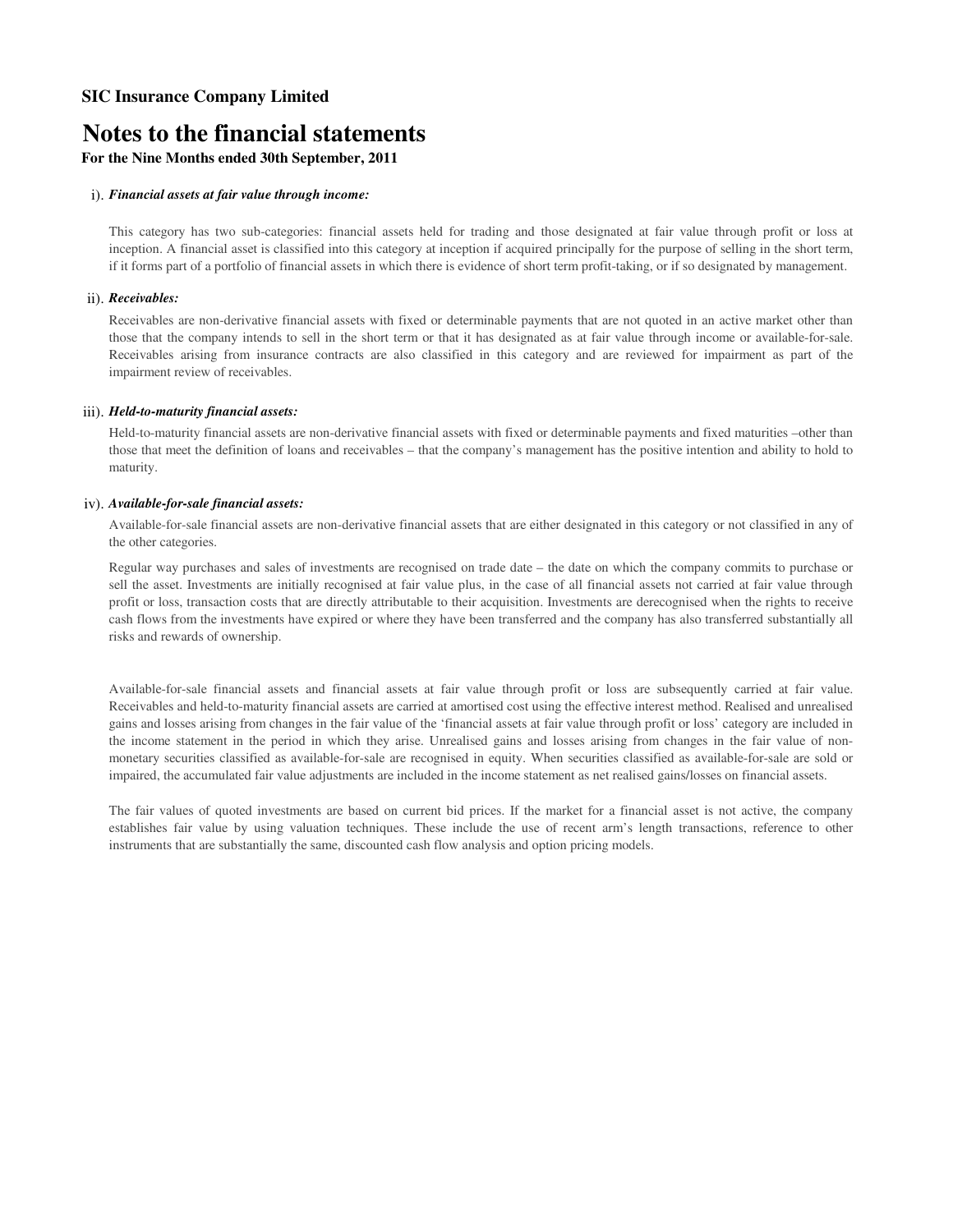### **For the Nine Months ended 30th September, 2011 - Continued**

#### **(g) Impairment of assets**

#### i). *Financial assets carried at amortised cost:*

The company assesses at each balance sheet date whether there is objective evidence that a financial asset or company of financial assets is impaired. A financial asset or company of financial assets is impaired and impairment losses are incurred only if there is objective evidence of impairment as a result of one or more events that have occurred after the initial recognition of the asset (a 'loss event') and that loss event (or events) has an impact on the estimated future cash flows of the financial asset or company of financial assets that can be reliably estimated. Objective evidence that a financial asset or company of assets is impaired includes observable data that comes to the attention of the company about the following events:

(i) significant financial difficulty of the issuer or debtor;

(ii) a breach of contract, such as a default or delinquency in payments;

(iii) it becoming probable that the issuer or debtor will enter bankruptcy or other financial reorganisation;

(iv) the disappearance of an active market for that financial asset because of financial difficulties; or

(vi) observable data indicating that there is a measurable decrease in the estimated future cash flow from a company of financial assets since the initial recognition of those assets, although the decrease cannot yet be identified with the individual financial assets in the company, including:

- Adverse changes in the payment status of issuers or debtors in the company; or
- National or local economic conditions that correlate with defaults on the assets in the company.

The company first assesses whether objective evidence of impairment exists individually for financial assets that are individually significant. If the company determines that no objective evidence of impairment exists for an individually assessed financial asset, whether significant or not, it includes the asset in a company of financial assets with similar credit risk characteristics and collectively assesses them for impairment. Assets that are individually assessed for impairment and for which an impairment loss is or continues to be recognised are not included in a collective assessment of impairment.

If there is objective evidence that an impairment loss has been incurred on loans and receivables or held-to-maturity investments carried at amortised cost, the amount of the loss is measured as the difference between the asset's carrying amount and the present value of estimated future cash flows (excluding future credit losses that have been incurred) discounted at the financial asset's original effective interest rate. The carrying amount of the asset is reduced through the use of an allowance account and the amount of the loss is recognised in the income statement. If a held-to-maturity investment or a loan has a variable interest rate, the discount rate for measuring any impairment loss is the current effective interest rate determined under contract. As a practical expedient, the company may measure impairment on the basis of an instrument's fair value using an observable market price.

For the purpose of a collective evaluation of impairment, financial assets are companied on the basis of similar credit risk characteristics (i.e., on the basis of the company's grading process that considers asset type, industry, geographical location, past-due status and other relevant factors). Those characteristics are relevant to the estimation of future cash flows for companies of such assets by being indicative of the issuer's ability to pay all amounts due under the contractual terms of the debt instrument being evaluated. If in a subsequent period, the amount of the impairment loss decreases and the decrease can be related objectively to an event occurring after the impairment was recognised (such as improved credit rating), the previously recognised impairment loss is reversed by adjusting the allowance account. The amount of the reversal is recognised in the income statement.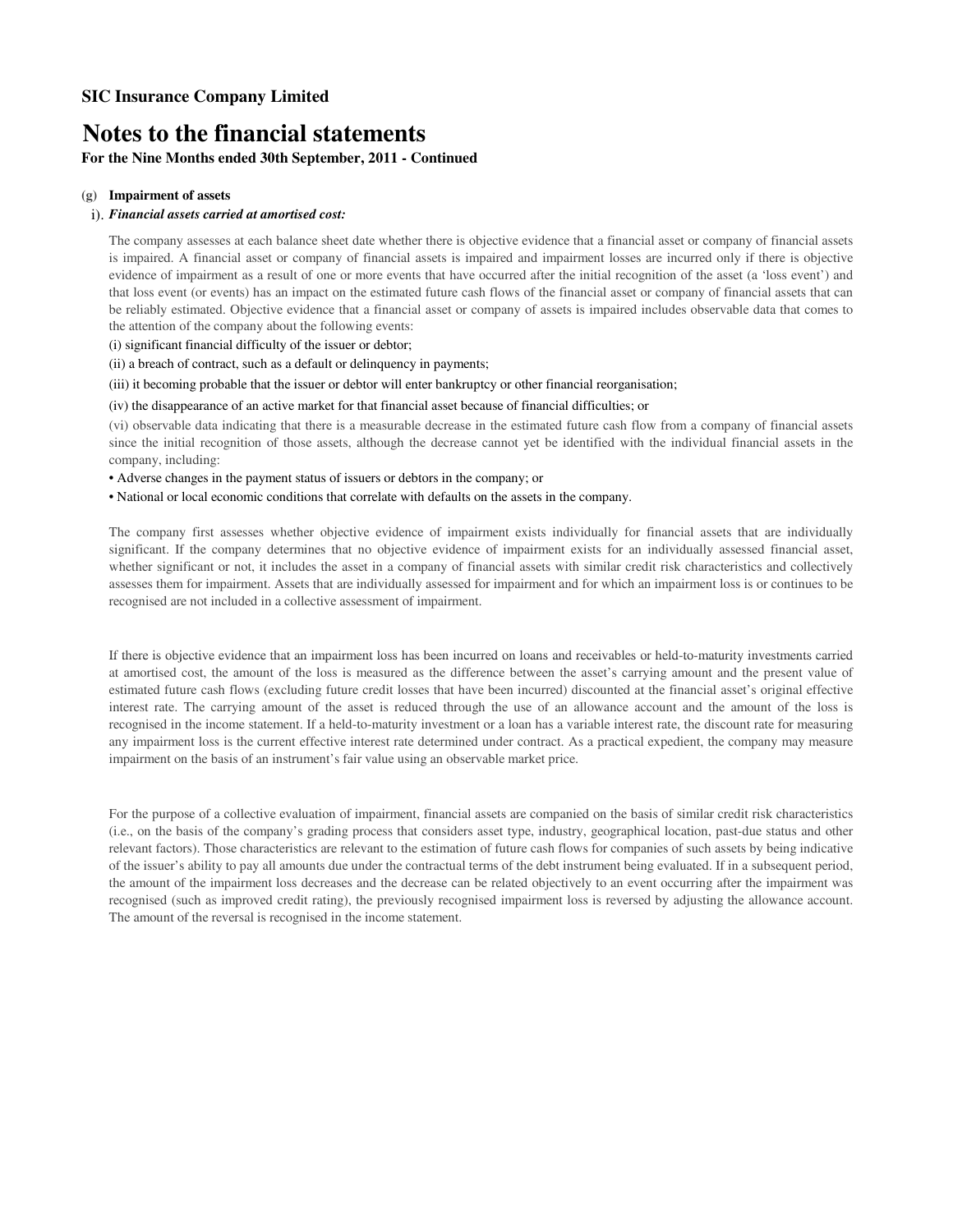### **For the Nine Months ended 30th September, 2011 - Continued**

### ii). *Financial assets carried at fair value:*

The company assesses at each balance sheet date whether there is objective evidence that an available-for-sale financial asset is impaired, including in the case of equity investments classified as available for sale, a significant or prolonged decline in the fair value of the security below its cost. If any such evidence exists for available-for-sale financial assets, the cumulative loss – measured as the difference between the acquisition cost and current fair value, less any impairment loss on the financial asset previously recognised in profit or loss – is removed from equity and recognised in the income statement. Impairment losses recognised in the income statement on equity instruments are not subsequently reversed. The impairment loss is reversed through the income statement, if in a subsequent period the fair value of a debt instrument classified as available for sale increases and the increase can be objectively related to an event occurring after the impairment loss was recognised in profit or loss.

#### iii). *Impairment of other non-financial assets:*

Assets that have an indefinite useful life are not subject to amortisation and are tested annually for impairment. Assets that are subject to amortisation are reviewed for impairment whenever events or changes in circumstances indicate that the carrying amount may not be recoverable. An impairment loss is recognised for the amount by which the asset's carrying amount exceeds its recoverable amount. The recoverable amount is the higher of an asset's fair value less costs to sell and value in use. For the purposes of assessing impairment, assets are companied at the lowest levels for which there are separately identifiable cash flows (cash-generating units).

#### **(h) Offsetting financial instruments**

Financial assets and liabilities are offset and the net amount reported in the balance sheet only when there is a legally enforceable right to offset the recognised amounts and there is an intention to settle on a net basis, or to realise the asset and settle the liability simultaneously.

#### **(i) Cash and cash equivalents**

Cash and cash equivalents includes cash in hand, deposits held at call with banks, other short-term highly liquid investments with original maturities of three months or less, and bank overdrafts.

#### **(j) Share capital**

Shares are classified as equity when there is no obligation to transfer cash or other assets. Incremental costs directly attributable to the issue of equity instruments are shown in equity as a deduction from the proceeds, net of tax. Incremental costs directly attributable to the issue of equity instruments as consideration for the acquisition of a business are included in the cost of acquisition.

Where any investor purchases the Company's equity share capital (treasury shares), the consideration paid, including any directly attributable incremental costs (net of income taxes), is deducted from equity attributable to the Company's equity holders. Where such shares are subsequently sold, reissued or otherwise disposed of, any consideration received is included in equity attributable to the Company's equity holders, net of any directly attributable incremental transaction costs and the related income tax effects.

#### **(k) Insurance and investment contracts - classification**

#### The company issues contracts that transfer insurance risk or financial risk or both.

Insurance contracts are those contracts that transfer significant insurance risk. Such contracts may also transfer financial risk. As a general guideline, the company defines as significant insurance risk the possibility of having to pay benefits on the occurrence of an insured event that are at least 10% more than the benefits payable if the insured event did not occur.

Investment contracts are those contracts that transfer financial risk with no significant insurance risk.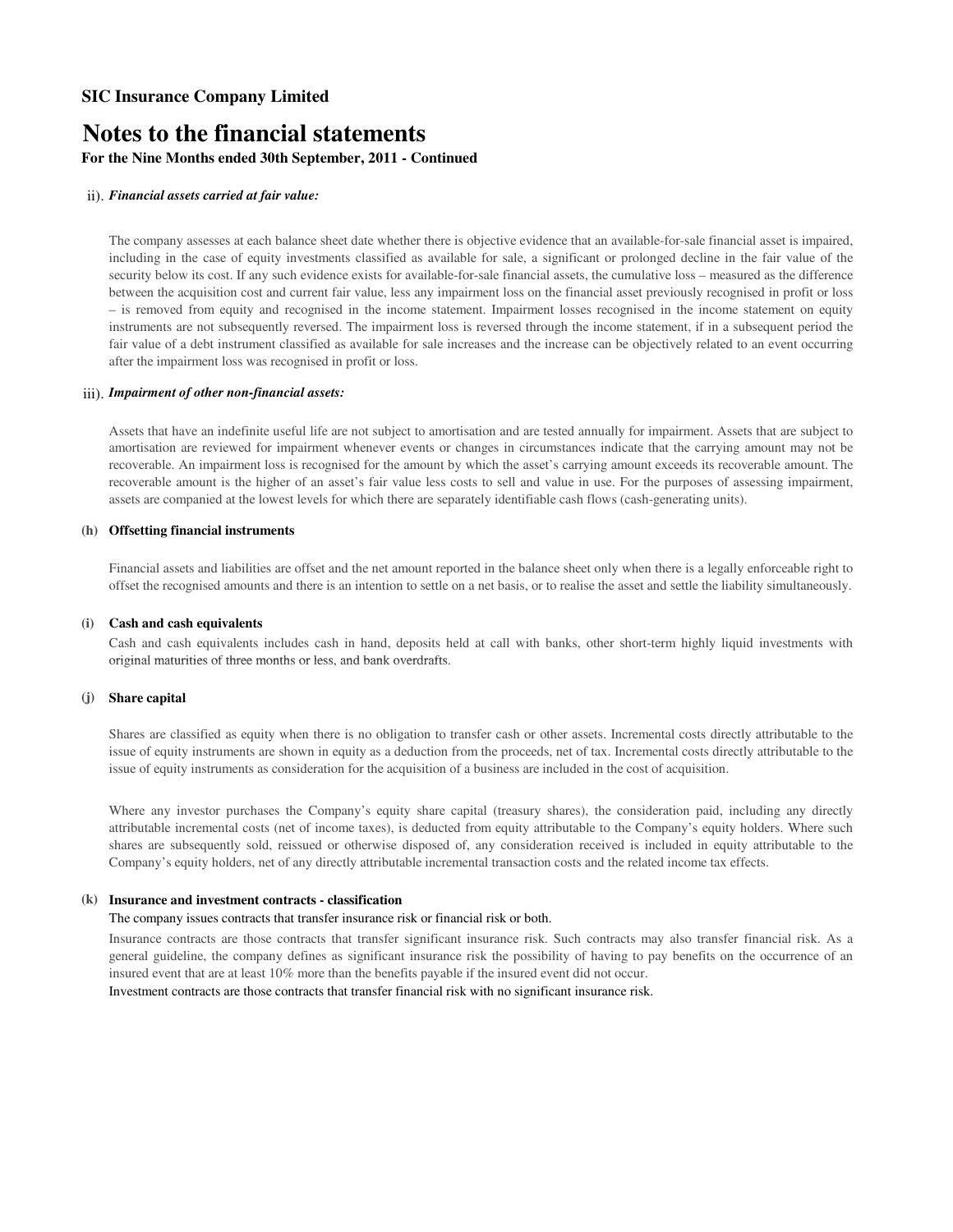## **Notes to the financial statements**

### **For the Nine Months ended 30th September, 2011 - Continued**

#### **(l) Insurance contracts**

#### i). *Recognition and measurement:*

Insurance contracts are classified into four main categories, depending on the duration of risk and whether or not the terms and conditions are fixed.

### ii). *Short-term insurance contracts*

These contracts are casualty, property and short-duration life insurance contracts.

Casualty insurance contracts protect the company's customers against the risk of causing harm to third parties as a result of their legitimate activities. Damages covered include both contractual and non-contractual events. The typical protection offered is designed for employers who become legally liable to pay compensation to injured employees (employers' liability) and for individual and business customers who become liable to pay compensation to a third party for bodily harm or property damage (public liability).

Property insurance contracts mainly compensate the company's customers for damage suffered to their properties or for the value of property lost. Customers who undertake commercial activities on their premises could also receive compensation for the loss of earnings caused by the inability to use the insured properties in their business activities (business interruption cover).

For all these contracts, premiums are recognised as revenue (earned premiums) proportionally over the period of coverage. The portion of premium received on in-force contracts that relates to unexpired risks at the balance sheet date is reported as the unearned premium liability. Premiums are shown before deduction of commission.

Claims and loss adjustment expenses are charged to income as incurred based on the estimated liability for compensation owed to contract holders or third parties damaged by the contract holders. They include direct and indirect claims settlement costs and arise from events that have occurred up to the balance sheet date even if they have not yet been reported to the company. The company does not discount its liabilities for unpaid claims other than for disability claims. Liabilities for unpaid claims are estimated using the input of assessments for individual cases reported to the company and statistical analyses for the claims incurred but not reported, and to estimate the expected ultimate cost of more complex claims that may be affected by external factors (such as court decisions).

#### iii). *Liability adequacy test:*

At each balance sheet date, liability adequacy tests are performed to ensure the adequacy of the contract liabilities. In performing these tests, current best estimates of future contractual cash flows and claims handling and administration expenses, as well as investment income from the assets backing such liabilities, are used. Any deficiency is immediately charged to profit or loss and by subsequently establishing a provision for losses arising from liability adequacy tests (the unexpired risk provision).

In determining the adequacy on unearned premium, the liability adequacy test on unexpired risk premium was determined by computing the premium unearned on each policy as at 30 June 2009. Liability adequacy test in respect of claims is determined by taking the settled amount for each claim, agreed with the claimant. The sum insured is considered the best test for non-settled claims.

#### iv). *Reinsurance contracts held:*

Contracts entered into by the company with reinsurers under which the company is compensated for losses on one or more contracts issued by the company and that meet the classification requirements for insurance contracts which are classified as reinsurance contracts held. Contracts that do not meet these classification requirements are classified as financial assets. Insurance contracts entered into by the company under which the contract holder is another insurer (inwards reinsurance) are included with insurance contracts.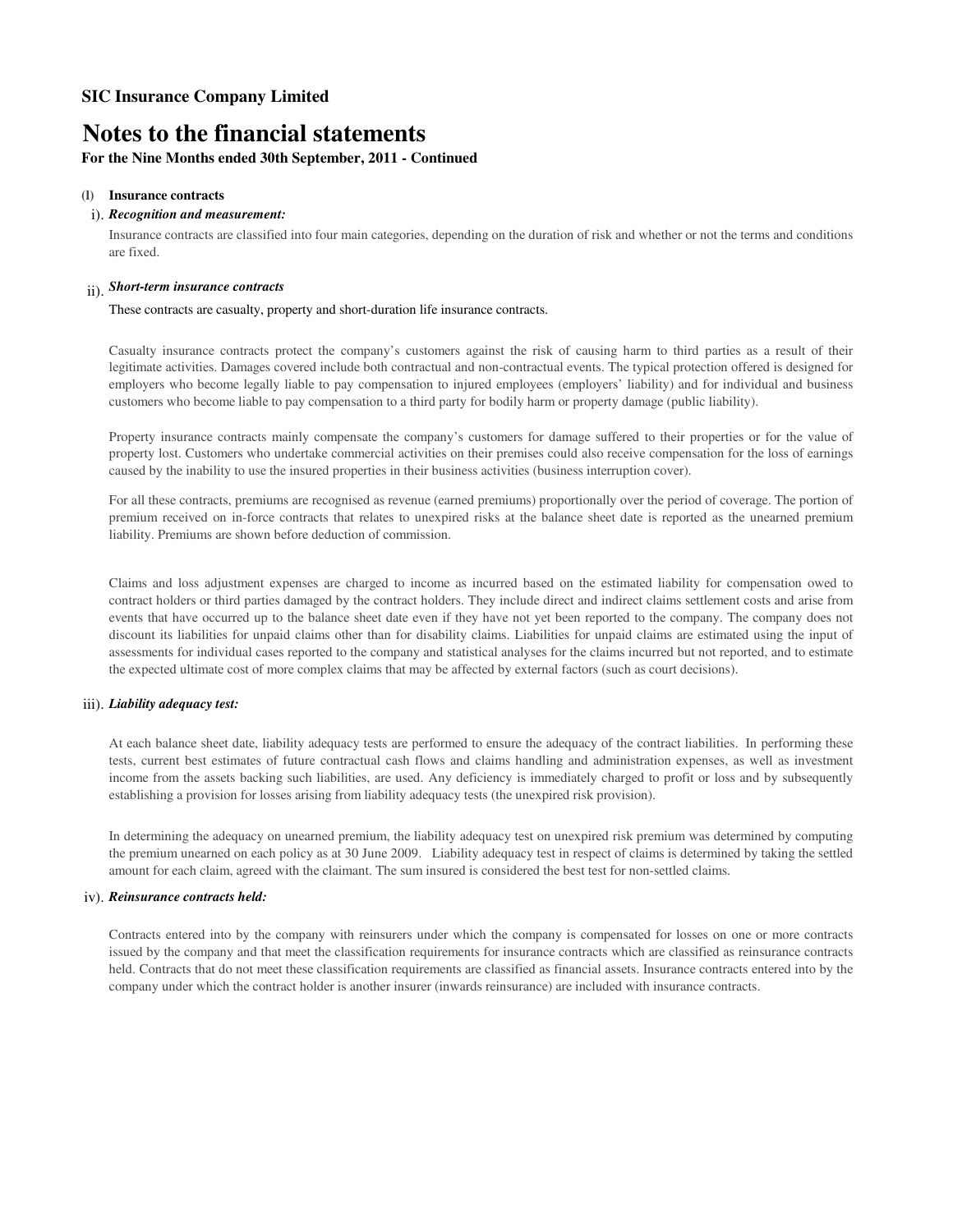## **Notes to the financial statements**

### **For the Nine Months ended 30th September, 2011 - Continued**

The benefits to which the company is entitled under its reinsurance contracts held are recognised as reinsurance assets. These assets consist of short-term balances due from reinsurers (classified within loans and receivables), as well longer term receivables (classified as reinsurance assets) that are dependent on the expected claims and benefits arising under the related reinsured insurance contracts. Amounts recoverable from or due to reinsurers are measured consistently with the amounts associated with the reinsured insurance contracts and in accordance with the terms of each reinsurance contract. Reinsurance liabilities are primarily premiums payable for reinsurance contracts and are recognised as an expense when due.

In certain cases a reinsurance contract is entered into retrospectively to reinsure a notified claim under the company's property or casualty insurance contracts. Where the premium due to the reinsurer differs from the liability established by the company for the related claim, the difference is amortised over the estimated remaining settlement period.

The company assesses its reinsurance assets for impairment on a quarterly basis. If there is objective evidence that the reinsurance asset is impaired, the company reduces the carrying amount of the reinsurance asset to its recoverable amount and recognises that impairment loss in the income statement. The company gathers the objective evidence that a reinsurance asset is impaired using the same process adopted for financial assets held at amortised cost. The impairment loss is also calculated following the same method used for these financial assets.

#### v). *Receivables and payables related to insurance contracts:*

Receivables and payables are recognised when due. These include amounts due to and from agents, brokers and insurance contract holders. If there is objective evidence that the insurance receivable is impaired, the company reduces the carrying amount of the insurance receivable accordingly and recognises that impairment loss in the income statement.

#### vi). *Salvage and subrogation reimbursements:*

Some insurance contracts permit the company to sell (usually damaged) property acquired in settling a claim (ie, salvage). The company may also have the right to pursue third parties for payment of some or all costs (i.e., subrogation).

Estimates of salvage recoveries are included as an allowance in the measurement of the insurance liability for claims, and salvage property is recognised in other assets when the liability is settled. The allowance is the amount that can reasonably be recovered from the disposal of the property.

Subrogation reimbursements are also considered as an allowance in the measurement of the insurance liability for claims and are recognised in other assets when the liability is settled. The allowance is the assessment of the amount that can be recovered from the action against the liable third party.

#### **(m) Deferred Income tax**

Deferred income tax is provided in full, using the liability method, on temporary differences arising between the tax bases of assets and liabilities and their carrying amounts in the financial statements. However, if the deferred income tax arises from initial recognition of an asset or liability in a transaction other than a business combination that at the time of the transaction affects either neither accounting nor taxable profit or loss, it is not accounted for. Deferred income tax is determined using tax rates (and laws) that have been enacted or substantively enacted by the balance sheet date and are expected to apply when the related deferred income tax asset is realised or the deferred income tax liability is settled.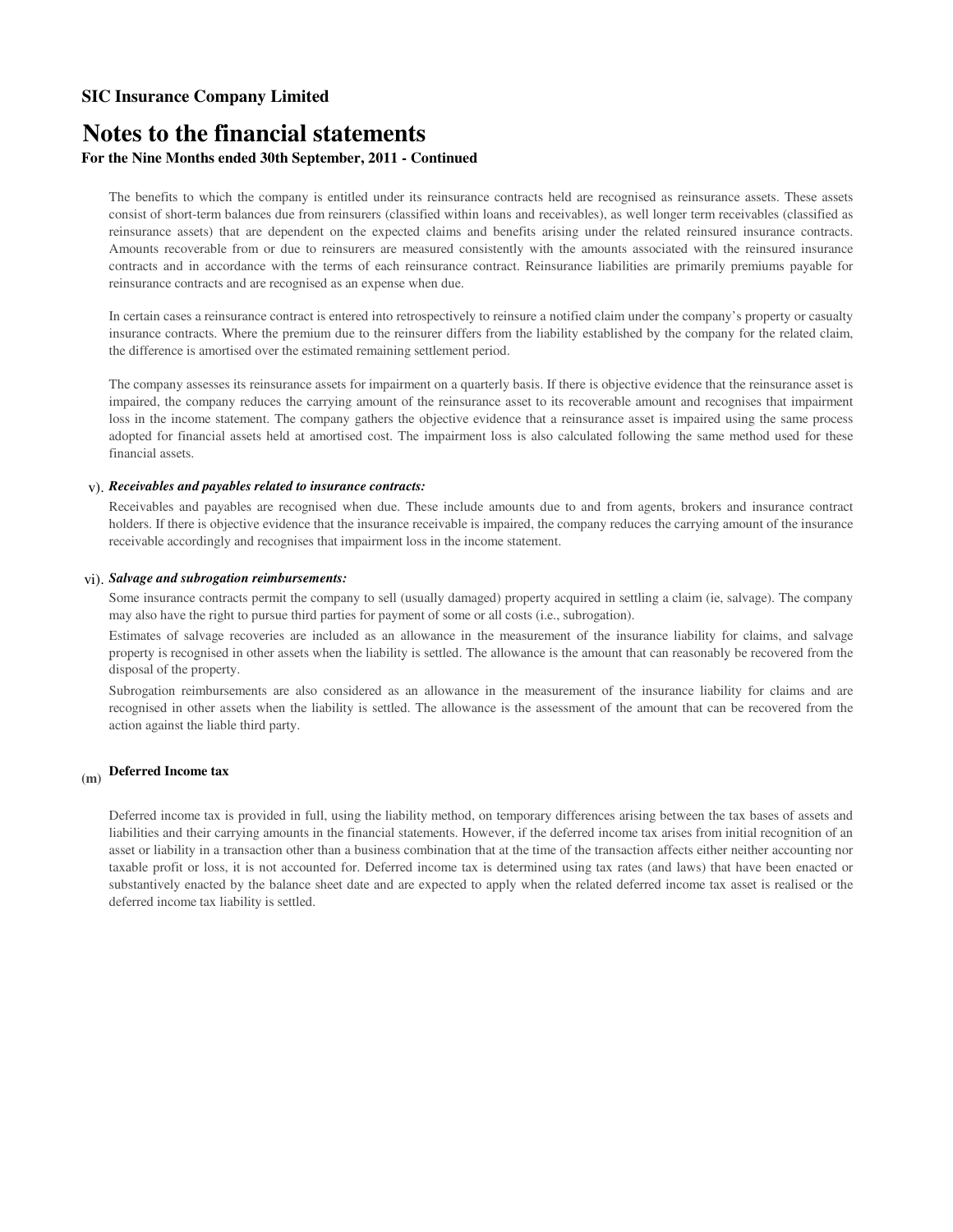## **Notes to the financial statements**

### **For the Nine Months ended 30th September, 2011 - Continued**

Deferred income tax assets are recognised to the extent that it is probable that future taxable profit will be available against which the temporary differences can be utilised.

Deferred income tax is provided on temporary differences arising on investments in subsidiaries and associates, except where the company controls the timing of the reversal of the temporary difference and it is probable that the temporary difference will not reverse in the foreseeable future.

#### **(n) Employee benefits**

#### i). *Pension obligations:*

The company operate various pension schemes. The schemes are generally funded through payments to trustee-administered funds, determined by periodic actuarial calculations. The company has both defined benefit and defined contribution plans. A defined benefit plan is a pension plan that defines an amount of pension benefit that an employee will receive on retirement, usually dependent on one or more factors such as age, years of service and compensation. A defined contribution plan is a pension plan under which the company pays fixed contributions into a separate entity. The company has no legal or constructive obligations to pay further contributions if the fund does not hold sufficient assets to pay all employees the benefits relating to employee service in the current and prior periods.

The liability recognised in the balance sheet in respect of defined benefit pension plans is the present value of the defined benefit obligation at the balance sheet date less the fair value of plan assets, together with adjustments for unrecognised actuarial gains or losses and past service costs. Plan assets exclude any insurance contracts issued by the company. The defined benefit obligation is calculated annually by independent actuaries using the projected unit credit method. The present value of the defined benefit obligation is determined by discounting the estimated future cash outflows using interest rates of high-quality corporate bonds that are denominated in the currency in which the benefits will be paid and that have terms to maturity that approximate the terms of the related pension liability.

Past-service costs are recognised immediately in income, unless the changes to the pension plan are conditional on the employees remaining in service for a specified period of time (the vesting period). In this case, the past-service costs are amortised on a straight-line basis over the vesting period.

For defined contribution plans, the company pays contributions to publicly or privately administered pension insurance plans on a mandatory, contractual or voluntary basis. The company has no further payment obligations once the contributions have been paid. The contributions are recognised as employee benefit expense when they are due. Prepaid contributions are recognised as an asset to the extent that a cash refund or a reduction in the future payments is available.

#### ii). *Other post-employment obligations:*

The company provides post-retirement healthcare benefits to their retirees. The entitlement to these benefits is usually conditional on the employee remaining in service up to retirement age and the completion of a minimum service period. The cost is expensed in the income statement when incurred.

#### iii). *Termination benefits:*

Termination benefits are payable when employment is terminated before the normal retirement date, or whenever an employee accepts voluntary redundancy in exchange for these benefits. The company recognises termination benefits when it is demonstrably committed to either: terminating the employment of current employees according to a detailed formal plan without possibility of withdrawal; or providing termination benefits as a result of an offer made to encourage voluntary redundancy. Benefits falling due more than 12 months after the balance sheet date are discounted to present value.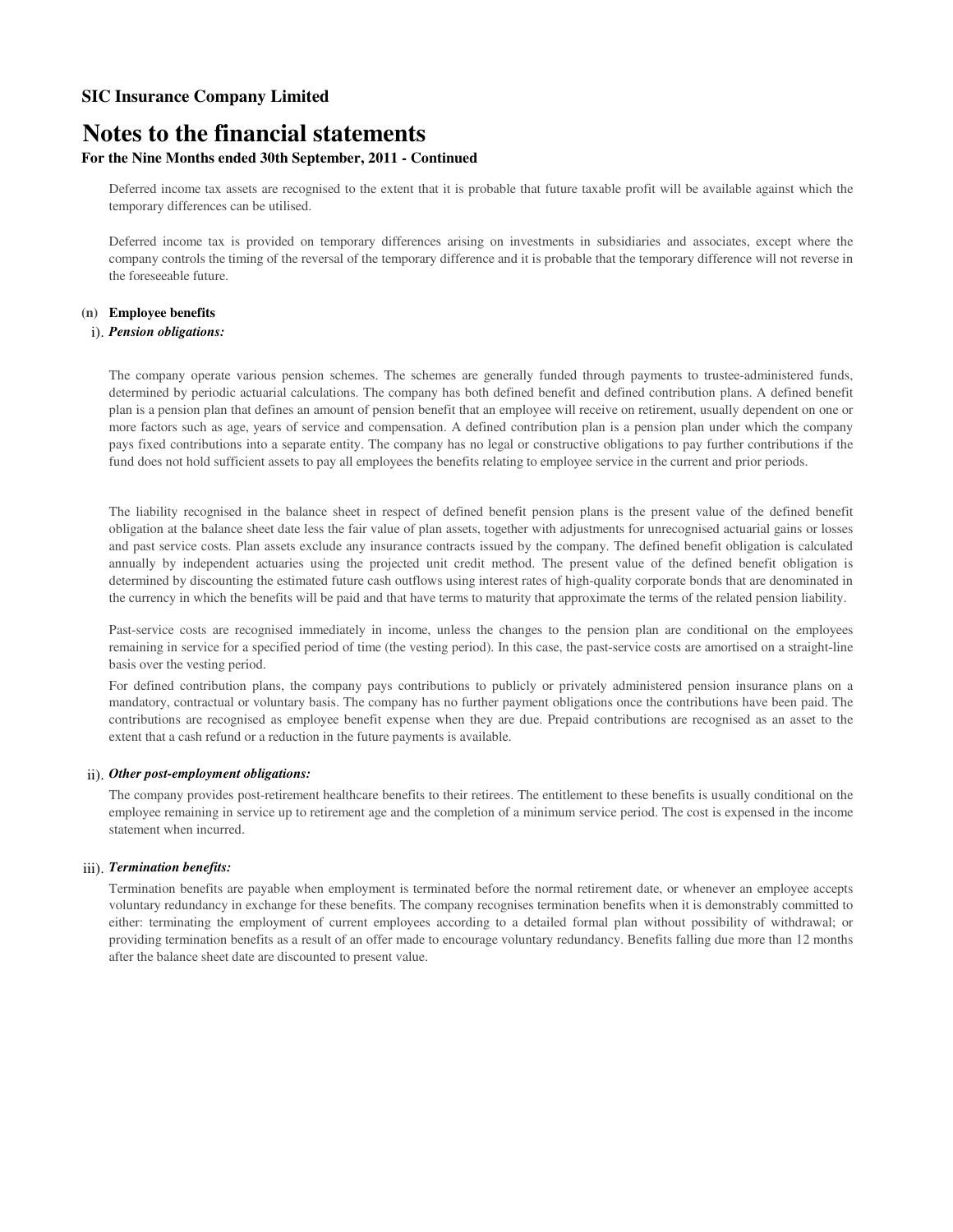### **For the Nine Months ended 30th September, 2011 - Continued**

#### **(o) Provisions**

#### i). *Restructuring costs and legal claims:*

Provisions for restructuring costs and legal claims are recognised when: the company has a present legal or constructive obligation as a result of past events; it is more likely than not that an outflow of resources will be required to settle the obligation; and the amount has been reliably estimated. Restructuring provisions comprise lease termination penalties and employee termination payments. Provisions are not recognised for future operating losses. Where there are a number of similar obligations, the likelihood that an outflow will be required in settlement is determined by considering the class of obligations as a whole. A provision is recognised even if the likelihood of an outflow with respect to any one item included in the same class of obligations may be small.

#### **(p) Revenue Recognition**

Revenue comprises the fair value for services, net of value-added tax, after eliminating revenue within the company. Revenue is recognised as follows:

### i). *Interest income:*

Interest income for financial assets that are not classified as fair value through profit or loss is recognised using the effective interest method. When a receivable is impaired, the company reduces the carrying amount to its recoverable amount, being the estimated future cash flow discounted at the original effective interest rate of the instrument and continues unwinding the discount as interest income.

#### ii). *Dividend income:*

Dividend income for available-for-sale equities is recognised when the right to receive payment is established – this is the ex-dividend date for equity securities.

#### **(q) Leases**

Leases in which a significant portion of the risks and rewards of ownership are retained by the lessor are classified as operating leases. Payments made under operating leases (net of any incentives received from the lessor) are charged to the income statement on a straightline basis over the period of the lease.

#### **(r) Dividend distribution**

Dividend distribution to the Company's shareholders is recognised as a liability in the company's financial statements in the period in which the dividends are approved by the Company's shareholders.

#### **(s) Critical accounting estimates and judgments in applying accounting policies**

The company makes estimates and assumptions that affect the reported amounts of assets and liabilities within the next financial year. Estimates and judgments are continually evaluated and based on historical experience and other factors, including expectations of future events that are believed to be reasonable under the circumstances.

#### i). *The ultimate liability arising from claims made under insurance contracts:*

The estimation of the ultimate liability arising from claims made under insurance contracts is the company's most critical accounting estimate. There are several sources of uncertainty that need to be considered in the estimate of the liability that the company will ultimately pay for such claims.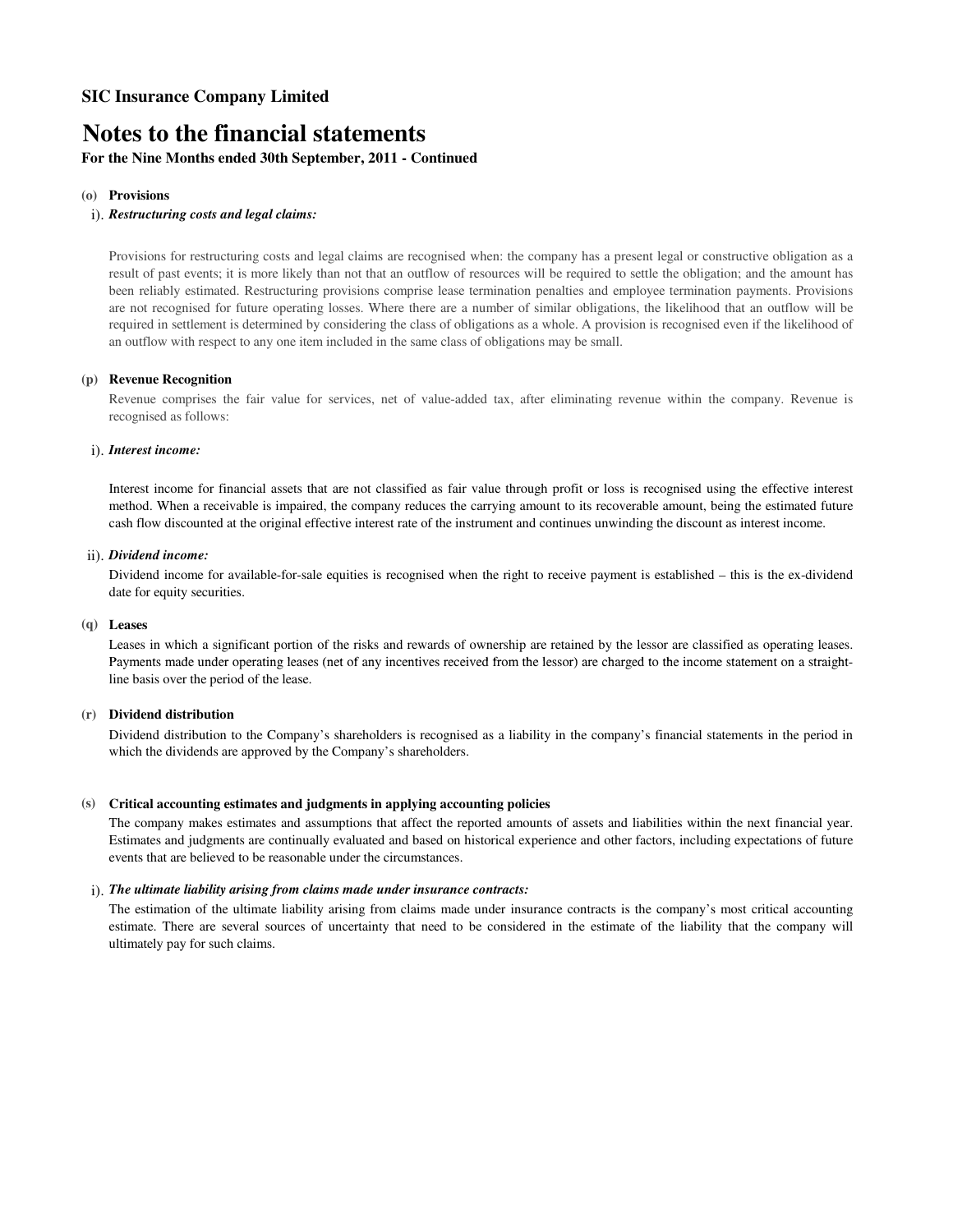### **For the Nine Months ended 30th September, 2011 - Continued**

#### ii). *Fair value of investment contracts:*

The company issues a significant number of investment contracts that are designated at fair value through profit or loss. These financial instruments are not quoted in active markets, and their fair values are determined by using valuation techniques. Such techniques (for example, valuation models) are validated and periodically reviewed by qualified personnel independent of the area that created them. All models are validated before they are used and calibrated to ensure that outputs reflect actual experience and comparable market prices. A variety of factors are considered in the company's valuation techniques, including time value, credit risk (both own and counterparty), embedded derivatives (such as unit-linking features), volatility factors (including contract holder behaviour), servicing costs and activity in similar instruments.

#### iii). *Impairment of available-for-sale equity financial assets:*

The company determines that available-for-sale equity financial assets are impaired when there has been a significant or prolonged decline in the fair value below its cost. This determination of what is significant or prolonged requires judgment. In making this judgment, the company evaluates among other factors, the normal volatility in share price, the financial health of the investee, industry and sector performance, changes in technology and operational and financing cash flow. Impairment may be appropriate when there is evidence of deterioration in the financial health of the investee, industry and sector performance, changes in technology, and financing and operational cash flows.

#### **(t) Management of insurance and financial risk**

The company issues contracts that transfer insurance risk or financial risk or both. This section summarises these risks and the way the company manages them.

#### i). *Insurance risk:*

The risk under any one insurance contract is the possibility that the insured event occurs and the uncertainty of the amount of the resulting claim. By the very nature of an insurance contract, this risk is random and therefore unpredictable.

For a portfolio of insurance contracts where the theory of probability is applied to pricing and provisioning, the principal risk that the company faces under its insurance contracts is that the actual claims and benefit payments exceed the carrying amount of the insurance liabilities. This could occur because the frequency or severity of claims and benefits are greater than estimated. Insurance events are random and the actual number and amount of claims and benefits will vary from year to year from the estimate established using statistical techniques.

### ii). *Sources of uncertainty in the estimation of future claim payments:*

Claims on casualty contracts are payable on a claims-occurrence basis. The company is liable for all insured events that occurred during the term of the contract, even if the loss is discovered after the end of the contract term. As a result, liability claims are settled over a long period of time and a larger variables that affect the amount and timing of cash flows from these contracts. These mainly relate to variables that affect the amount and timing of cash flows from these contracts. These mainly relate to the inherent risks of the business activities carried out by individual contract holders and the risk management procedures they adopted. The compensation paid on these contracts is the monetary awards granted for bodily injury suffered by employees (for employer's liability covers) or members of the public (for public liability covers). Such awards are lump-sum payments that are calculated as the present value of the lost earnings and rehabilitation expenses that the injured party will incur as a result of the accident.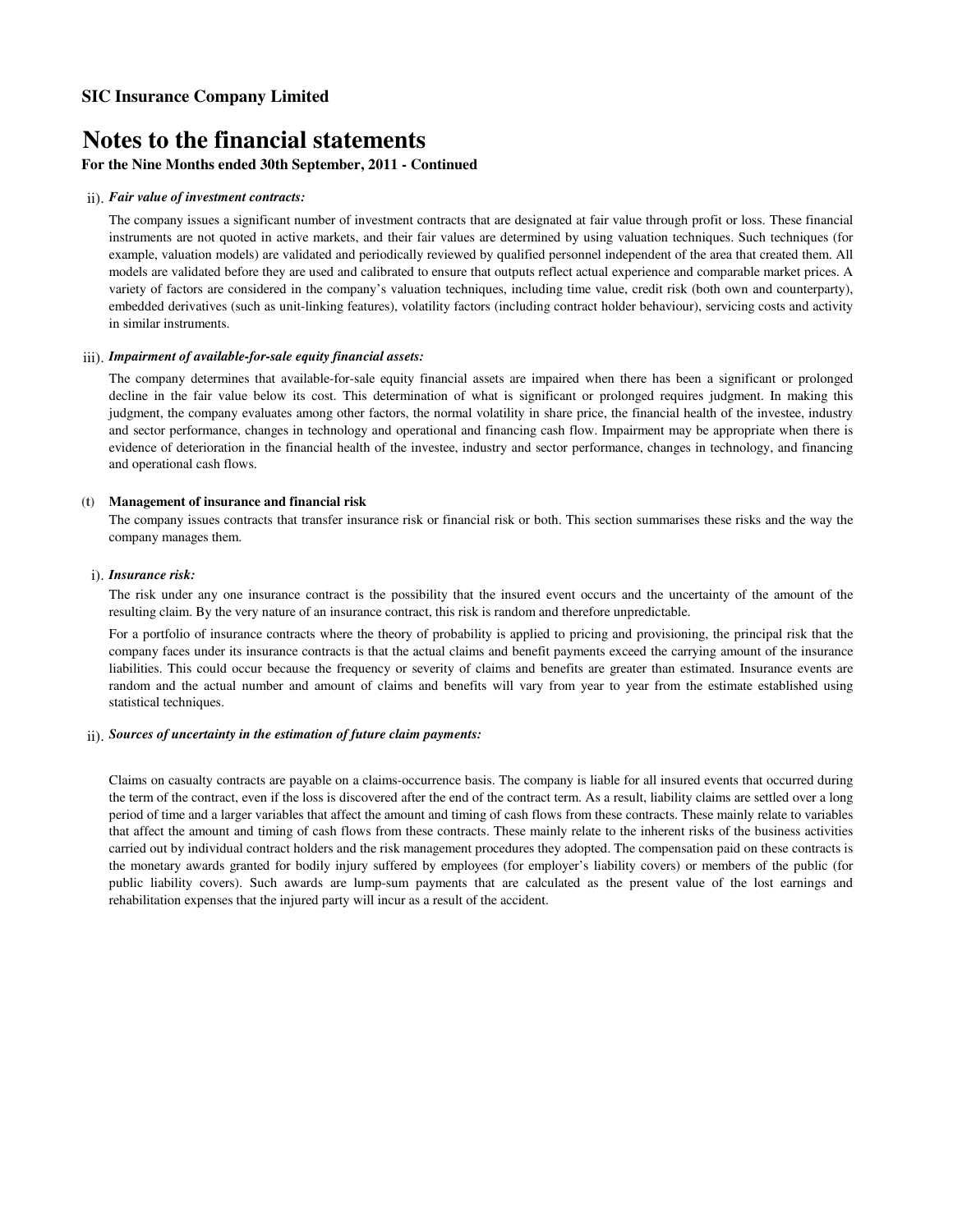**For the Nine Months ended 30th September, 2011 - Continued**

The estimated cost of claims includes direct expenses to be incurred in settling claims, net of the expected subrogation value and other recoveries. The company takes all reasonable steps to ensure that it has appropriate information regarding its claims exposures. However, given the uncertainty in establishing claims provisions, it is likely that the final outcome will prove to be different from the original liability established. The liability for these contracts comprise a provision for IBNR, a provision for reported claims not yet paid and a provision for unexpired risks at the balance sheet date. The amount of casualty claims is particularly sensitive to the level of court awards and to the development of legal precedent on matters of contract and tort. Casualty contracts are also subject to the emergence of new types of latent claims, but no allowance is included for this at the balance sheet date.

In calculating the estimated cost of unpaid claims (both reported and not), the company estimation techniques are a combination of lossratio-based estimates (where the loss ratio is defined as the ratio between the ultimate cost of insurance claims and insurance premiums earned in a particular financial year in relation to such claims) and an estimate based upon actual claims experience using predetermined formulae where greater weight is given to actual claims experience as time passes.

The estimation of IBNR is generally subject to a greater degree of uncertainty than the estimation of the cost of settling claims already notified to the company, where information about the claim event is available. IBNR claims may not be apparent to the insured until many years after the event that gave rise to the claims has happened. For casualty contracts, the IBNR proportion of the total liability is high and will typically display greater variations between initial estimates and final outcomes because of the greater degree of difficulty of estimating these liabilities.

In estimating the liability for the cost of reported claims not yet paid the company considers any information available from loss adjusters and information on the cost of settling claims with similar characteristics in previous periods. Large claims are assessed on a case-by-case basis or projected separately in order to allow for the possible distortive effect of their development and incidence on the rest of the portfolio.

Where possible, the company adopts multiple techniques to estimate the required level of provisions. This provides a greater understanding of the trends inherent in the experience being projected. The projections given by the various methodologies also assist in estimating the range of possible outcomes. The most appropriate estimation technique is selected taking into account the characteristics of the business class and the extent of the development of each accident year.

#### iii). *Financial risk:*

The company is exposed to financial risk through its financial assets, financial liabilities (investment contracts and borrowings), reinsurance assets and insurance liabilities. In particular the key financial risk is that the proceeds from its financial assets are not sufficient to fund the obligations arising from its insurance and investment contracts. The most important components of this financial risk are interest rate risk, equity price risk, currency risk and credit risk.

These risks arise from open positions in interest rate, currency and equity products, all of which are exposed to general and specific market movements. The risk that the company primarily faces due to the nature of its investments and liabilities is interest rate risk.

#### **a).** *Interest rate risk:*

Interest-rate risk is the only financial risk that has a materially different impact across the assets and liabilities categorised in the company's ALM framework.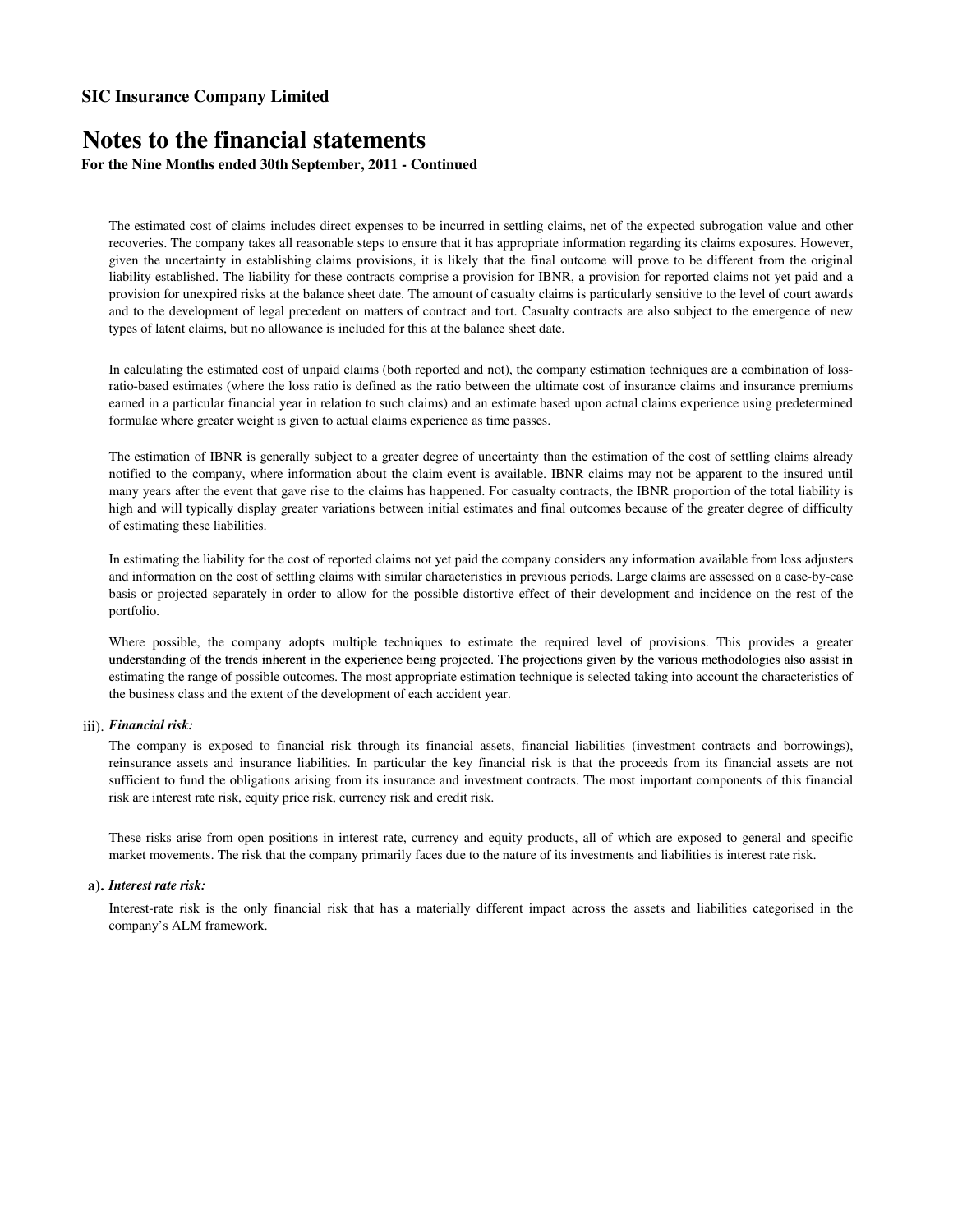### **For the Nine Months ended 30th September, 2011 - Continued**

### **b).** *Credit risk:*

The company has exposure to credit risk, which is the risk that counterparty will be unable to pay amounts in full when due. Key areas where the company is exposed to credit risk are:

- reinsurers' share of insurance liabilities,
- amounts due from reinsurers in respect of claims already paid,
- amounts due from insurance contract holders,

– amounts due from insurance intermediaries,

The company structures the levels of credit risk it accepts by placing limits on its exposure to a single counterparty, or groups of counterparty, and to geographical and industry segments. Such risks are subject to an annual or more frequent review. Limits on the level of credit risk by category and business lines are approved by the Board of Directors.

#### **c).** *Liquidity risk:*

The company is exposed to daily calls on its available cash resources mainly from claims arising from short-term insurance contracts. Liquidity risk is the risk that cash may not be available to pay obligations when due at a reasonable cost. The Board sets limits on the minimum proportion of maturing funds available to meet such calls and on the minimum level of borrowing facilities that should be in place to cover claims at unexpected levels of demand.

#### **d).** *Currency risk:*

The company operates locally and its exposures to foreign exchange risk arise primarily with respect to the US dollar, the Euro and the UK pound due to the reinsurance businesses undertaken with foreign based Reinsurers. The company receives claims from its reinsurers in foreign currencies and also has some investments in foreign currencies which mitigates the foreign currency exchange rate risk for these operations.

As a result, foreign exchange risk arises from recognised assets and liabilities denominated in other currencies and net investments in foreign operations.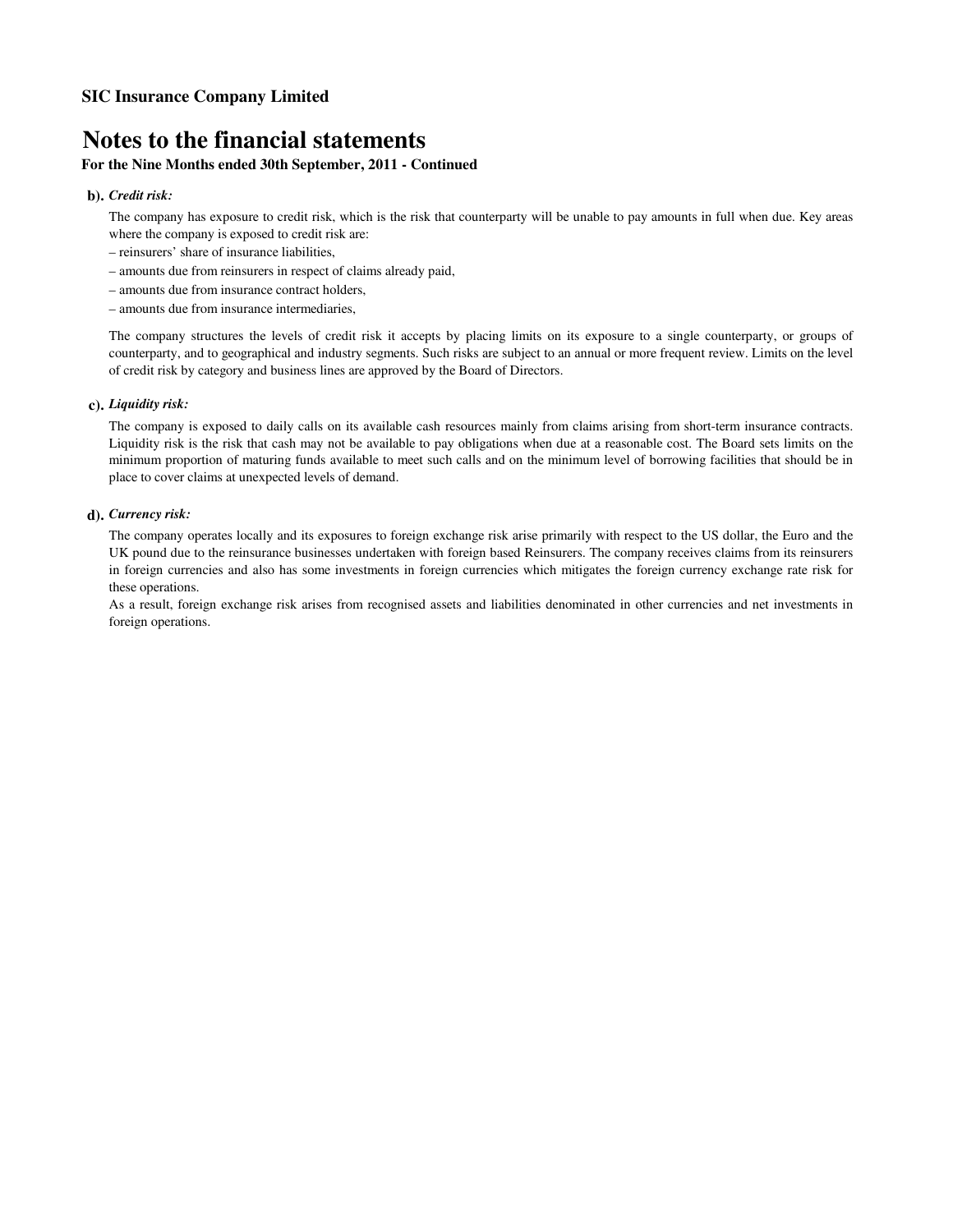# **Notes to the financial statements**

**For the Nine Months ended 30th September, 2011 - Continued**

The following significant exchange rates were applied during the year:

| 30/09/2010     | 30/09/2010 | 30/09/2011     | 30/09/2011    |
|----------------|------------|----------------|---------------|
| GH¢            | GHC        | GH¢            | GHz           |
| <b>Selling</b> | Buying     | <b>Selling</b> | <b>Buying</b> |
| 1.4422         | 1.4229     | 1.5492         | 1.5183        |
| 2.2868         | 2.2554     | 2.4138         | 2.3650        |
| 1.9632         | 1.9368     | 2.0942         | 2.0528        |
|                |            |                |               |

**4.** The underlidsted standard, amendment to standard and interpretation to existing standard is not yet effective for the quarter ended 30th September 2009, and have not been applied in preparing these financial statements.

IAS 28 (Amendment) Investments in associates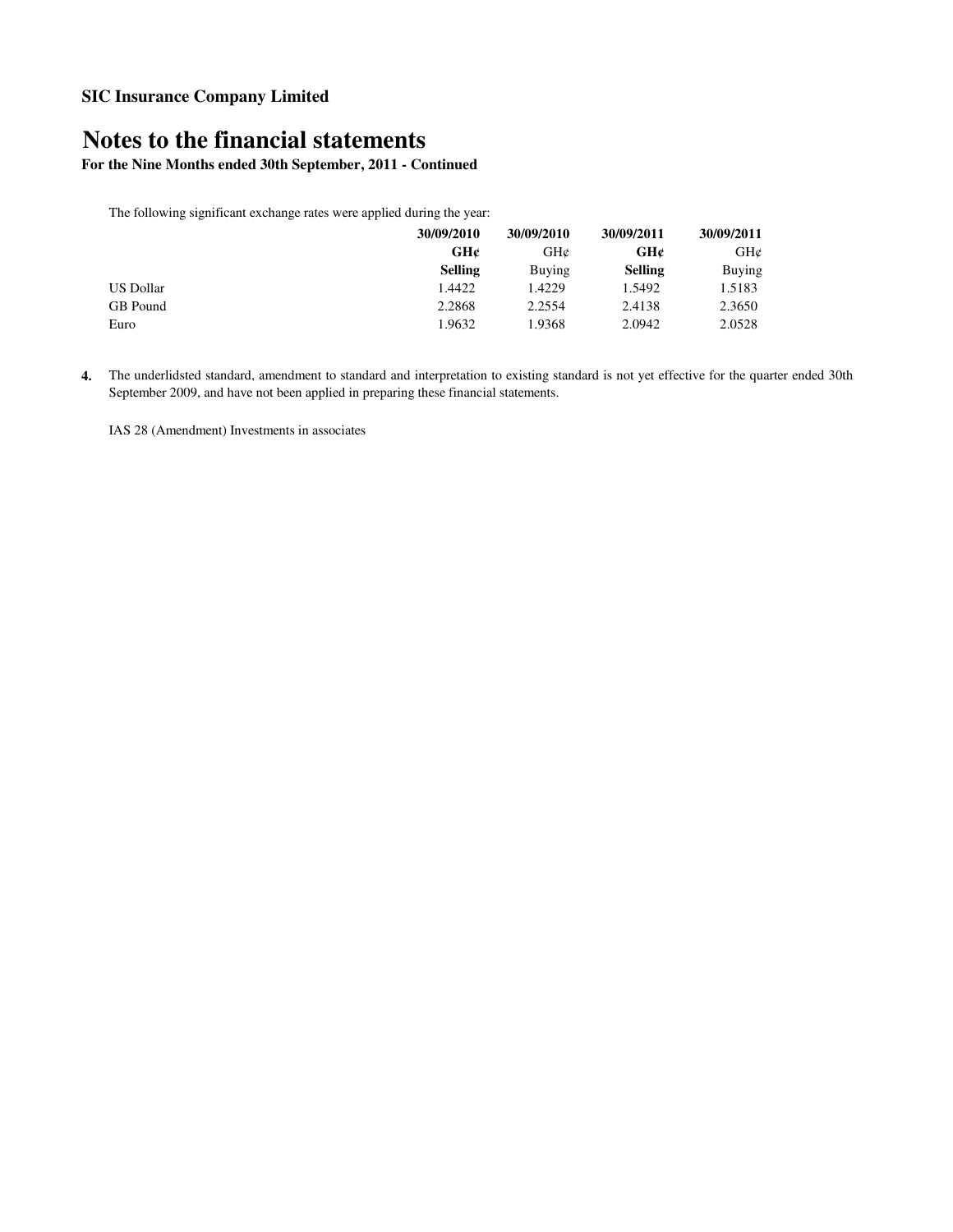**For the Nine Months ended 30th September, 2011 - Continued**

#### **5. Segment information**

Segmental information is presented in respect of the company's business segments. The primary format and business segments, is based on the company's management and internal reporting structure.

The company's results, assets and liabilities include items directly attributable to a segment as well as those that can be allocated on a reasonable basis.

The company does not have a geographical segment.

| <b>Class of business</b>     | Marine &             |             |              |             | 2011                 | 2010           |
|------------------------------|----------------------|-------------|--------------|-------------|----------------------|----------------|
|                              | Aviation             | Fire        | Motor        | Accident    | <b>Total</b>         | Total          |
|                              | GH¢                  | GH¢         | GH¢          | GH¢         | GH¢                  | GH¢            |
| Gross premiums               | 3,840,010            | 14,753,865  | 25,756,107   | 12,065,086  | 56,415,068           | 43,579,910     |
| Reinsurances                 | (1,460,116)          | (5,308,796) | (1,542,068)  | (2,975,908) | (11, 286, 888)       | (11, 426, 860) |
| Net premiums                 | 2,379,894            | 9,445,069   | 24,214,039   | 9,089,178   | 45,128,179           | 32,153,050     |
| Premium earned               | 2,379,894            | 9,445,069   | 24,214,039   | 9,089,178   | 45,128,179           | 32,153,050     |
| Commissions                  | (153, 358)           | (201, 638)  | (448, 716)   | (142, 945)  | (946, 657)           | 1,065,169      |
|                              | 2,226,536            | 9,243,431   | 23,765,323   | 8,946,233   | 44, 181, 522         | 33,218,219     |
| Claims                       | (77.914)             | (1,581,943) | (7,461,701)  | (3,038,494) | (12,160,052)         | (9,473,259)    |
|                              | 2,148,622            | 7,661,488   | 16,303,623   | 5,907,739   | 32,021,470           | 23,744,960     |
| Management expenses          | (1,074,924)          | (2,173,217) | (14,978,837) | (5,140,942) | (23,367,920)         | (19,324,029)   |
| Underwriting results         |                      |             |              |             |                      |                |
| transferred to Rev. A/c      | 1,073,697            | 5,488,271   | 1,324,786    | 766,796     | 8,653,550            | 4,420,931      |
|                              |                      |             |              |             |                      |                |
| <b>Unearned premium</b>      | Marine &<br>Aviation | Fire        | Motor        | Accident    | 2011<br><b>Total</b> | 2010<br>Total  |
|                              | GH¢                  | GH¢         | GH¢          | GH¢         | GH¢                  | GH¢            |
| Unearned premium - b/f       | 1,140,303            | 2,849,792   | 11,127,020   | 3,648,402   | 18,765,517           | 16,452,305     |
| Less: Unearned premium - c/f | (2,194,132)          | (6,096,739) | (14,519,931) | (4,617,975) | (27, 428, 778)       | (23,020,438)   |
| Reinsurance c/f              | 1,460,116            | 6,232,065   | 1,542,068    | 3,223,900   | 12,458,149           | 4,897,226      |
| Movement in unearned premium | 406,287              | 2,985,118   | (1,850,843)  | 2,254,327   | 3,794,888            | (1,670,907)    |
|                              |                      |             |              |             |                      |                |

The company is organised into four business segments as shown above.

**i)**

**Motor:** This business unit underwrites motor insurance by giving cover which indemnifies the insured against any accidental loss to motorbikes and vehicles. There are three types of motor insurances namely; comprehensive, third party and third party fire & theft.

**ii) Marine & Aviation**: Marine insurance provides cover on airborne cargoes, ships, fishing vessels as well as ports & harbours installations. Aviation on the other hand covers aircrafts itself, cargo and passengers.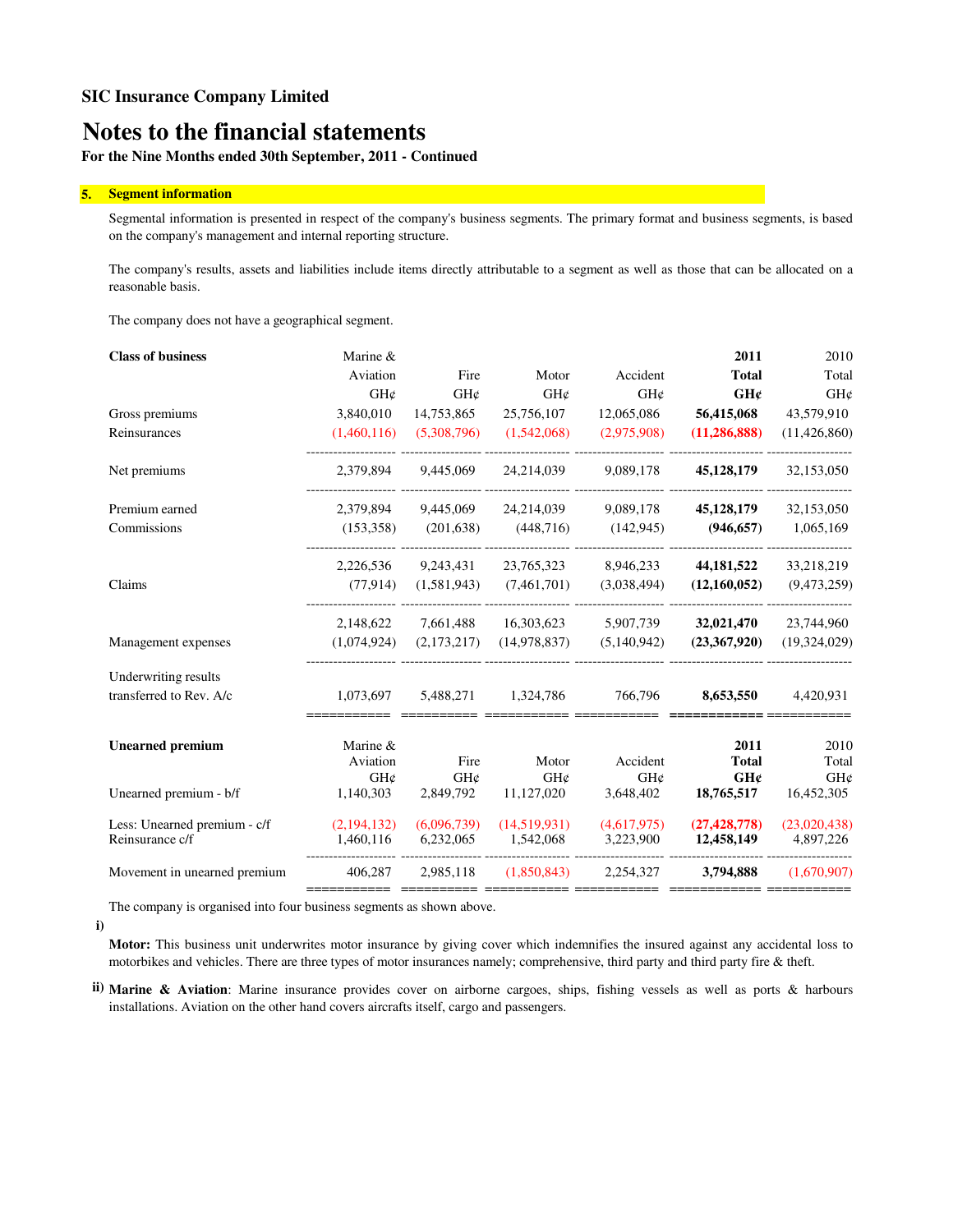## **Notes to the financial statements**

### **For the Nine Months ended 30th September, 2011 - Continued**

- **iii) Fire:** Fire insurance covers accidental destruction of properties including household buildings, personal effects, commercial and industrial buildings, plants & machinery, raw materials, finished goods and profits (business disruption) policies. Tire cover is usually in three parts, namely; fire, lighting, and limited explosions.
- **iv) Accident:** Accident policies covers a broad range of activities including personal accidents, family personal accidents, company personal accidents, burglary, cash-in-transit, goods-in-transit, bankers indemnity, pedals cycle, products liability, contractors all-risk, travel insurance, bonds etc.

The business segments operates on a short-term insurance cycle.

|                                | GHC                                    |                           |
|--------------------------------|----------------------------------------|---------------------------|
|                                |                                        | GH¢                       |
| Motor                          |                                        |                           |
|                                | 25,756,107                             | 19,825,393                |
| Fire                           | 14,753,865                             | 11,122,212                |
| Accident                       | 12,065,086                             | 9,791,297                 |
| Marine and aviation            | 3,840,010                              | 2,841,008                 |
|                                | 56,415,068<br>============ =========== | 43,579,910                |
| 7.<br><b>Reinsurances</b>      | 2011                                   | 2010                      |
|                                | GHC                                    | GH¢                       |
| Motor                          | 1,542,068                              | 4,328,230                 |
| Fire                           | 5,308,796                              | 3,575,247                 |
| Accident                       | 2,975,908                              |                           |
|                                |                                        | 1,672,247                 |
| Marine and aviation            | 1,460,116                              | 1,851,136<br>------------ |
|                                | 11,286,888<br>============ =======     | 11,426,860                |
| <b>Claims incurred</b><br>8.   | 2011                                   | 2010                      |
|                                | GHC                                    | GH¢                       |
| Payments during the period     | 13,900,806                             | 13,148,609                |
| Claims outstanding at 30/09/11 | 1,582,592                              | 1,856,502                 |
|                                |                                        |                           |
|                                | 15,483,398                             | 15,005,110                |
| Claims outstanding at 30/09/10 | (1,792,856)                            | (3,054,836)               |
|                                |                                        |                           |
|                                | 13,690,542                             | 11,950,274                |
| Net recoveries                 | (1,530,490)                            | (2,477,015)               |
|                                | --------------------- ---------------- |                           |
| Claims net of recoveries       | 12,160,052                             | 9,473,259                 |
|                                |                                        |                           |
| Q.<br><b>Commissions</b>       | 2011                                   | 2010                      |
|                                | GHC                                    | GH¢                       |
| Receivable                     | 5,548,990                              | 5,985,757                 |
|                                |                                        |                           |
| Payable                        | (6, 495, 648)                          | (4,920,588)               |
| Net commissions                | (946, 657)                             | 1,065,169                 |
|                                |                                        |                           |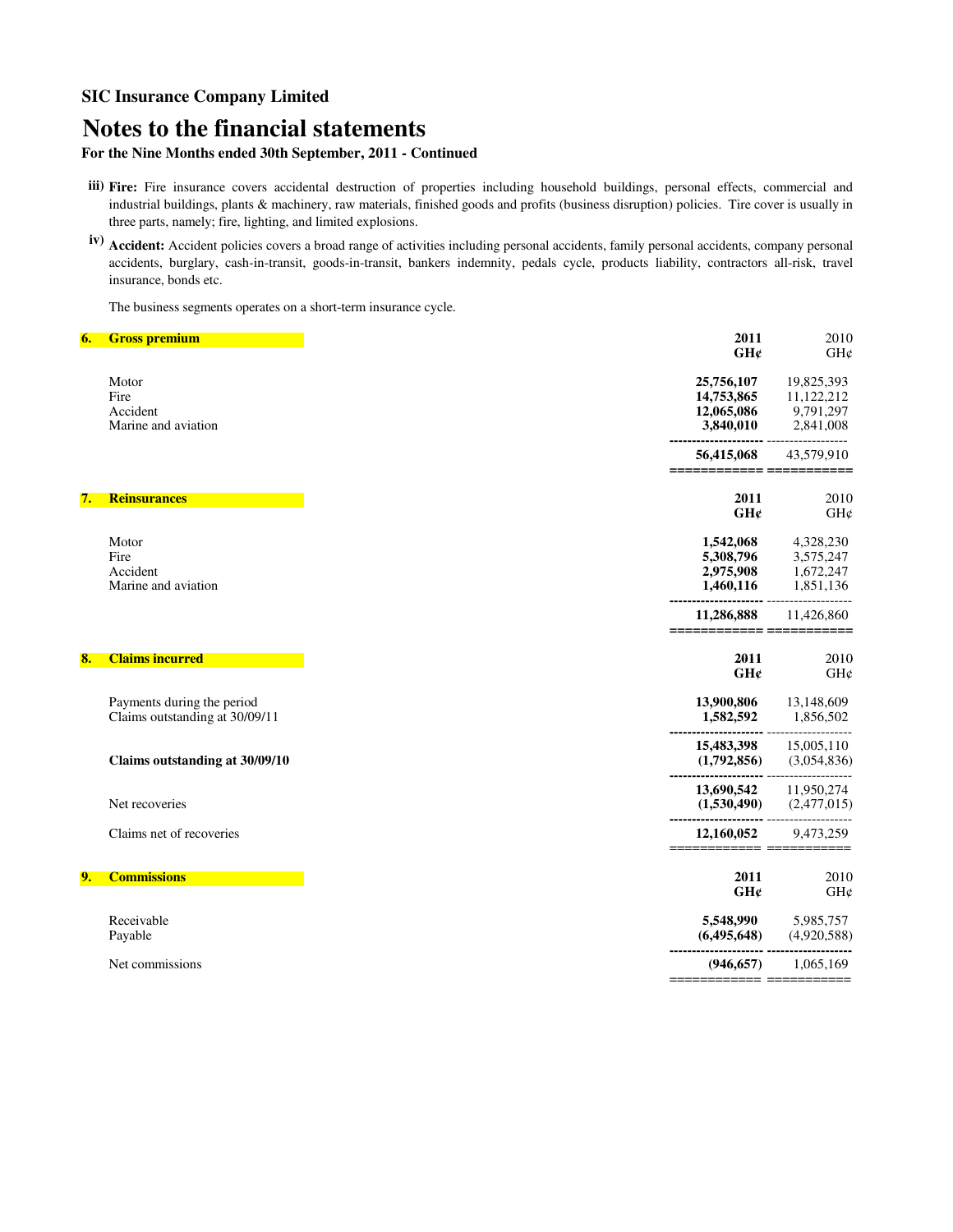## **Notes to the financial statements**

**For the Nine Months ended 30th September, 2011 - Continued**

| 10. Management expenses                                                  | 2011       | 2010       |
|--------------------------------------------------------------------------|------------|------------|
| The following items have been charged<br>in arriving at operating profit | GH¢        | GH¢        |
| Staff cost                                                               | 13,218,103 | 10,477,058 |
| Depreciation                                                             | 722,896    | 769,982    |
| Amortisation                                                             | 137,308    | 88,616     |
| Audit fees                                                               |            |            |
| Donations                                                                | 66,967     | 45,166     |
| Directors' emolument                                                     | 295,953    | 195,238    |
| Bad debt                                                                 |            |            |

|     |                                                      | 2011                      | 2010      |
|-----|------------------------------------------------------|---------------------------|-----------|
| 11. | <b>Investment income</b>                             | GH¢                       | GH¢       |
|     | Dividend                                             | 1,024,150                 | 569,317   |
|     | Mortgage loans interest<br>Interest on bank deposits | 389,060                   | 348,645   |
|     | Interest on treasury bills                           | 111,147                   | 255,733   |
|     | Other investment income                              | 56,228                    | 59,688    |
|     |                                                      | 1,580,584<br>:=========== | 1,233,383 |
|     | 12. Other income                                     | 2011                      | 2010      |
|     |                                                      | GH¢                       | GH¢       |
|     | Rent                                                 | 189,717                   | 255,619   |
|     | Profit on disposal of assets                         | 126,026                   | 147,655   |
|     | Sundry income                                        | 526,779                   | 879,129   |
|     | Gain on exchange                                     | 90,567                    | 462,863   |
|     |                                                      | 933,089                   | 1,745,267 |
|     |                                                      |                           |           |

### **13. Earnings per share**

Basic earnings per share is calculated by dividing the profit attributable to equity holders of the company by the weighted average number of ordinary shares in issue during the year, excluding ordinary shares purchased by the company and held as treasury shares

|                                                                                                            | 2011<br>GH¢              | 2010<br>GH¢              |
|------------------------------------------------------------------------------------------------------------|--------------------------|--------------------------|
| Profit attributable to the company's equity holders<br>Weighted average number of ordinary shares in issue | 8.152.074<br>195,645,000 | 5.219.251<br>195,645,000 |
| Basic earnings per share                                                                                   | 0.0417                   | 0.0267                   |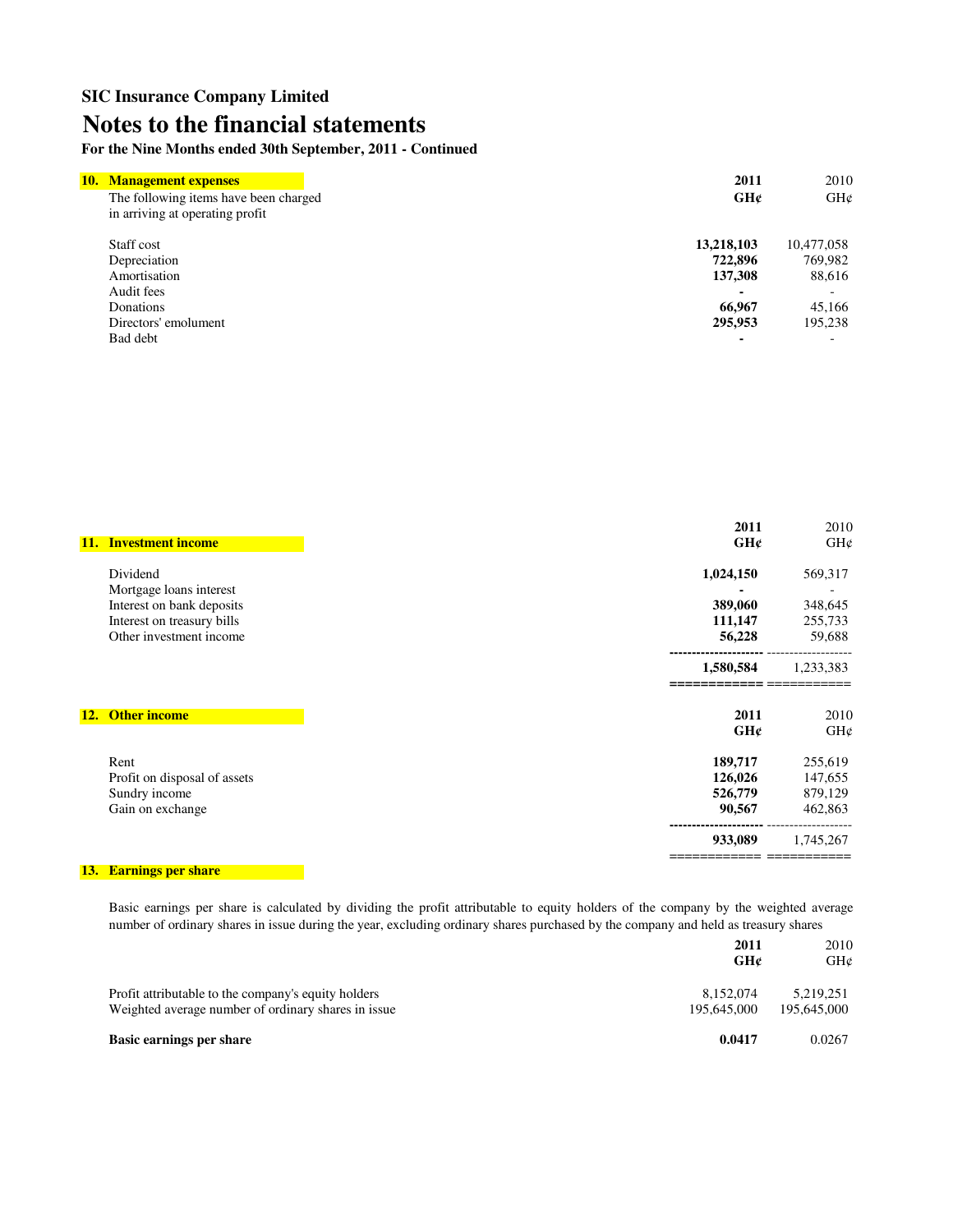**For the Nine Months ended 30th September, 2011 - Continued**

#### **14. Financial instruments classification summary**

The company's financial assets are summarised below by measurement category as follows:

|                                                         | 2011<br>GH¢ | 2010<br>GH¢ |
|---------------------------------------------------------|-------------|-------------|
| Available-for-sale (Note 15)                            | 31,003,380  | 35,000,234  |
| Receivables (including insurance receivables) (Note 16) | 25,130,915  | 28.476.431  |
|                                                         |             |             |

The company does not hold financial assets in the category of Held-to-maturity as well as Fair value designated through income

|                    | 15. Available-for-sale financial assets                           | 2011                              | 2010       |
|--------------------|-------------------------------------------------------------------|-----------------------------------|------------|
|                    | $I$ ). Equity securities:                                         | GH¢                               | GH¢        |
|                    | Listed                                                            | 8,761,244                         | 12,627,046 |
|                    | Unlisted                                                          | 22, 242, 136                      | 22,373,188 |
| $\overline{11}$ ). | <b>Debt securities:</b>                                           |                                   |            |
|                    | Unlisted - fixed interest rate                                    |                                   |            |
|                    | Total available-for-sale financial assets                         | 31,003,380<br>=========== ======= | 35,000,234 |
|                    | <b>16. Receivables</b>                                            |                                   |            |
|                    |                                                                   | 2011                              | 2010       |
|                    |                                                                   | GH¢                               | GH¢        |
|                    | i). Receivables arising from insurance and reinsurance contracts: |                                   |            |
|                    | Due from contract holders                                         | 23,228,443                        | 21,461,463 |
|                    | Due from agents, brokers and intermediaries                       | 1,488,423                         | 6,797,810  |
|                    | Prepayments                                                       | 414,049                           | 217,158    |
|                    | Total receivables including insurance receivables                 | 25,130,915                        | 28,476,431 |
|                    | Current portion                                                   | 25,130,915                        | 28,476,431 |
|                    |                                                                   |                                   |            |

The company's receivables are non-interest bearing assets. Management has assessed all receivables for impairment purposes, as at the end of the quarter there were no impariment losses.

| 2011       | 2010       |
|------------|------------|
| GH¢        | GHC        |
| 1,318,826  | 1,547,085  |
| 263,765    | 309.417    |
| 27,428,778 | 23,020,438 |
| 29,011,369 | 24,876,940 |
|            |            |

The gross claims reported, the loss adjustment expenses liabilities and the liability for claims incurred but not reported are net of expected recoveries from salvage and subrogation.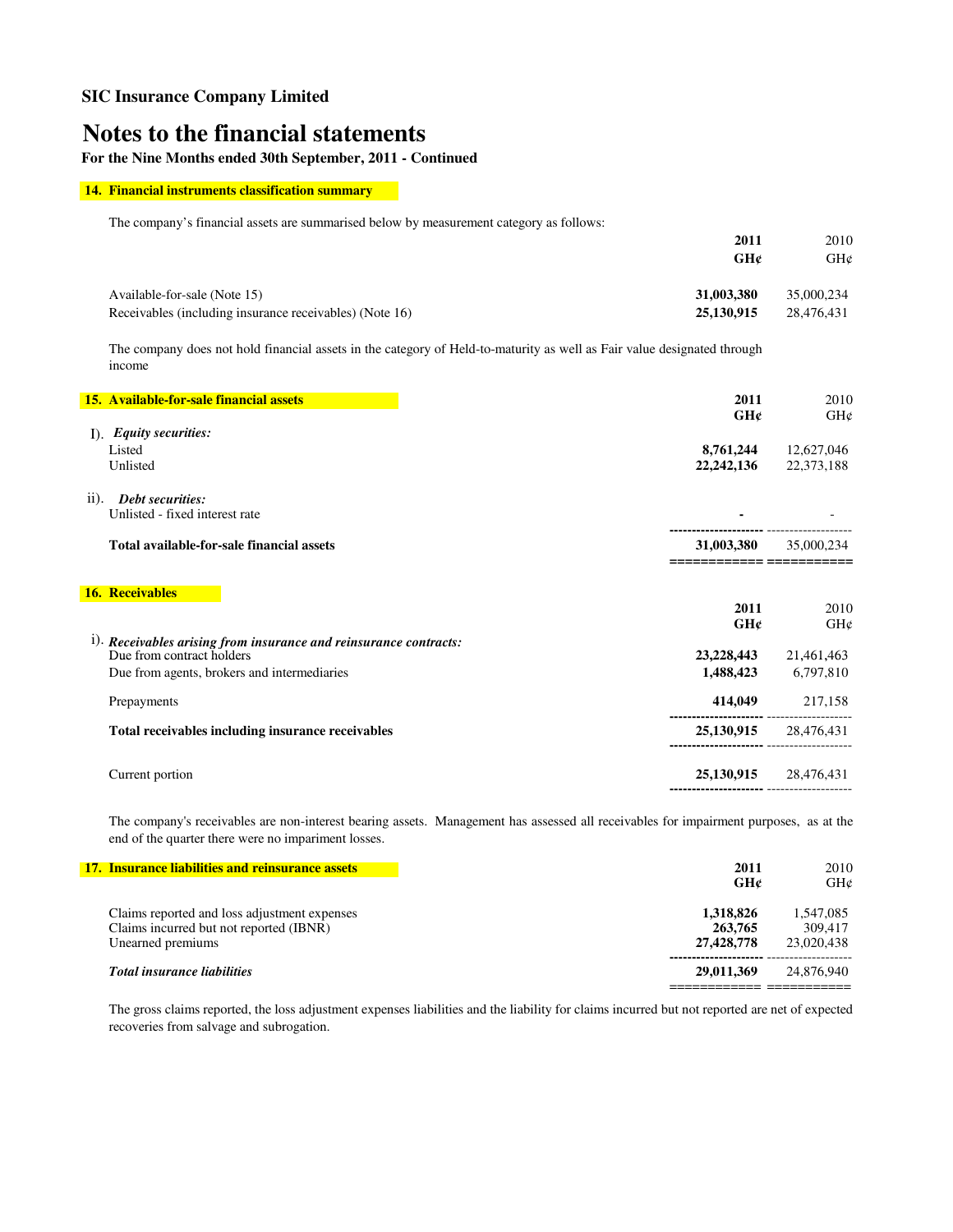# **Notes to the financial statements**

**For the Nine Months ended 30th September, 2011 - Continued**

| 18. Taxation                     |            |                |                          |            |
|----------------------------------|------------|----------------|--------------------------|------------|
| (a) Income tax payable           | At         | Charge         | Paym't during            | At         |
|                                  | 1 Jan      | for the period | the period               | 30 Sep     |
|                                  | GH¢        | GH¢            | GH¢                      | GH¢        |
| 1997-2004                        | 682,700    |                |                          | 682,700    |
| 2005                             | (507,745)  |                | $\overline{\phantom{a}}$ | (507, 745) |
| 2006                             | (263, 671) |                | $\blacksquare$           | (263, 671) |
| 2007                             | 383,301    |                | $\blacksquare$           | 383,301    |
| 2008                             |            |                |                          |            |
| 2009                             |            |                |                          |            |
| 2010                             |            |                |                          |            |
| 2011                             |            | 2,456,789      | (410,662)                | 2,046,127  |
| Tax credit                       |            |                |                          |            |
| 1998-1999                        | (200)      |                |                          | (200)      |
| Capital gains tax                | 5,076      |                |                          | 5,076      |
|                                  | 299,461    | 2,456,789      | (410,662)                | 2,345,588  |
| (b) Reconstruction levy          |            |                |                          |            |
| 2001-2006                        | 235,700    |                |                          | 235,700    |
| 2007                             |            |                |                          |            |
| 2008                             |            |                |                          |            |
| 2009                             |            |                |                          |            |
| 2010                             | 88,309     |                |                          | 88,309     |
| 2011 National Stabilization Levy |            | 558,361        |                          | 558,361    |
|                                  | 324,009    | 558,361        | $\sim$                   | 882,370    |
|                                  | 623,470    |                | 3,015,150 (410,662)      | 3,227,958  |
| (c) Income tax expenses          |            |                | 2011                     | 2010       |
|                                  |            |                | GH¢                      | GH¢        |
| Corporate tax                    |            |                | 2,456,789                | 846,500    |
| National Stabilization Levy      |            |                | 558,361                  |            |
| Deferred tax                     |            |                |                          |            |
|                                  |            |                |                          |            |

 **3,015,150** 846,500 ============ ===========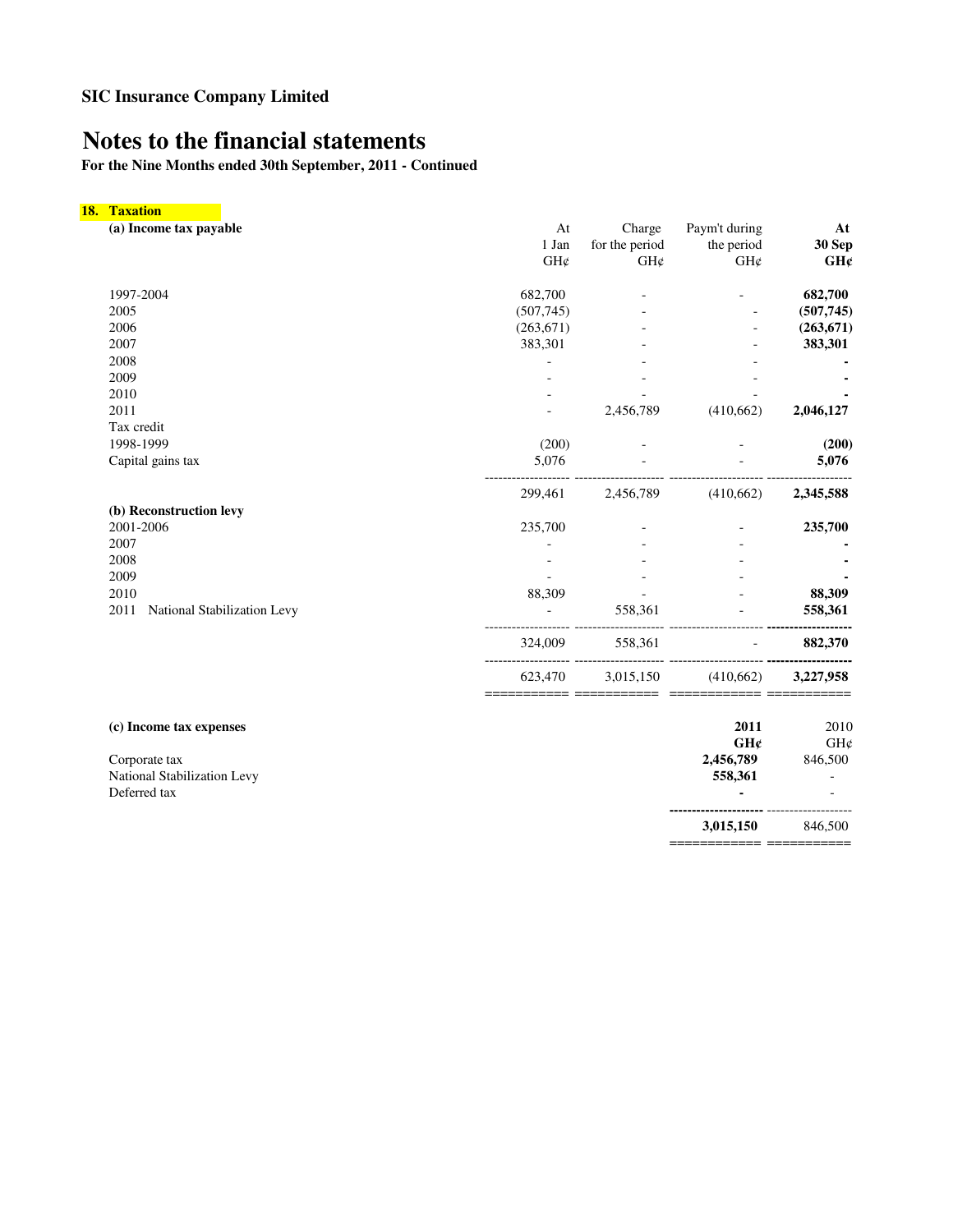## **Notes to the financial statements**

**For the Nine Months ended 30th September, 2011 - Continued**

|                                                                             | 2011<br>GH¢    | 2010<br>GHC                           |
|-----------------------------------------------------------------------------|----------------|---------------------------------------|
| (d) Deferred tax<br>Balance at 1st January<br>Accelerated capital allowance | 2,896,707<br>٠ | 2,896,707<br>$\overline{\phantom{0}}$ |
| Balance at 30 Sep                                                           | 2,896,707      | 2,896,707                             |

#### **19 Stated capital**

(a) The number of authorised shares is 500,000,000 of no par value.

- (b) The number of shares issued is 195,645,000.
- (c) The number of shares fully paid is 195,645,000.
- (d) Stated capital is made up as follows:

|                                       | Amount<br>GH¢ |
|---------------------------------------|---------------|
| Issued and fully paid during the year | <b>200</b>    |
| Transfer from income surplus          | 42,600        |
| Transfer from capital surplus         | 24,957,200    |
|                                       | 25,000,000    |
|                                       |               |

(e) There are no shares in treasury and no call or installment unpaid on any share.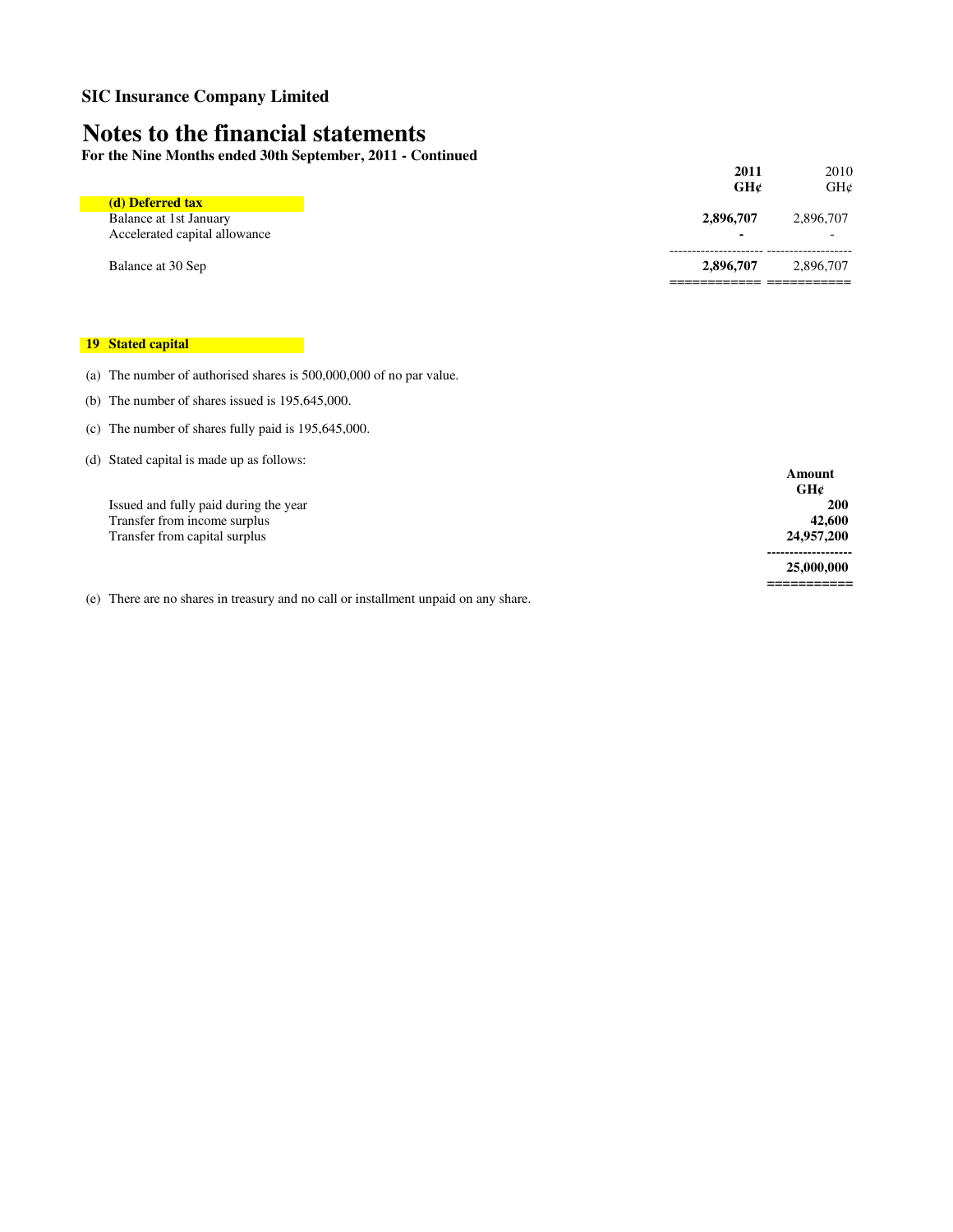## **Notes to the financial statements**

**For the Nine Months ended 30th September, 2011 - Continued**

#### **20 Capital surplus**

The movement in the capital surplus account for the year is as follows:

|                                   | 2011<br>GH¢ | 2010<br>GHC              |
|-----------------------------------|-------------|--------------------------|
| Balance at 1 January              | 9,316,952   | 31,816,952               |
| Revaluation surplus               | ۰           | $\overline{\phantom{a}}$ |
| <b>Transfer to Stated Capital</b> | ٠           | (22,500,000)             |
| Balance at 30 September           | 9,316,952   | 9,316,952                |
|                                   |             |                          |

Members of the company agreed by a resolution at the AGM to transfer GH¢22,500,000.00 from Capital Surplus to Stated Capital The landed properties were professionally valued by a consortium of Valuers namely, Koaconsult Limited and Valuation and Development Services at 31 December 2007 on the basis of their open market values. There were no Revaluation surpluses.

| <b>21 Contingency reserve</b> | 2011       |
|-------------------------------|------------|
|                               | GHC        |
| Balance at 1 January          | 12,501,991 |
| Transfer from income surplus  | 1,692,452  |

============ ===========

This represents sums set aside to cover fluctuation in securities and variations in statistical estimate in accordance with the Insurance Act, 2007 (Act 724).

| 22 Available-for-sale reserves     | 2011        |            |
|------------------------------------|-------------|------------|
|                                    | GH¢         |            |
| Balance at 1 January               | 15,392,140  | (531,093)  |
| Fair valuation - Unlisted Equities | (1,462,104) | 15.394.529 |
| Balance at 30 September            | 13,930,036  | 14,863,436 |
|                                    |             |            |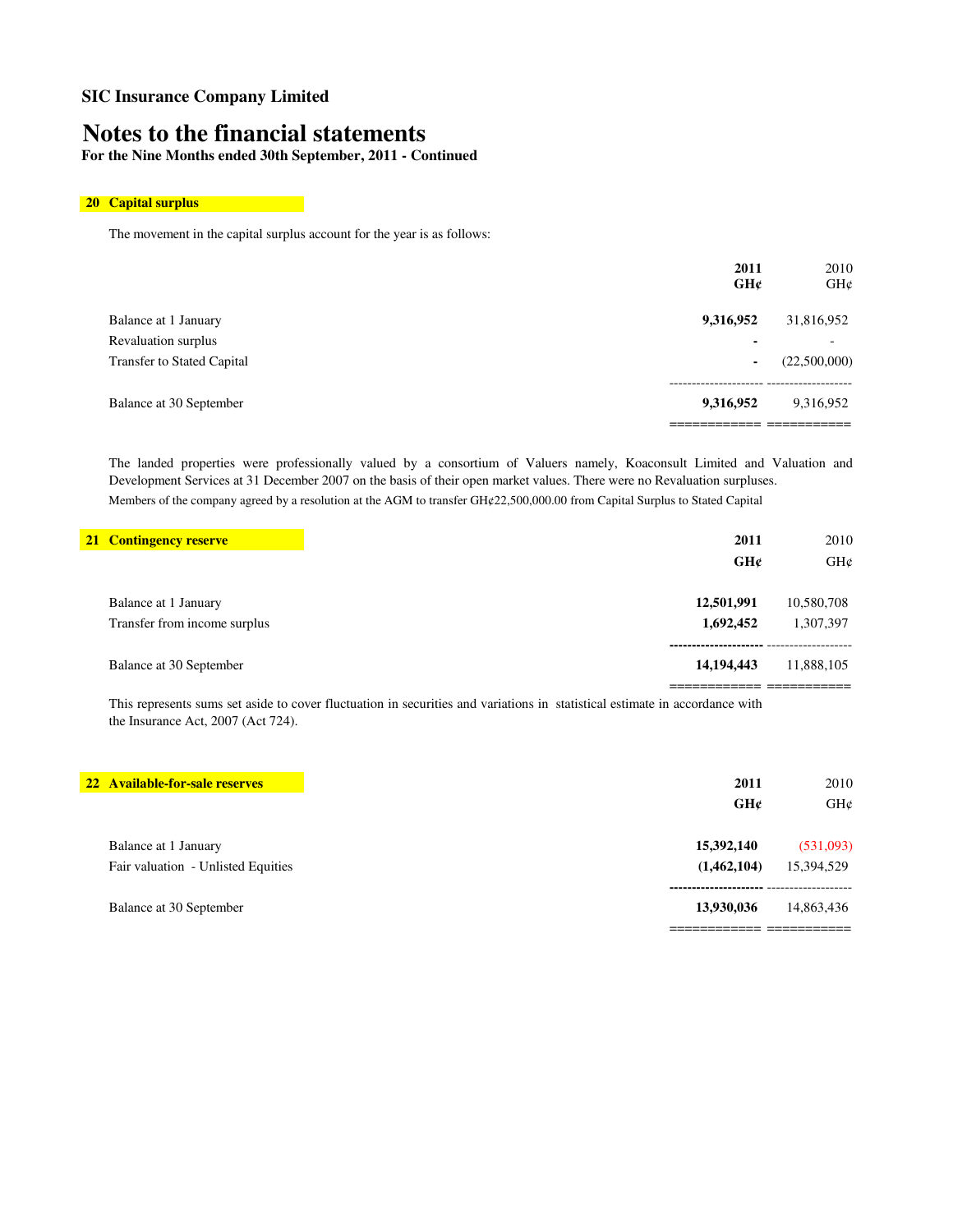**For the Nine Months ended 30th September, 2011 - Continued**

| 23 Property, plant and equipment |                     |                                |           |                          |
|----------------------------------|---------------------|--------------------------------|-----------|--------------------------|
|                                  | At                  |                                |           | At                       |
| <b>Cost/valuation</b>            | 1 Jan               | Additions                      | Disposal  | 30 Sep                   |
|                                  | GH¢                 | $GH\mathcal{C}$                | GH¢       | GH¢                      |
| Leasehold buildings              | 8,219,858           | 25,200                         |           | 8,245,058                |
| Leasehold land                   | 3,993,710           |                                |           | 3,993,710                |
| Freehold buildings               | 5,218,382           | 171,383                        | (85, 436) | 5,304,330                |
| Freehold land                    | 1,529,370           |                                |           | 1,529,370                |
| Computers                        | 2,254,328           | 139,575                        |           | 2,393,903                |
| Capital work in progress         |                     | 823,295 210,791                |           | 1,034,086                |
| Other machinery & equipment      | 5,384,415 1,148,748 |                                | (97,548)  | 6,435,615                |
|                                  |                     | 27,423,358 1,695,697 (182,983) |           | 28,936,072               |
|                                  | At                  | Charge for                     |           | At                       |
| <b>Depreciation</b>              | 1 Jan               | the year                       | Disposal  | <b>30 Sep</b>            |
|                                  | GH¢                 | GHC                            | GHC       | GH¢                      |
| Leasehold buildings              | 1,150,388           | 130,900                        |           | 1,281,288                |
| Leasehold land                   | 766,497             | 109,709                        |           | 876,206                  |
| Freehold buildings               | 178,690             | 51,894                         | (85, 436) | 145,148                  |
| Computers                        | 2,088,817           | 239,363                        |           | 2,328,180                |
| Other machinery $&$ equipment    | 3,622,824 191,031   |                                | (97,548)  | 3,716,308                |
|                                  | 7,807,216           | 722,896                        | (182,983) | 8.347.129                |
| Net book value                   |                     |                                |           |                          |
| At 30 September 2011             |                     |                                |           | 20,588,943               |
| At 30 September 2010             |                     |                                |           | ==========<br>18,967,204 |

===========

The landed properties were professionally valued by a consortium of Valuers namely, Koaconsult Limited and Valuation and Development Services at 31 March 2008 on the basis of their open market values. Depreciation expense of GH¢722,896.00 has been charged in management expenses.

| <b>Disposal of assets</b> |                          |           |               |                          |
|---------------------------|--------------------------|-----------|---------------|--------------------------|
|                           | Property, plant & equip. |           | <b>Shares</b> |                          |
|                           | 2011                     | 2010      | 2011          | 2010                     |
|                           | GH¢                      | GHz       | GH¢           | $GH\mathcal{C}$          |
| Cost                      | 182,983                  | 513,909   |               | $\overline{\phantom{a}}$ |
| Accumulated depreciation  | (182,983)                | (513,909) | ۰             | $\overline{\phantom{0}}$ |
| Net book value            |                          |           | ۰             | -                        |
| Proceeds from sale        | 126,026                  | 137.722   | ۰             | $\overline{\phantom{0}}$ |
| Profit on disposal        | 126,026                  | 137.722   | ۰             | $\overline{\phantom{0}}$ |
|                           |                          |           |               |                          |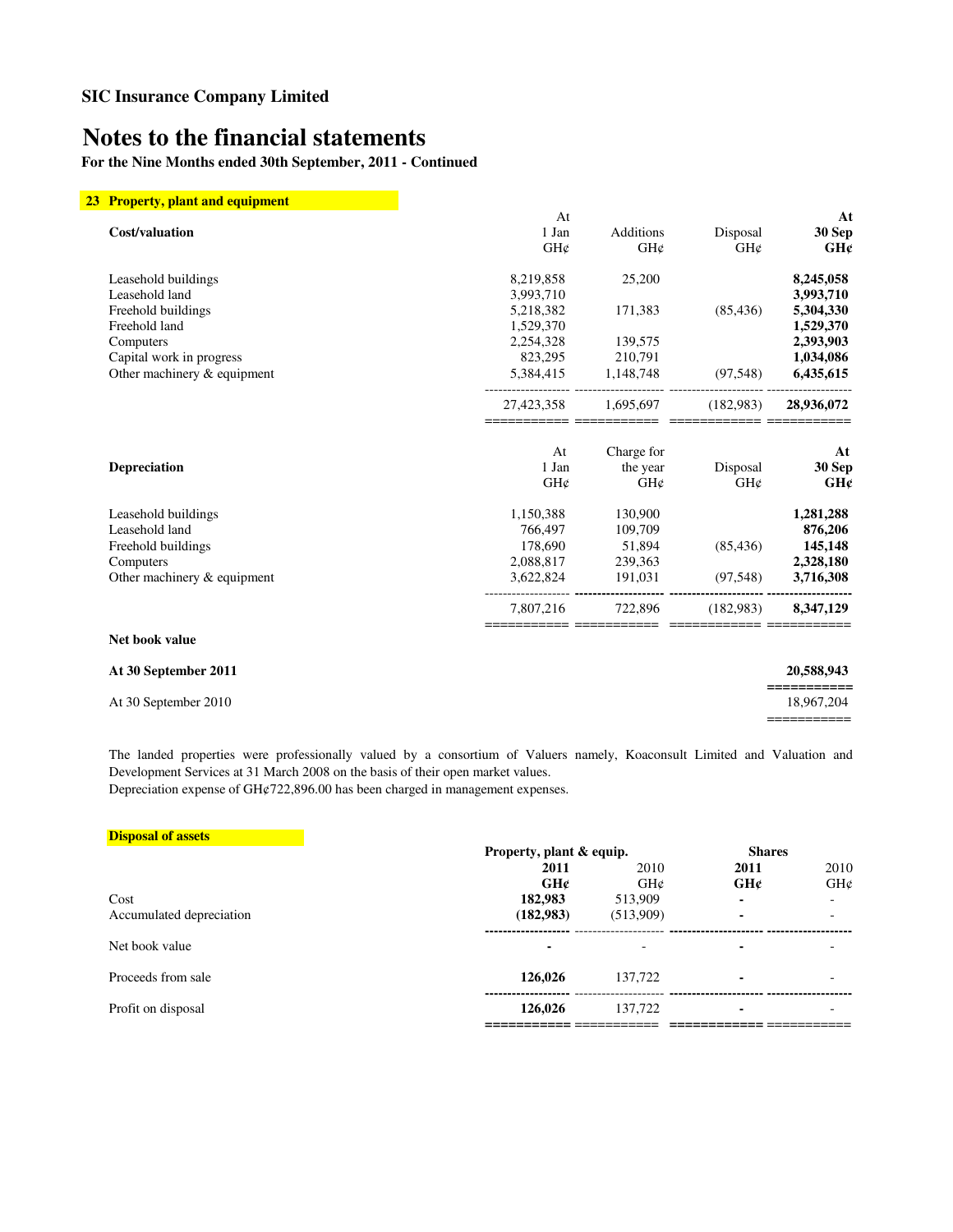## **Notes to the financial statements**

**For the Nine Months ended 30th September, 2011 - Continued**

| At              |                          |
|-----------------|--------------------------|
| 1 Jan           | Additions                |
| $GH\mathcal{C}$ | $GH\mathcal{C}$          |
| 4,871,105       | $\overline{\phantom{a}}$ |
| 1,142,700       | $\overline{\phantom{a}}$ |
| 6,013,805       | $\overline{\phantom{0}}$ |
|                 |                          |

### **25 Intangible assets**

|                     | At    |                |                                         | At            |
|---------------------|-------|----------------|-----------------------------------------|---------------|
| Cost/valuation      | 1 Jan | Revaluation    | Additions                               | 30 Sep        |
|                     | GH¢   | GH¢            | GH¢                                     | GH¢           |
| Computer softwares  | ۰     |                | 554,779                                 | 554,779       |
|                     | ٠     |                | 554,779                                 | 554,779       |
| <b>Amortisation</b> |       | At             | Charge                                  | At            |
|                     |       | 1 Jan          | for year                                | <b>30 Sep</b> |
|                     |       | GH¢            | $GH\mathcal{C}$                         | GH¢           |
| Computer softwares  |       | $\blacksquare$ | 137,308                                 | 137,308       |
|                     |       |                | ------------- --------------<br>137,308 | 137,308       |
| Net book value      |       |                |                                         |               |
| At 30 Sep 2011      |       |                |                                         | 417,470       |

|                | ___________<br>___________     |
|----------------|--------------------------------|
| At 30 Sep 2010 | 29,538                         |
|                | ______________<br>____________ |
|                |                                |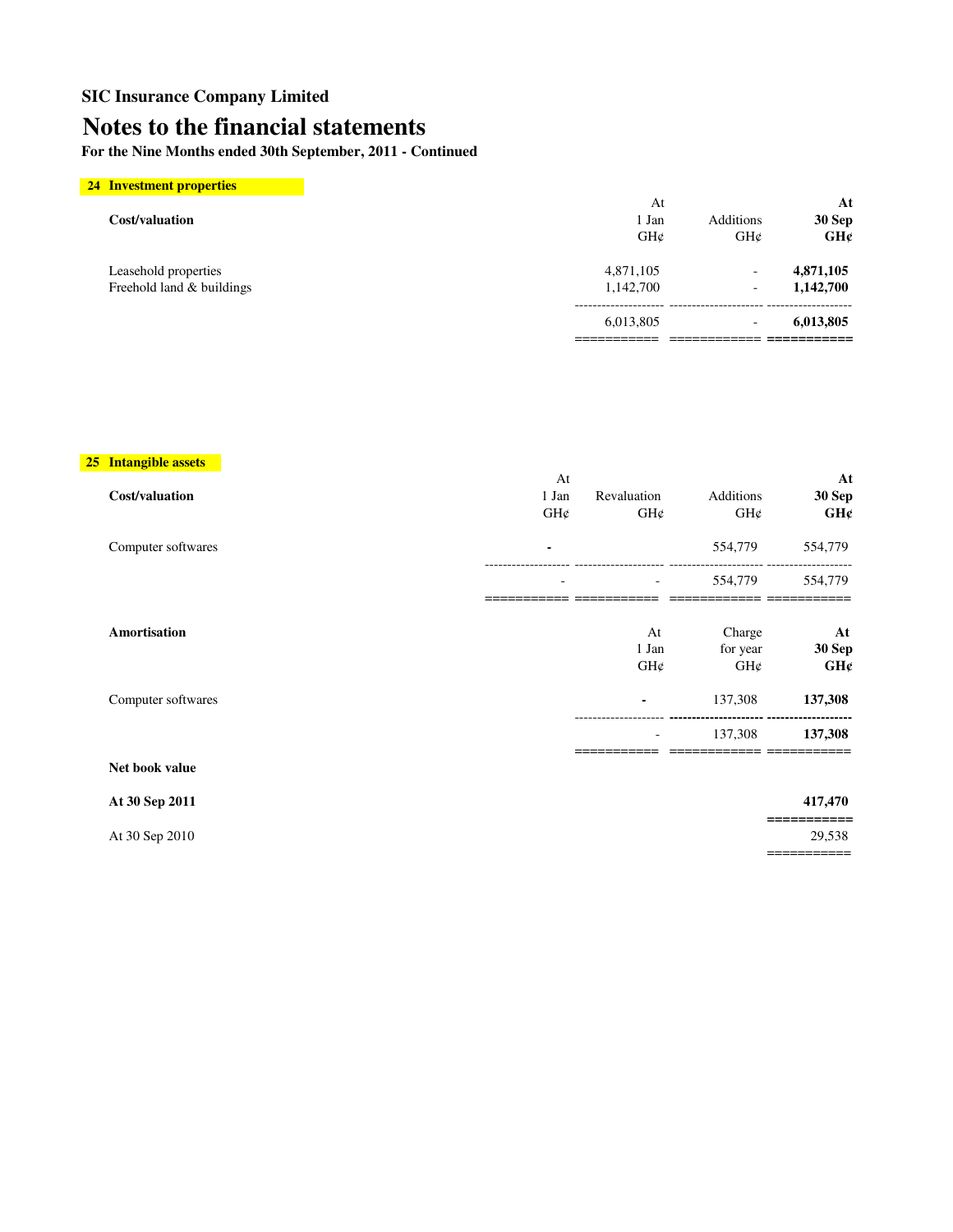# **Notes to the financial statements**

**For the Nine Months ended 30th September, 2011 - Continued**

| <b>26 Long term investments</b>                                                             | 2011<br>GH¢                                                                                                                                                   | 2010<br>$\mathrm{GH}\varphi$                             |
|---------------------------------------------------------------------------------------------|---------------------------------------------------------------------------------------------------------------------------------------------------------------|----------------------------------------------------------|
| Mortgage loans                                                                              | 16,764                                                                                                                                                        | 23,726                                                   |
| Equity shares<br>HFC house bonds                                                            | $\begin{array}{ccc} \bf 16{,}764 & \phantom{0}23{,}726 \\ \bf 31{,}003{,}380 & \phantom{0}35{,}491{,}434 \\ \bf 752{,}127 & \phantom{0}752{,}127 \end{array}$ |                                                          |
|                                                                                             | 31,772,271 36,267,288<br>============ ===========                                                                                                             |                                                          |
| 27 Investment in subsidiary                                                                 | 2011<br>$GH\mathfrak{C}$                                                                                                                                      | 2010<br>GH¢                                              |
| <b>Balance 1 January</b><br>Additions during the year                                       |                                                                                                                                                               | 1,865,492 1,865,492                                      |
| Balance 30 Sep                                                                              | ---------------- --------------------<br>============ ===========                                                                                             | 1,865,492 1,865,492                                      |
| The subsidiary company is:<br>Nature of<br><b>business</b>                                  | Number of<br>shares                                                                                                                                           | % Interest<br>held                                       |
| Investment advisory,<br><b>SIC Financial Services Limited</b><br>asset & fund<br>management | 3,000                                                                                                                                                         | 70                                                       |
| <b>28 Investment in associated company</b>                                                  |                                                                                                                                                               |                                                          |
|                                                                                             | 2011<br>$GH\ell$                                                                                                                                              | 2010<br>GHC                                              |
| <b>Balance 1 January</b><br>Additions during the year                                       |                                                                                                                                                               | $5,073,215$ $5,073,215$                                  |
| Balance 30 Sep                                                                              | ============ ===========                                                                                                                                      | $5,073,215$ $5,073,215$                                  |
| The associated company is:<br><b>Nature of</b><br><b>business</b>                           | Number of<br>shares '000                                                                                                                                      | % Interest<br>held                                       |
| SIC Life Company Limited<br>Life Assurance                                                  | 20,000,000                                                                                                                                                    | 20                                                       |
| <b>Short-term investments</b><br>29                                                         | 2011<br>GH¢                                                                                                                                                   | 2010<br>GH¢                                              |
| Ghana Gov't treasury bills<br>Bank time deposits                                            |                                                                                                                                                               | <b>2,333,963</b> 4,116,529<br><b>4,073,207</b> 7,889,890 |
|                                                                                             | ------------------ -------------------<br>6,407,170<br>============ ===========                                                                               | 12,006,418                                               |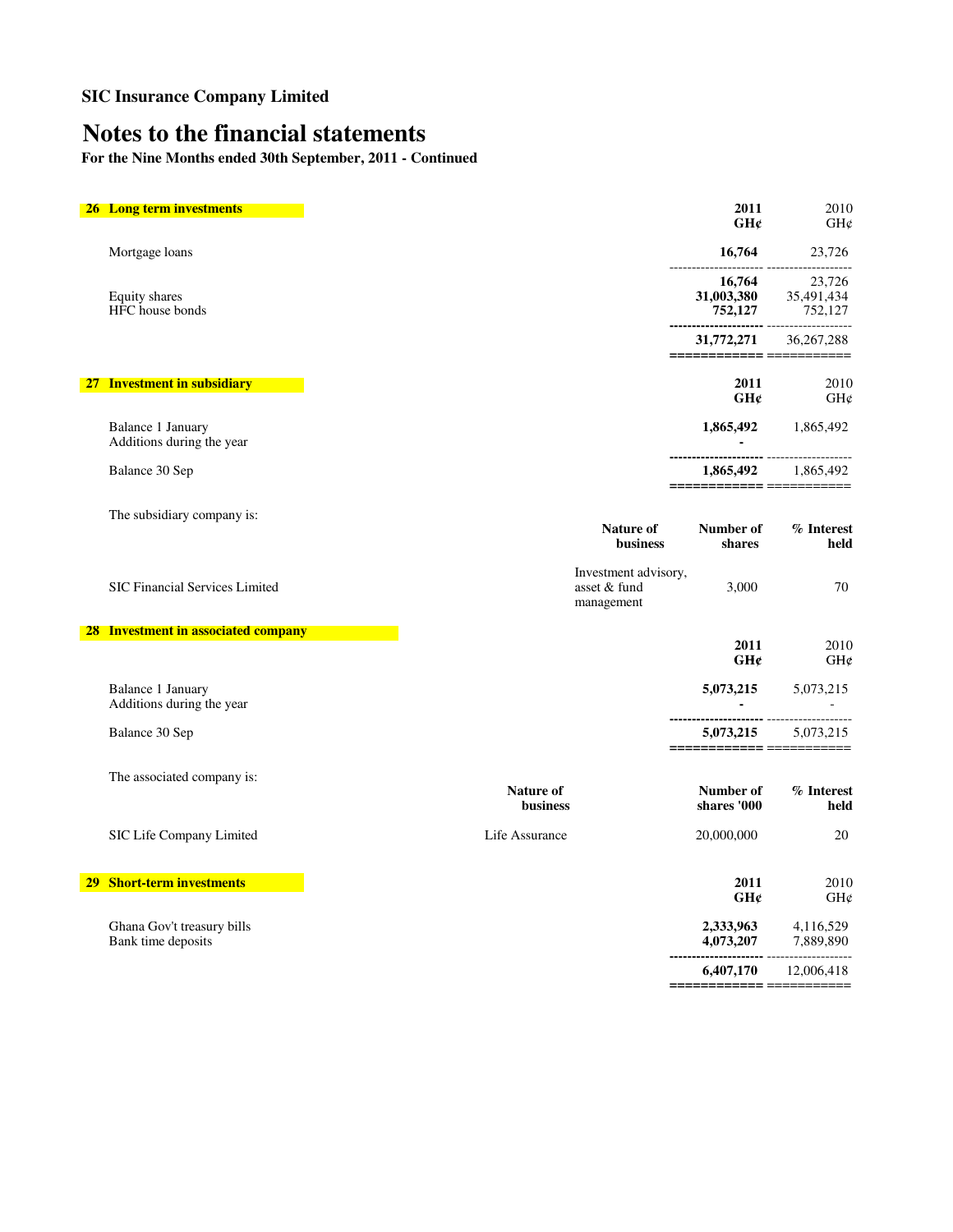**For the Nine Months ended 30th September, 2011 - Continued**

| <b>30 Lease deposit</b>                                                                                                        | 2011<br>GH¢                   | 2010<br>GHC                   |
|--------------------------------------------------------------------------------------------------------------------------------|-------------------------------|-------------------------------|
| Horizon Finance & Leasing Company Limited<br><b>Ecobank Leasing Company Limited</b><br>Dalex Finance & Leasing Company Limited | 568,942<br>320,000<br>973.914 | 568,942<br>320,000<br>311.383 |
|                                                                                                                                | 1.862,856                     | 1.200.325                     |

The company entered into back to back leasing arrangement with the above named leasing companies. It therefore made cash deposits to the tune of the assets leased, interest income is received on the deposits made, whilst the company also bears the cost of lease interest.

| 31 Trade & other receivables   | 2011                      | 2010       |
|--------------------------------|---------------------------|------------|
|                                | GH¢                       | GH¢        |
| Premium debtors                | 39,357,651                | 29,961,927 |
|                                | 39,357,651                | 29,961,927 |
| Accrued income and prepayments | 811,828                   | 1,976,407  |
| Staff debtors                  | 435,358                   | 386,036    |
| SIC - Life account             | 1,498,269                 | 1,498,269  |
| Sundry debtors                 | 2,945,601                 | 58,320     |
| Agents & reinsurance balance   | 12,908,326                | 10,562,864 |
|                                | 57,957,033                | 44,443,823 |
| 32 Trade & other payables      | 2011                      | 2010       |
|                                | GH¢                       | GH¢        |
| Agents & reinsurers            | 15,317,525                | 18,357,247 |
| Sundry creditors               | 8,075,023                 | 2,821,076  |
|                                | 23,392,548                | 21,178,323 |
|                                | ========================= |            |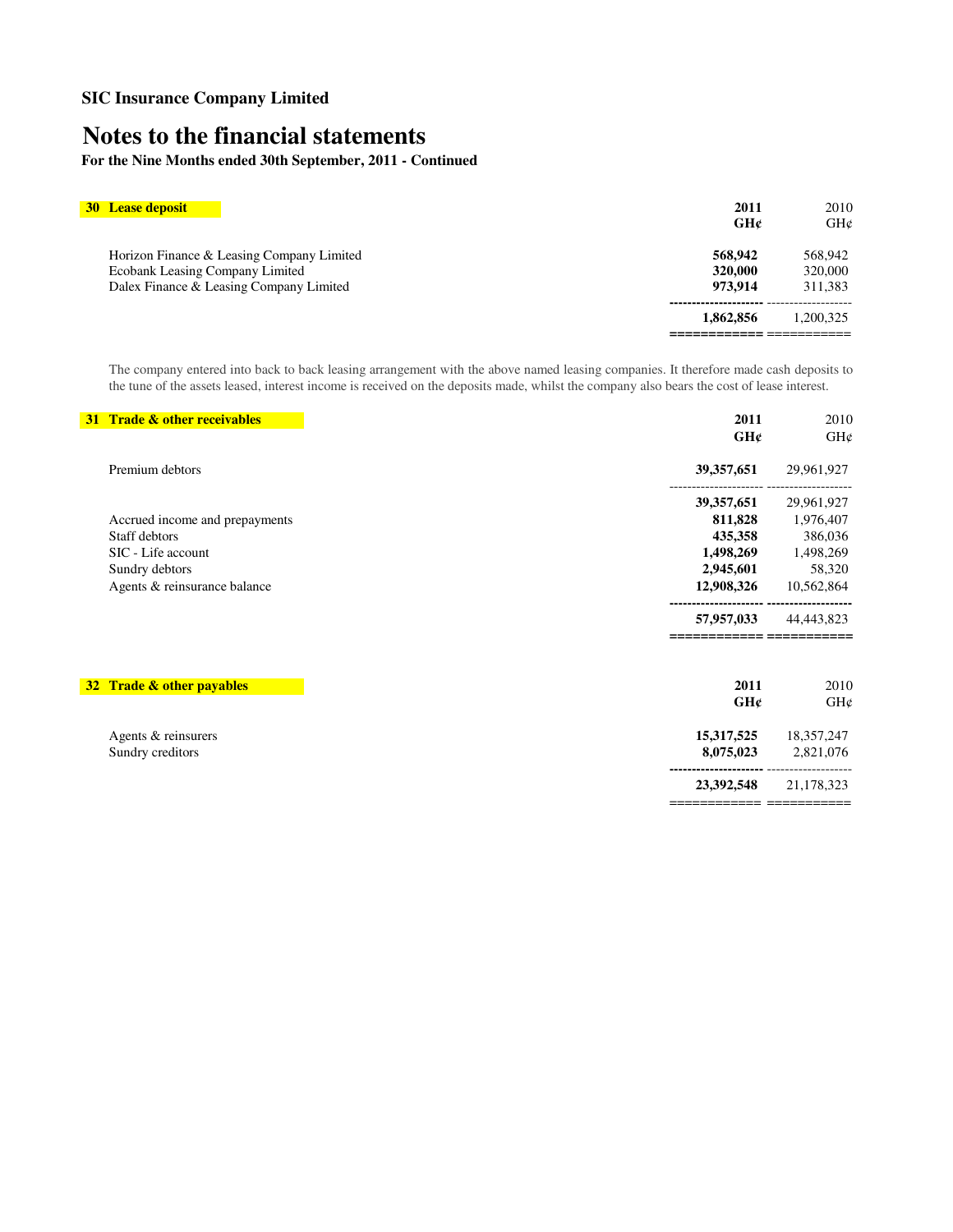**For the Nine Months ended 30th September, 2011 - Continued**

| <b>33 Other financial liabilities</b>        | 2011                      | 2010                   |
|----------------------------------------------|---------------------------|------------------------|
|                                              | GH¢                       | GH¢                    |
| Horizon Finance & Leasing Company Limited    |                           |                        |
| Ecobank Leasing Company Limited              |                           | 163,800                |
| Dalex Finance & Leasing Company Limited      | 1,438,459                 | 407,494                |
|                                              | 1,438,459                 | 571,294                |
|                                              | 2011                      | 2010                   |
| Analysis of obligation                       | GHC                       | GH¢                    |
| Amount due within one year                   | 756,875                   | 254,822                |
| Amount due within two and five years         | 681,584                   | 316,472                |
|                                              | 1,438,459                 | 571,294                |
| 34 Cash and cash equivalents                 |                           |                        |
|                                              | 2011<br>GH¢               | 2010<br>GH¢            |
| Cash at bank and in hand                     | 2,644,152                 | 552,045                |
| Short term deposits<br>Government securities | 4,073,207<br>2,333,963    | 7,889,890<br>4,116,529 |
|                                              | 9,051,322                 | 12,558,463             |
|                                              | ============= =========== |                        |

### **35 Contingencies, capital and financial commitments**

The company entered into various commitments in the normal course of insurance business that are not reflected in the accompanying financial statements. There were no outstanding amounts at the end of the quarter:

The company has contingent liabilities in respect of claims and other matters arising in the ordinary course of business. It is not anticipated that any material liabilities will arise from the contingent liabilities.

The company, like all other insurers, is subject to litigation in the normal course of its business. The company does not believe that such litigation will have a material effect on its profit or loss and financial condition.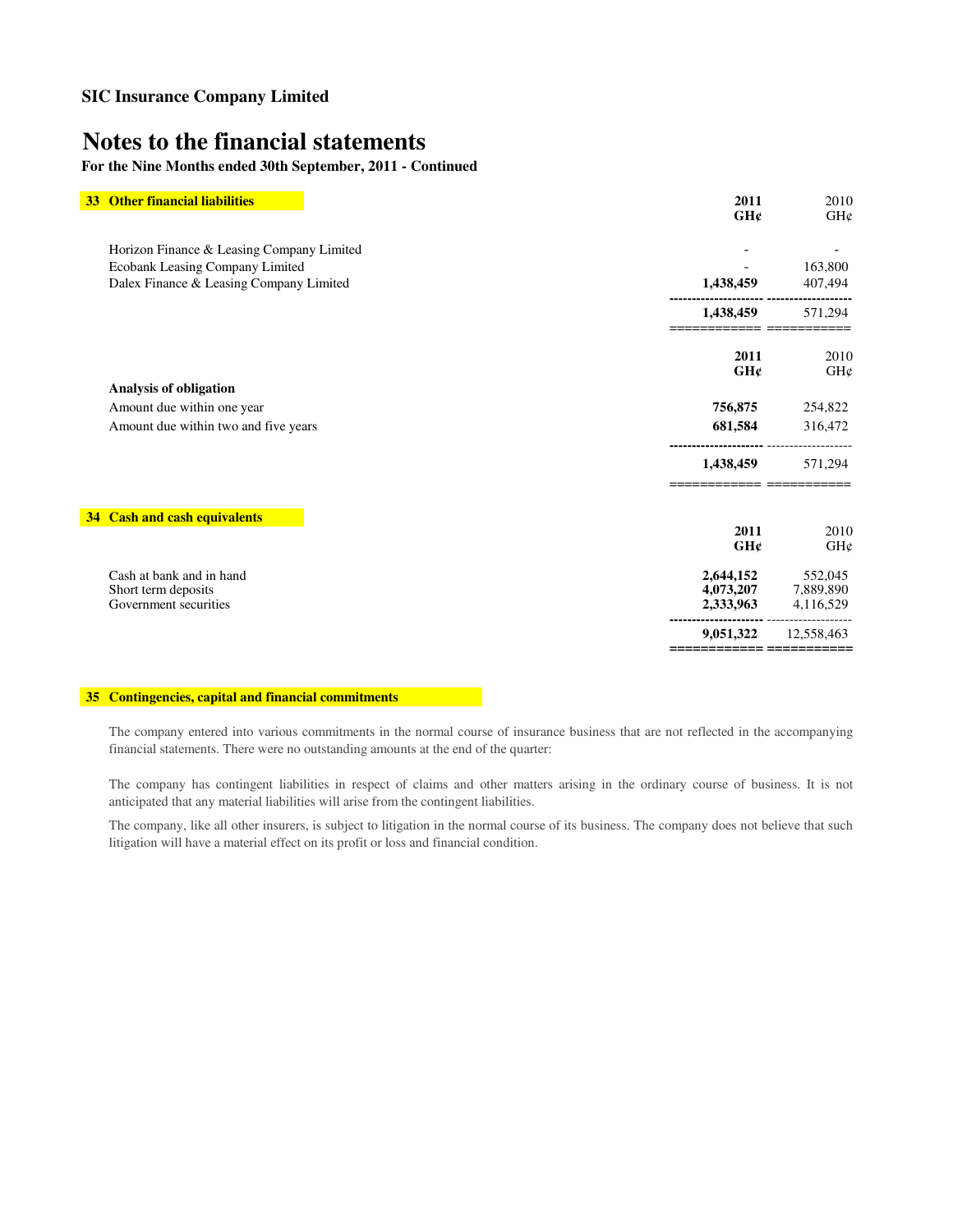**For the Nine Months ended 30th September, 2011 - Continued**

### **36 Related party transactions**

A number of business transactions are entered into with related parties in the normal course of business. These include premiums, claims, facultative business, commissions and reinsurances. Additionally banking transactions are carried out with some related parties. These transactions were carried out on commercial terms and at market rates. The volumes of related party transactions, outstanding balances at the end of the quarter are as follows:

|                                               | 2011      | 2010    |
|-----------------------------------------------|-----------|---------|
|                                               | GH¢       | GH¢     |
| i) Social Security & National Insurance Trust |           |         |
| Premium income                                | 289,140   | 227,512 |
| Claims paid                                   | 25,474    | 45,071  |
| ii) Ghana Reinsurance Company Limited         |           |         |
| Premium income                                | 47,171    | 49,966  |
| Claims paid                                   | 6,115     | 7,805   |
| Reinsurances premiums                         |           |         |
| Reinsurance recoveries                        |           |         |
| iii) SIC Life Insurance Company               |           |         |
| Premium income                                | 83,043    | 71,568  |
| Claims Paid                                   | 9,346     | 2,294   |
| Rental income                                 |           |         |
| iv) Ghana Commercial Bank Limited             |           |         |
| Premium income                                | 78,223    | 121,786 |
| Claims paid                                   | 8,005     | 584     |
| <b>Bank</b> balance                           |           |         |
| v) Ghana Cocoa Board                          |           |         |
| Premium income                                | 1,408,725 | 226,617 |
| Claims paid                                   | 152,727   | 177,265 |

**37 Social responsibilities**

An amount of GH¢66,967.00 was spent on fulfilling the social responsibility of the company in 2011 (2010: GH¢45,166.00)